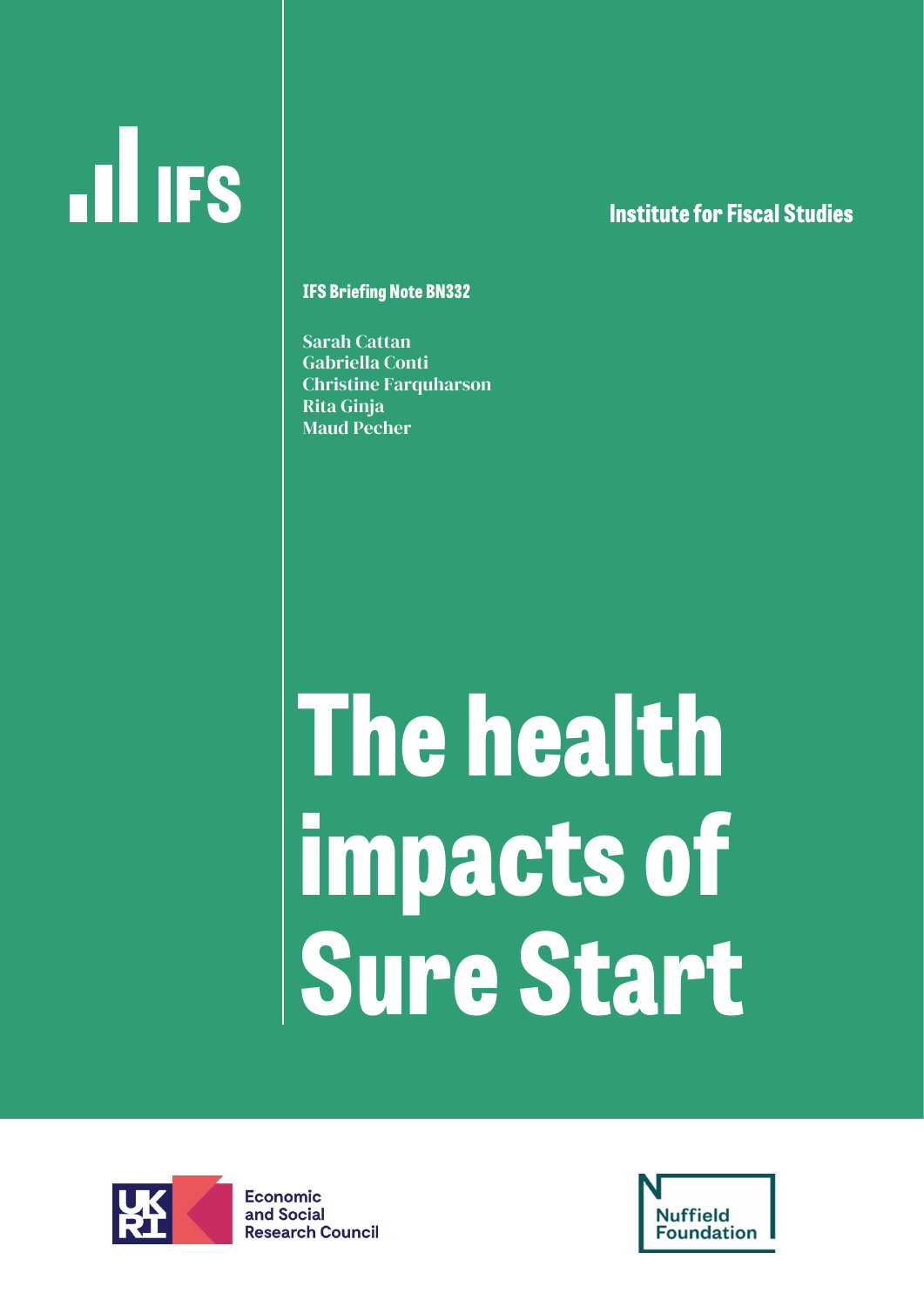### **The health impacts of Sure Start**

Sarah Cattan Gabriella Conti Christine Farquharson Rita Ginja Maud Pecher

Copy-edited by Judith Payne

Published by **The Institute for Fiscal Studies**

The Institute for Fiscal Studies, August 2021

ISBN 978-1-80103-049-6

The project has been funded by the Nuffield Foundation under grant references EYP/42289 and EDO/42289.01, but the views expressed are those of the authors and not necessarily the Foundation. Visit [www.nuffieldfoundation.org.](http://www.nuffieldfoundation.org/) Co-funding from the ESRC-funded Centre for the Microeconomic Analysis of Public Policy (ES/T014334/1) and from NORFACE DIAL project 462-16-051 is gratefully acknowledged. We thank NHS Digital for providing access to the Hospital Episode Statistics under data sharing agreement CON-205762- B8S7B. This paper has been screened to ensure no confidential information is revealed.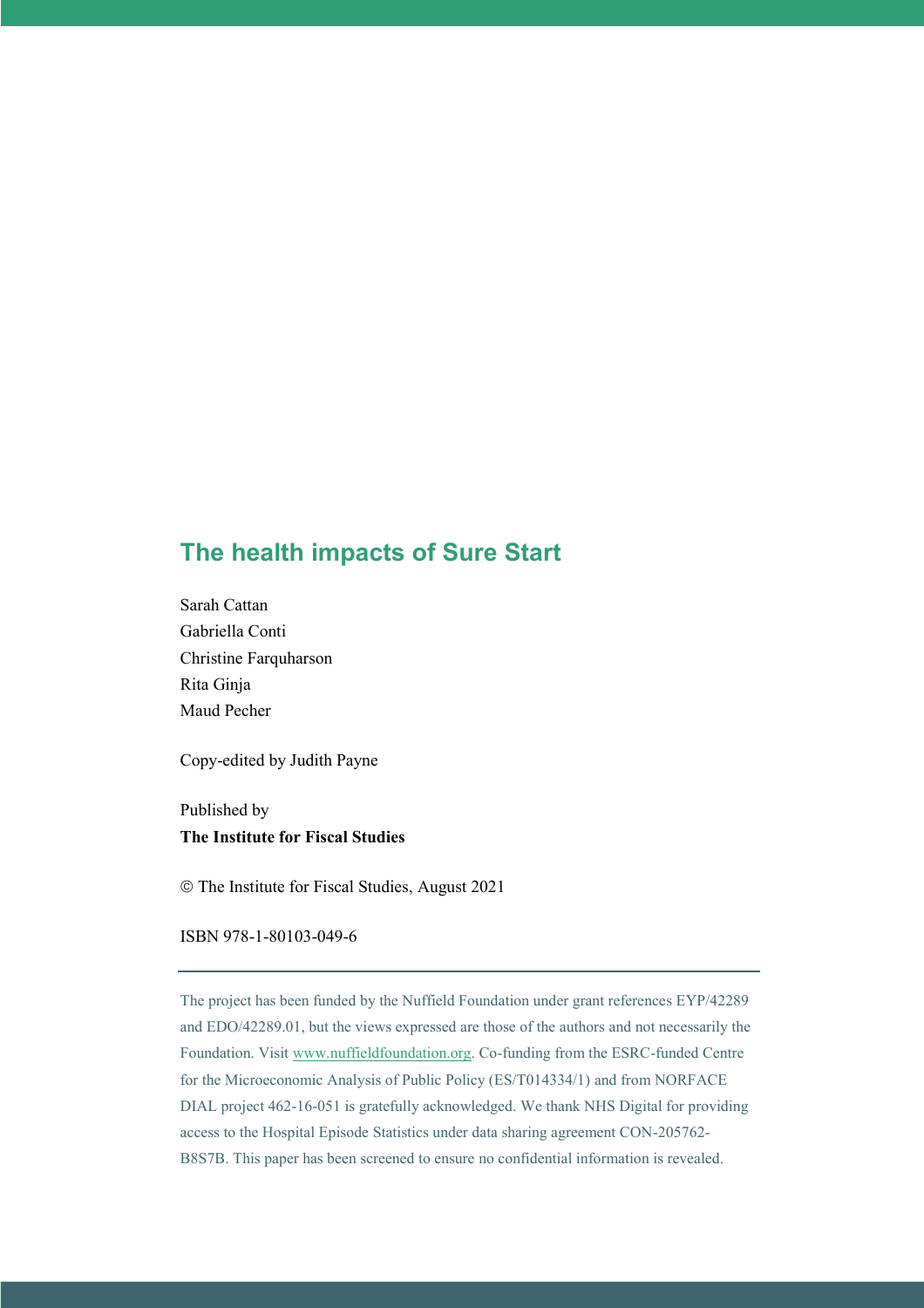# **Executive summary**

Over the last two decades, Sure Start Children's Centres (and their predecessors, Sure Start Local Programmes) have been one of the most important policy programmes in the early years in England. These centres operate as 'one-stop shops' for families with children under 5, bringing together a range of support including health services, parenting support programmes, and access to childcare and early education.

While Sure Start itself has seen its budget cut by more than 60% since 2010, the principles behind the programme continue to drive policy. Most recently, the Leadsom Review considering the first 1,001 days of life made the case for early years programmes to offer 'coherent', 'welcoming', 'joined-up' services 'around the needs of the family'.

Despite Sure Start's past importance in the early years landscape and its continuing influence over policymaking in this area, surprisingly little is known about how the programme affected families' and children's outcomes. In this briefing note (and the accompanying working paper), we extend the evidence from our 2019 report to show how Sure Start has influenced children's health. Specifically, we extend our analysis to assess Sure Start's impacts on hospitalisations of very young children, who are still eligible to use its services (ages 1–4), and of adolescents, who may still enjoy medium-term benefits from Sure Start exposure (ages 12–15).

### **Sure Start's impacts on hospitalisations**

We find strong evidence that access to Sure Start affects children's hospitalisations. In the earliest years of life, Sure Start increases hospitalisations as families get more support to use health services and as children are exposed to a wider range of infectious illnesses. But after the first few years, Sure Start decisively reduces hospitalisations, with stronger immune systems, better disease management, safer home environments and fewer behavioural problems all potentially playing a role.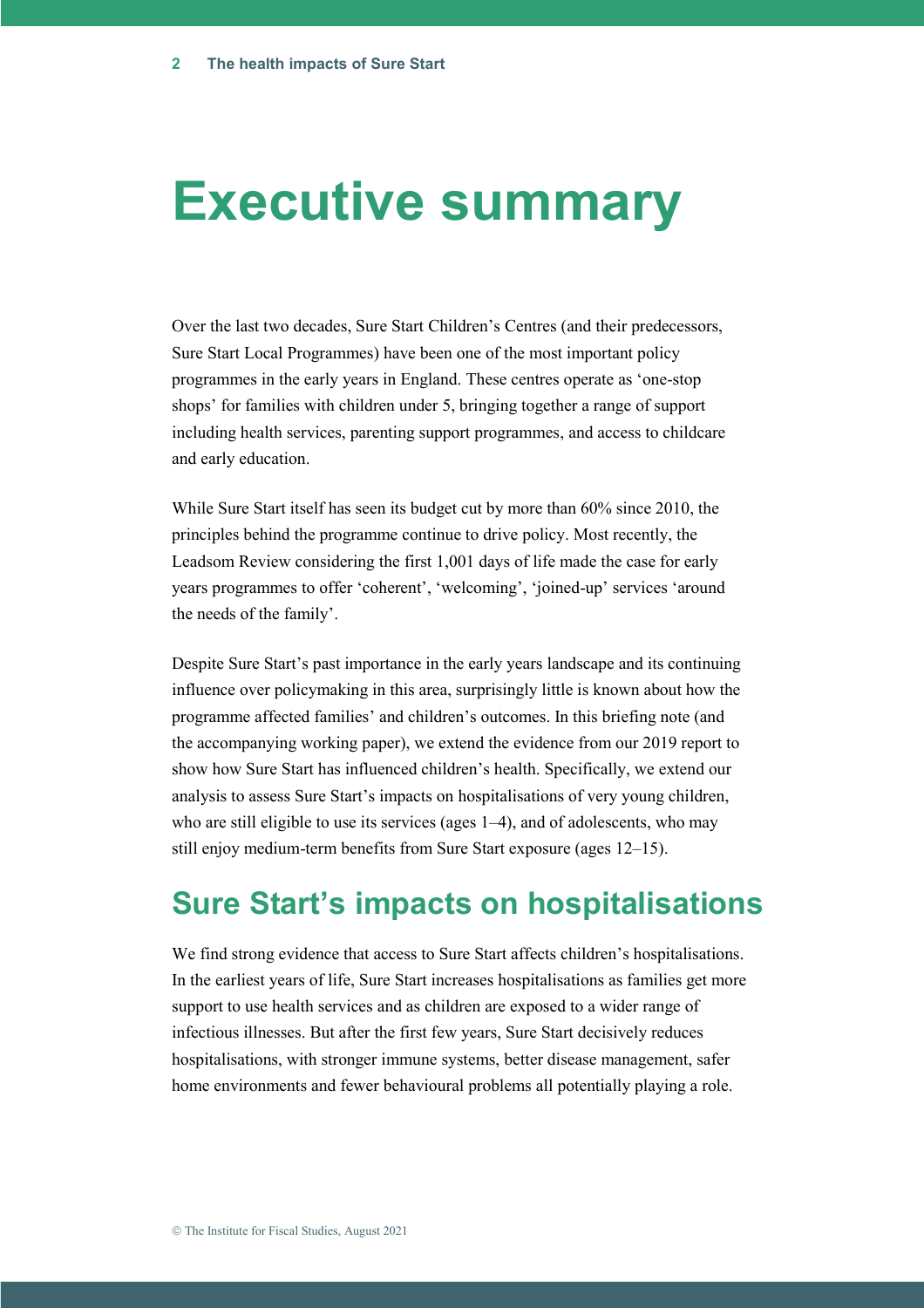These effects are substantial; our calculations suggest that an additional centre per thousand children under 5, on average, generates around 6,700 additional hospitalisations of 1-year-olds each year. But it also prevents around 13,150 hospitalisations each year between the ages of 11 and 15 – meaning that Sure Start averts nearly twice as many hospitalisations among older children as it induces in 1 year-olds.

Our results also suggest that Sure Start had particularly big benefits for some groups of children. The fall in hospitalisations the programme brought about is concentrated among boys and, at later ages, in more disadvantaged neighbourhoods.

# **Key findings**

- 1 **Sure Start increased hospitalisations among very young children.** At age 1, having access to an extra centre per thousand children under 5 increased the probability of a hospitalisation in the neighbourhood cohort by 10%. This translates to roughly 6,700 additional hospitalisations a year.
- 2 **However, Sure Start's effects on reducing hospitalisations during childhood and adolescence more than compensate** for the increase in admissions at very young ages. At age 5, an additional centre per thousand children prevented around 2,900 hospitalisations a year; for 11- to 15-year-olds, the total was over 13,150 prevented hospitalisations each year.
- 3 **Sure Start's impacts on child health last well beyond the end of the programme itself.** Indeed, some of the biggest impacts are only felt in adolescence, nearly a decade after children have 'aged out' of eligibility.
- 4 **Sure Start services seem to have affected children's health through several different channels.** At younger ages, large impacts on infectious illness suggest that Sure Start significantly strengthened children's immune systems. A drop in poisonings in these age groups suggests that advice on child-proofing the home also had an effect. In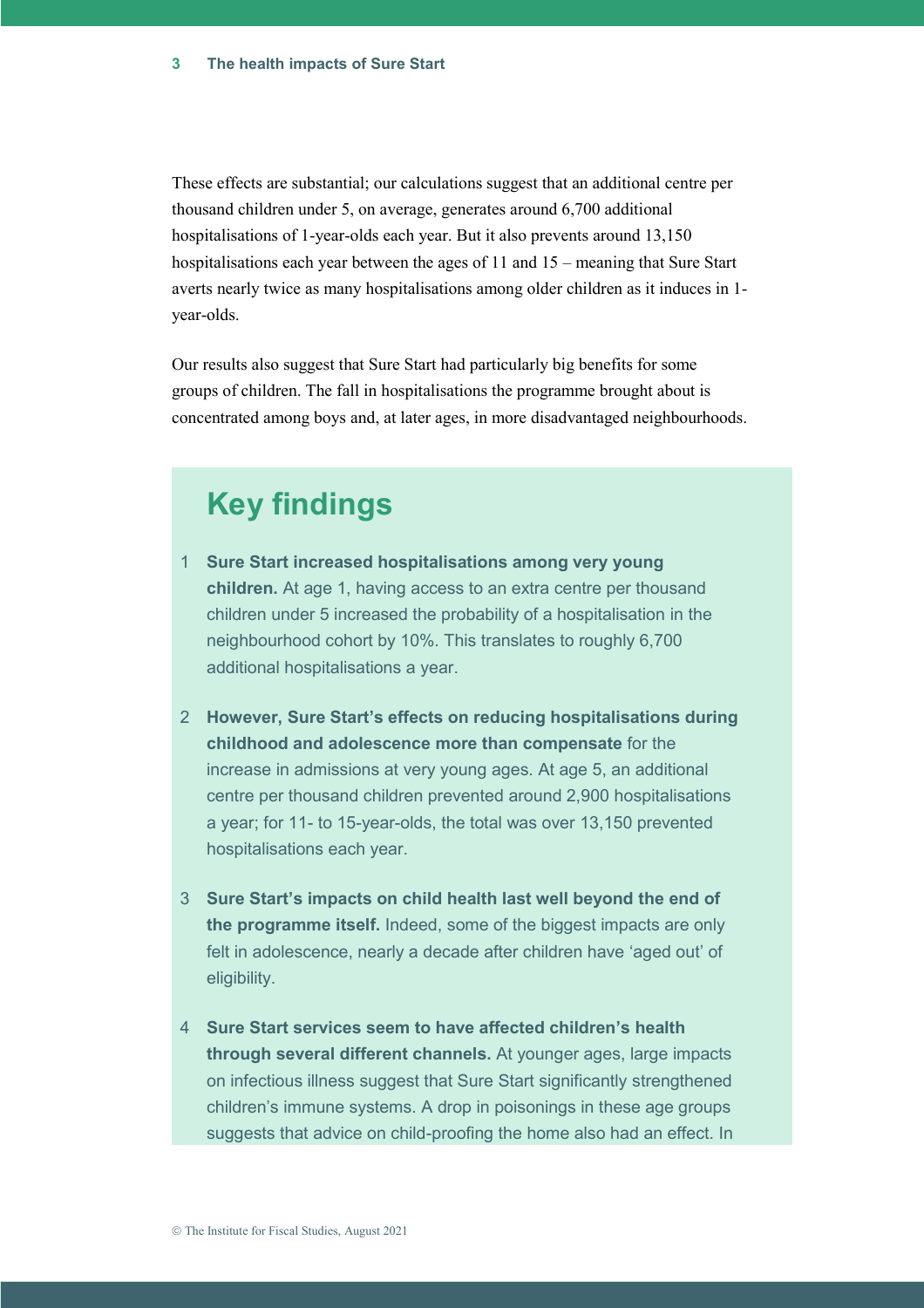early adolescence, we see far fewer hospitalisations for mental health reasons. Throughout childhood, we see a bigger drop in admissions for injuries among boys than among girls. These effects point to potential longer-term benefits from Sure Start supporting children's socio-emotional and behavioural development.

- 5 **The benefits of Sure Start are not evenly distributed.** At most ages, Sure Start had significantly larger impacts on boys than on girls. The programme also had bigger benefits for children in disadvantaged areas, at least from age 9 onwards. This suggests that a model that combines universal services with an area-based focus on disadvantaged neighbourhoods can be a promising approach to early years interventions.
- 6 **While the full cost of providing Sure Start to all eligible children may not be recouped by including only the health returns, we find that the financial benefits from reducing hospitalisations offset approximately 31% of the cost of Sure Start provision.** This figure is likely to underestimate the benefits of Sure Start since the programme may have affected many other outcomes beyond hospitalisations. Future work will study impacts of Sure Start on educational outcomes, use of social care, and offending.
- 7 **Evidence from Sure Start shows that large-scale, holistic interventions can be effective in improving children's health.** It is particularly exciting to find evidence that the benefits persist (or even grow) after children are too old to attend the centres. The success of Sure Start in promoting child health should inform policymakers' decisions about the design of and funding for early years programmes. In particular, policymakers should consider the longerterm benefits of these programmes and their potential to reduce inequalities.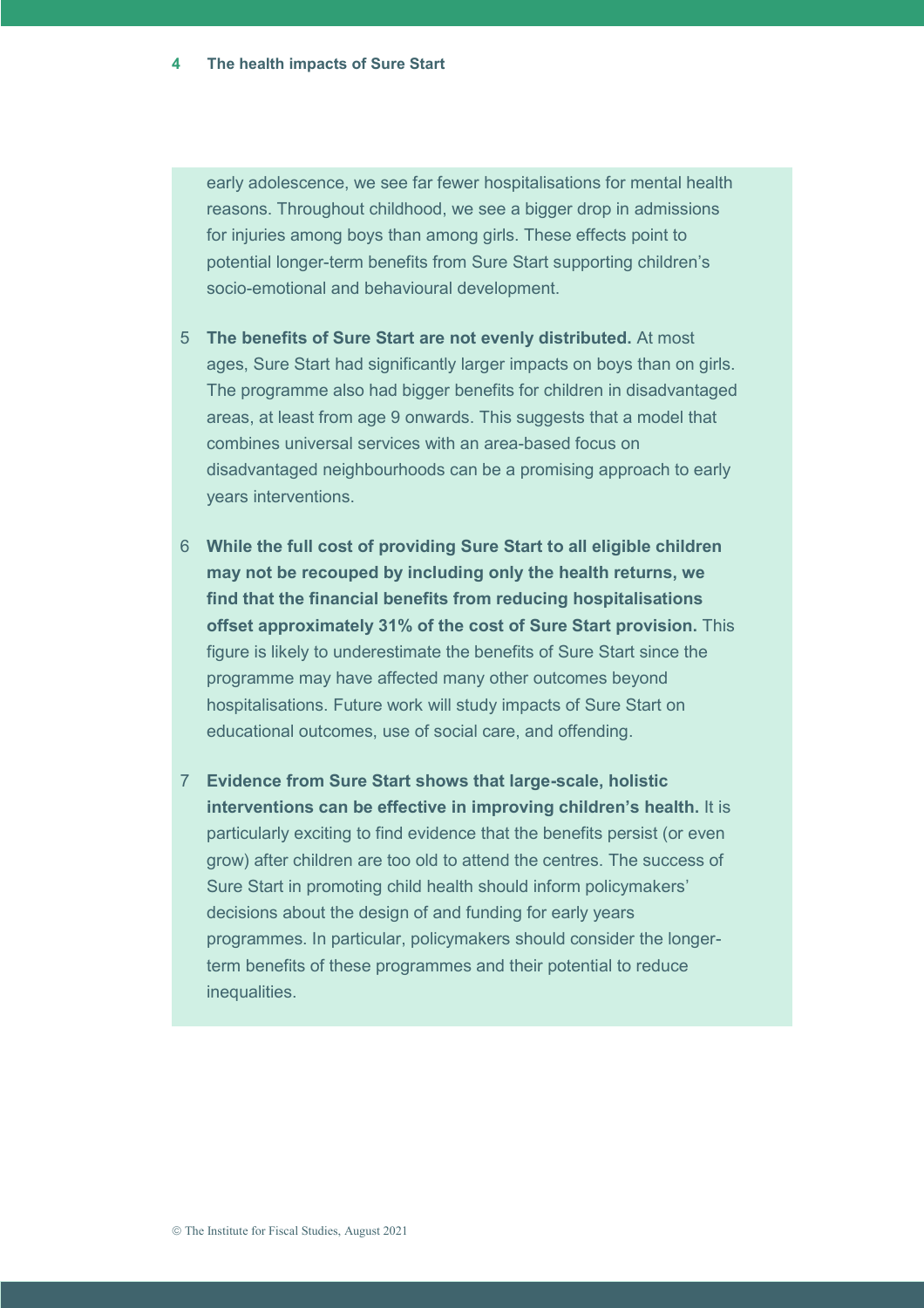# **1. Introduction**

The early years are a critical period for children and families. Appropriate, highquality investments during the earliest years of life can help set children up for better health as well as higher attainment, better behaviour and better social and emotional development.

In England, policymakers have been particularly attentive to the early years: spending on the early years has grown more quickly than at any other stage of education (Britton et al., 2020), and the UK is now one of the highest spenders on the under-5s in Europe (OECD, 2014).

But there is a large evidence base from around the world concluding that the impact of early years spending is not just about how much money is spent, but how well it is used. And because the impacts of early years interventions are so wide-ranging, there is a strong argument for equally wide-ranging services that aim to support families' various needs. Indeed, this was a core conclusion of the recent Leadsom Review considering the first 1,001 days of life: three of the six action areas in the review related to building 'coherent', 'welcoming', 'joined-up' services 'around the needs of the family' (Leadsom, 2021).

In England, one of the most prominent examples of such joined-up services is the Sure Start programme. First introduced in 1999 and accounting for a third of early years spending by its peak in 2010 (Britton, Farquharson and Sibieta, 2019), Sure Start offers a 'one-stop shop' for childcare and early education, health services, parenting support, information about health and child development, and employment advice.

Despite the scale of the programme's ambition and its spending power, there have so far been relatively few attempts to holistically evaluate Sure Start's impact on children's outcomes. The National Evaluation of Sure Start explored the impacts of the earliest programmes in the early 2000s, while the Evaluation of Children's Centres in England richly described and assessed the differences in types of services and patterns of family use.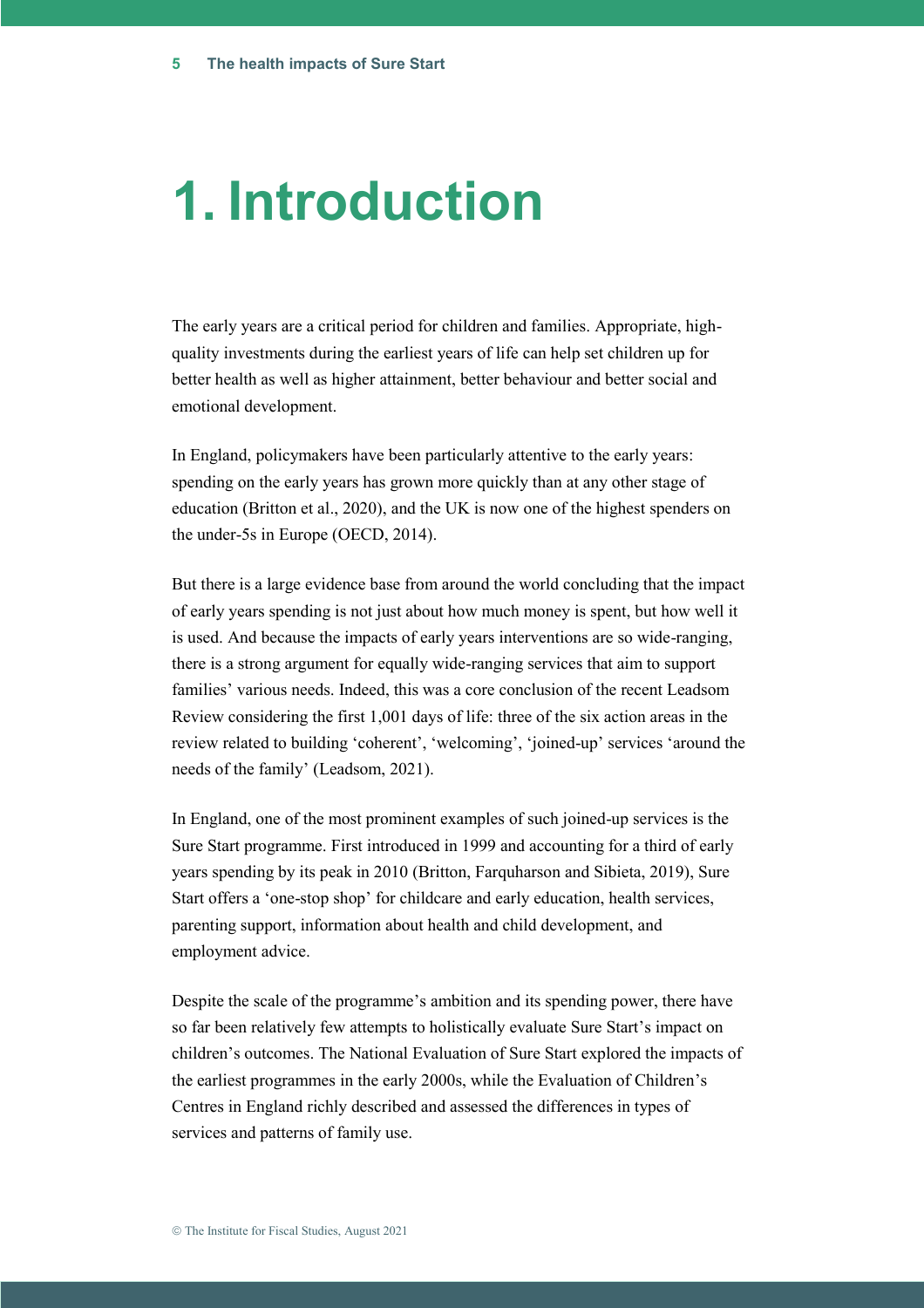This briefing note builds on and updates our previous research evaluating the impact of Sure Start on children's health as measured by hospitalisations (Cattan et al., 2019). Most importantly, we extend our analysis to assess Sure Start's impacts on very young children who are still eligible to use its services (ages 1–4), and on adolescents who may still enjoy medium-term benefits from Sure Start exposure (ages 12–15). We also extend our analysis of the possible mechanisms underlying these impacts.

In this report, we summarise our approach and our findings from this new analysis, which is reported in full in our accompanying working paper (Cattan et al., 2021). We begin in Section 2 with a brief overview of the policy background – the history of Sure Start and, importantly for our empirical work, the detail on how it was rolled out – and of the key services offered by Sure Start. We then turn to a discussion of our data and empirical methods in Section 3. Section 4 applies these methods, presenting the results for all-cause hospitalisations and looking at hospitalisations for specific conditions in order to shed light on plausible mechanisms for the results we find. Section 5 explores how all-cause hospitalisations vary for different subgroups and Section 6 presents a cost–benefit analysis of the intervention. Finally, Section 7 concludes.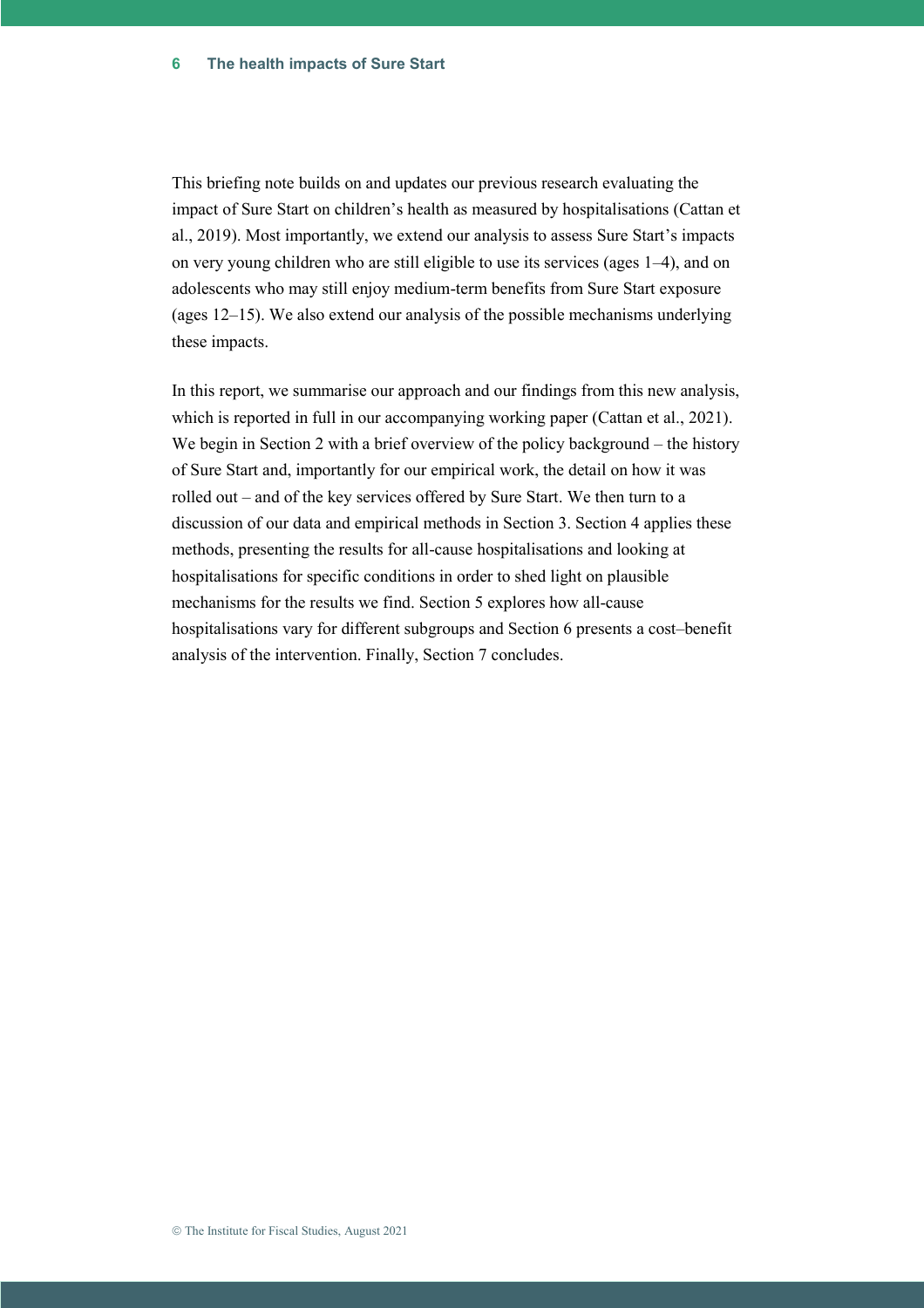# **2. Policy background**

Sure Start Local Programmes and, subsequently, Children's Centres were created with the goal of delivering the best start in life for every child by improving their outcomes and supporting parents both in their relationships with their children and in their aspirations towards employment (Childcare Act 2006).

While the Sure Start programme was initially developed to serve the most disadvantaged neighbourhoods, it grew rapidly during the 2000s, with the aim of delivering 'a Children's Centre in every community'. Unlike other early years programmes such as Head Start (in the US) or the Family Nurse Partnership, basic Sure Start services were intended to be universal (rather than targeted based on family income or other markers of perceived need).

The Sure Start programme was also designed to promote child development by offering a range of integrated services extending much beyond the provision of early education. This holistic approach meant that Sure Start had the potential to improve many aspects of child development, including cognitive ability, social and emotional skills, and health.

In this section, we give an overview of the timeline for the programme's rise and subsequent decline and of the key services that Sure Start offered.

# **2.1 History of Sure Start in England**

First introduced as a flagship programme of the New Labour government, Sure Start grew rapidly between 1999 and 2010. Figure 2.1 shows that this growth was not always even; the number of Children's Centres designated in each year substantially increased after 2005. The pattern of growth reflects some of the policy decisions made during the roll-out, which are summarised in Table 2.1.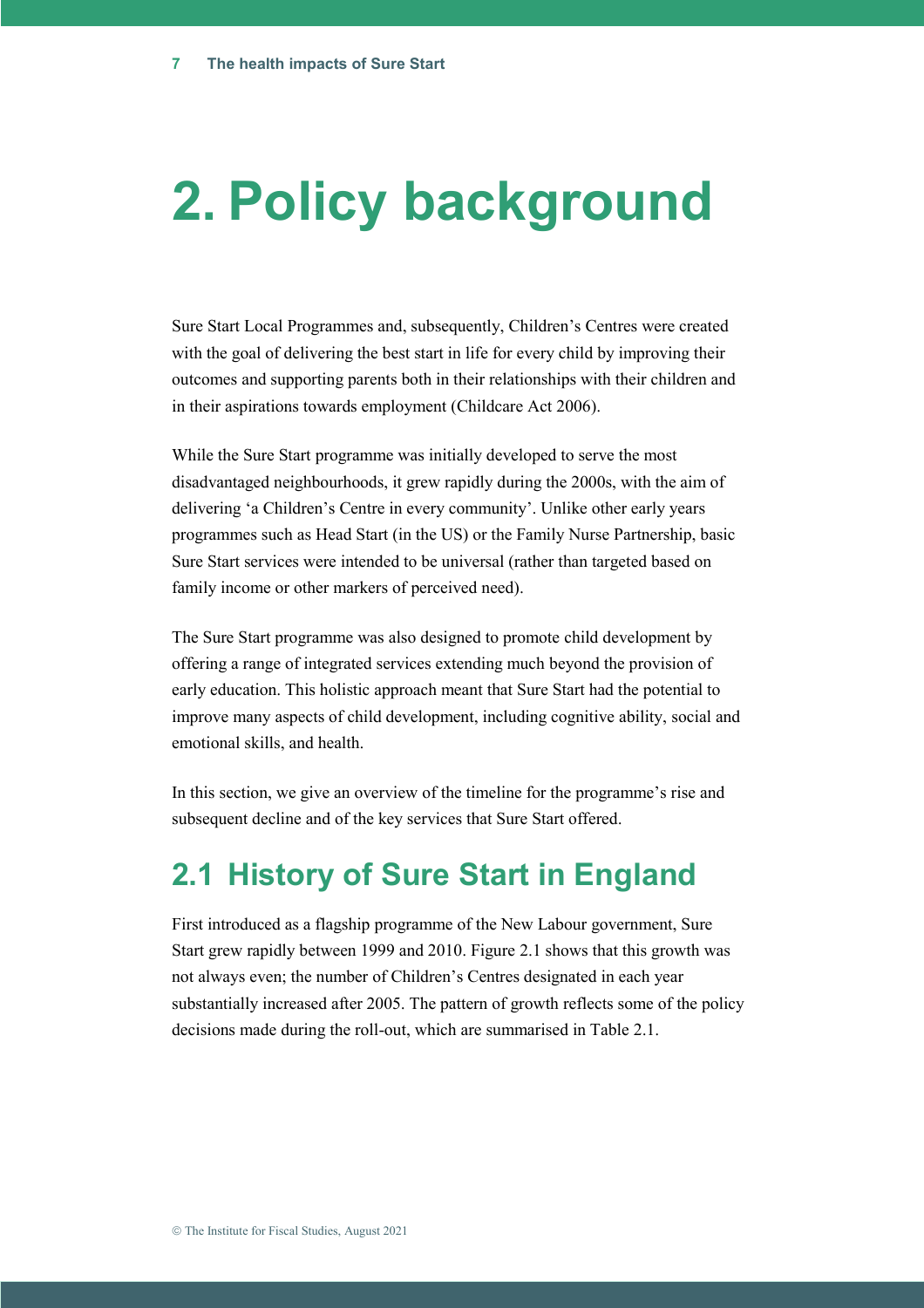

#### **Figure 2.1. Number of Sure Start centres in England**

Note: The number of centres is based on centres observed in data received from the Department for Education. Since the treatment of arrangements such as satellite sites was not always consistent, these numbers might not exactly match other data sources. We assume that a Sure Start Children's Centre opening at the same postcode as a Sure Start Local Programme replaces the SSLP; otherwise, we count both SSLPs and SSCCs between 2003 and 2006, and assume all SSLPs have closed from 2007 onwards.

Source: Figure 2.1 of Cattan et al. (2019).

The first phase of the Sure Start roll-out came with the opening of initial Sure Start Local Programmes (SSLPs). An initial 250 SSLPs were targeted at areas with very high concentrations of children under 4 living in poverty, with successful host areas chosen after a shortlist of districts were invited to submit proposals. Within a year of the first SSLP opening, the government doubled the target to 530 programmes.

Along with the launch of the Every Child Matters initiative in 2003, the government increased its focus on Sure Start. Rather than closing the SSLPs after 10 years, as had been planned, the government proposed a new long-term plan to transfer responsibility for the programme to local governments, who would keep the programme running indefinitely as Sure Start Children's Centres (SSCCs) (Lewis, 2011). The government also committed to a massive expansion in the number of centres, with the 10-Year Strategy for Childcare in 2004 pledging 'a children's centre in every community' by 2010. This led to the rapid increase in the number of Sure Start centres from 2005 onwards.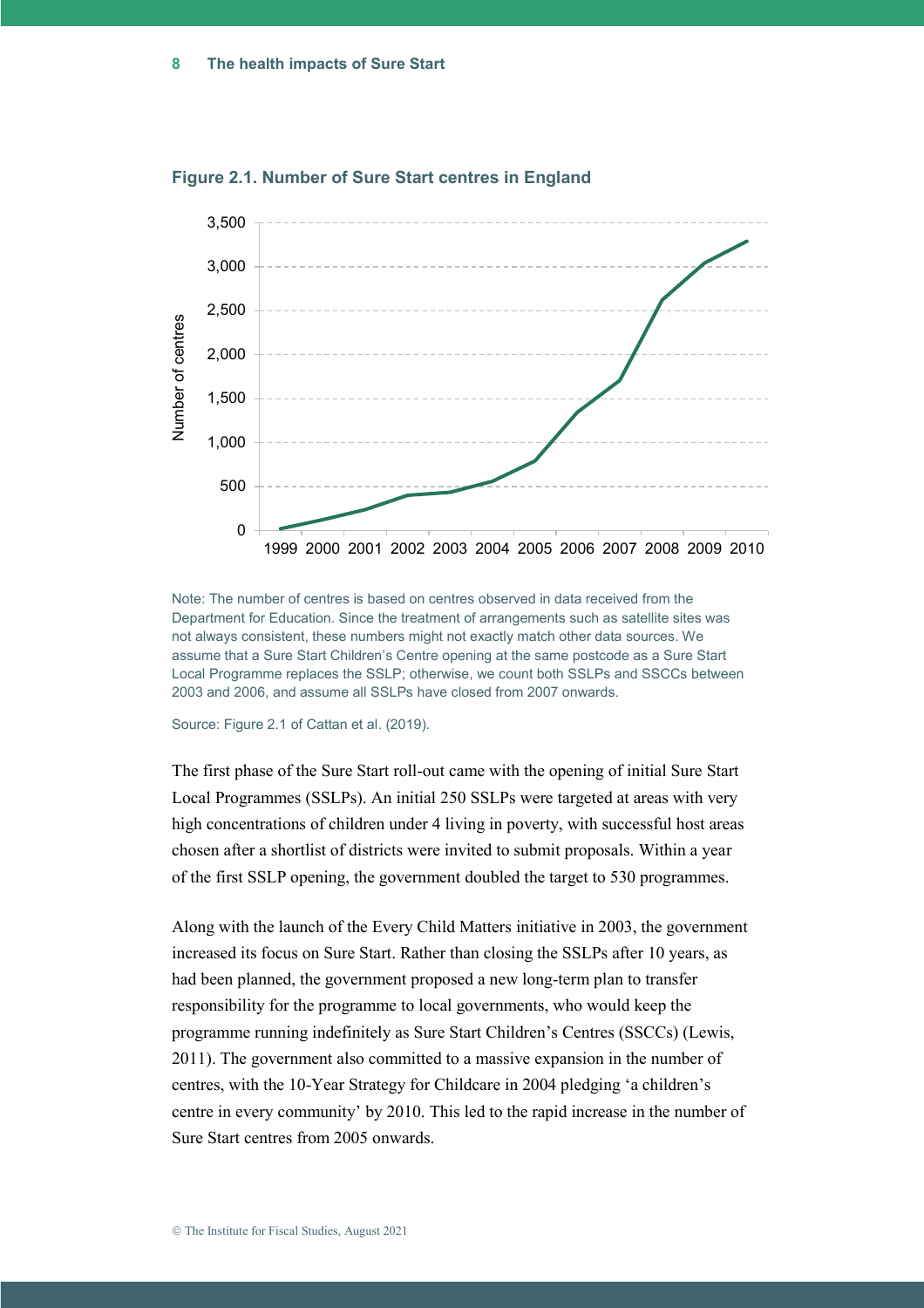#### **Box 2.1. Previous research on Sure Start**

Sure Start itself has been evaluated twice before: once in the earliest years of the programme and again after its peak in the early 2010s. The first evaluation, the National Evaluation of Sure Start (NESS), analysed a sample of the earliest Local Programmes located in the poorest 20% of areas in England. The children in these neighbourhoods were compared with others surveyed in an earlier national survey living in disadvantaged areas not served by the earliest Sure Start programmes. This evaluation found no change in health outcomes at 9 and 36 months old, and lower body mass index (BMI) and better health status by age 5 years for children living in the Sure Start neighbourhoods (National Evaluation of Sure Start, 2005, 2008 and 2010).

Between 2011 and 2013, the Evaluation of Children's Centres in England (ECCE) collected detailed and extensive data on a subsample of centres and their users. This study estimated impacts of Sure Start by comparing the outcomes of children who use the services with varying frequency. The advantage of the approach used in ECCE is that it focuses on the outcomes of children who actually use Sure Start services, and it is able to discuss in detail the association between different patterns of use (frequency and types of services) and the outcomes of parents, families and children. However, because the use of these services is optional, with this approach we cannot be sure to what extent the effects reflect the impact of Sure Start itself or differences in the types of families that use Children's Centres frequently or not at all. The authors found no significant effects of visiting Sure Start centres on child health status, but some impact of using specific Sure Start services – health outreach and formal childcare – on the probability of parent-reported health status worsening over time (Sammons et al., 2015).

#### **How was Sure Start rolled out?**

Sure Start was intended to be a flexible initiative that would respond to local needs, and individual local authorities had considerable discretion over the precise service offer. However, central government had overall control of the funding for the programme as a whole, and therefore input into how it was allocated between local areas and how the roll-out would be prioritised.

The Sure Start programme was rolled out in several distinct phases, summarised in Table 2.1. The programme began with SSLPs, where areas were explicitly targeted based on criteria such as the 1998 Index of Local Deprivation, low birthweight and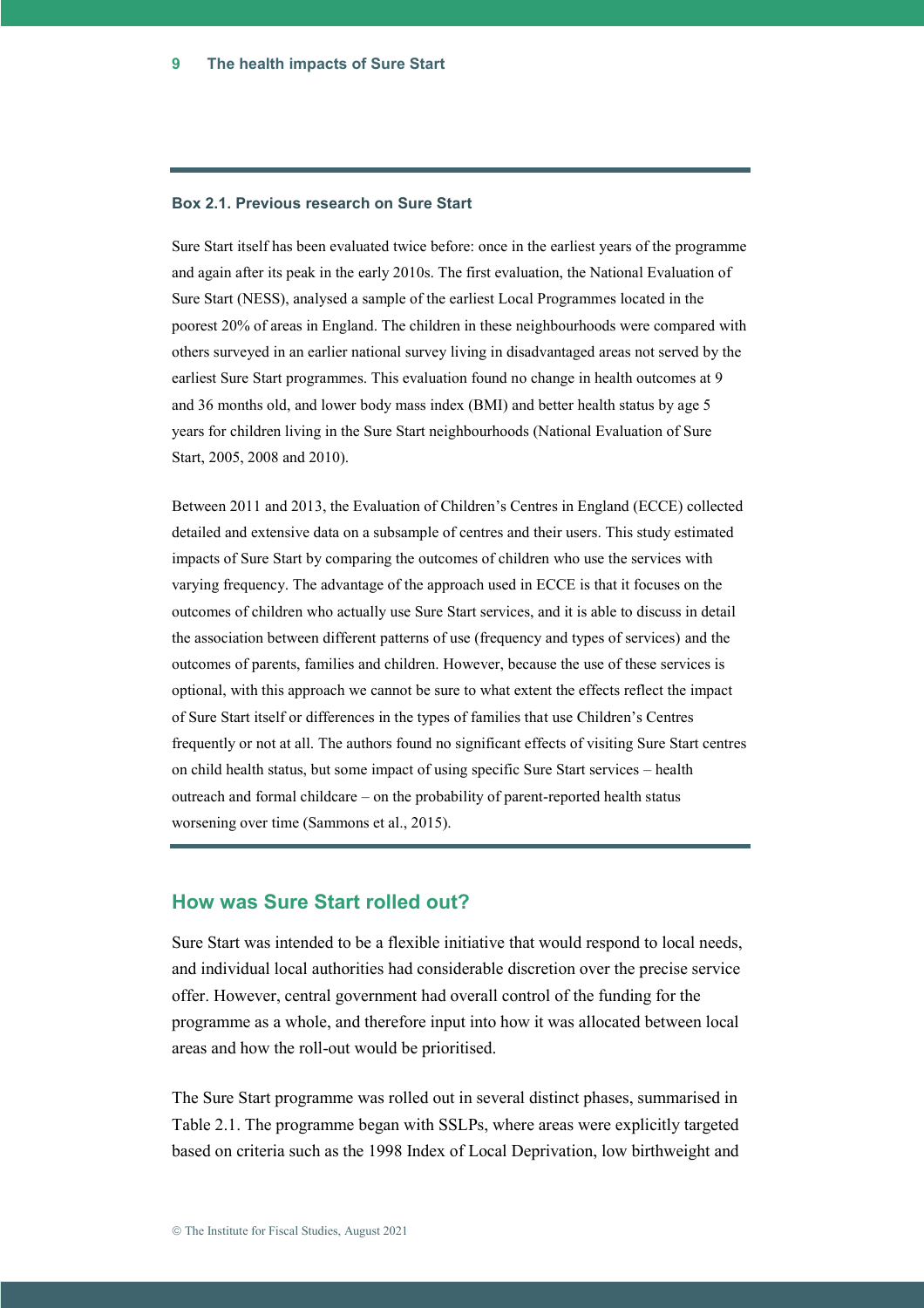teen pregnancy indicators (and with the set of trailblazers chosen to offer a good spread of different types of areas around the country) (Department for Education and Employment, 1999).

With the transition to Children's Centres, the vast majority of existing SSLPs transitioned into SSCCs under local authority (LA) management. LAs were given a target number of Children's Centres to develop over time and were allocated a budget based on their number of children under 5 and the level of deprivation, but had responsibility for choosing the specific locations of their Children's Centres (Lewis, 2011).

|           | <b>Sure Start milestones</b>                                                                                       |
|-----------|--------------------------------------------------------------------------------------------------------------------|
| Jan. 1999 | First 60 'trailblazer' districts identified, invited to submit<br>applications                                     |
| Nov. 1999 | Full approval of the first 15 Local Programmes                                                                     |
| 2000      | Government target rises from 250 to 530 Local Programmes<br>Funding more than doubles                              |
| 2003      | Government pledges to universalise and expand Sure Start<br>Transition from Local Programmes to Children's Centres |
| Dec. 2004 | 10-Year Strategy for Childcare pledges a Sure Start Children's<br>Centre in every community by 2010                |
| 2004-06   | Phase 1 – targeting 20% most disadvantaged areas<br>Most SSLPs transition to SSCCs                                 |
| 2006-08   | Phase 2 – targeting 30% most disadvantaged areas                                                                   |
| 2008-10   | Phase 3 - 'a Children's Centre in every community'                                                                 |

#### **Table 2.1. Timeline of the Sure Start roll-out**

Source: Table 2.1 of Cattan et al. (2019).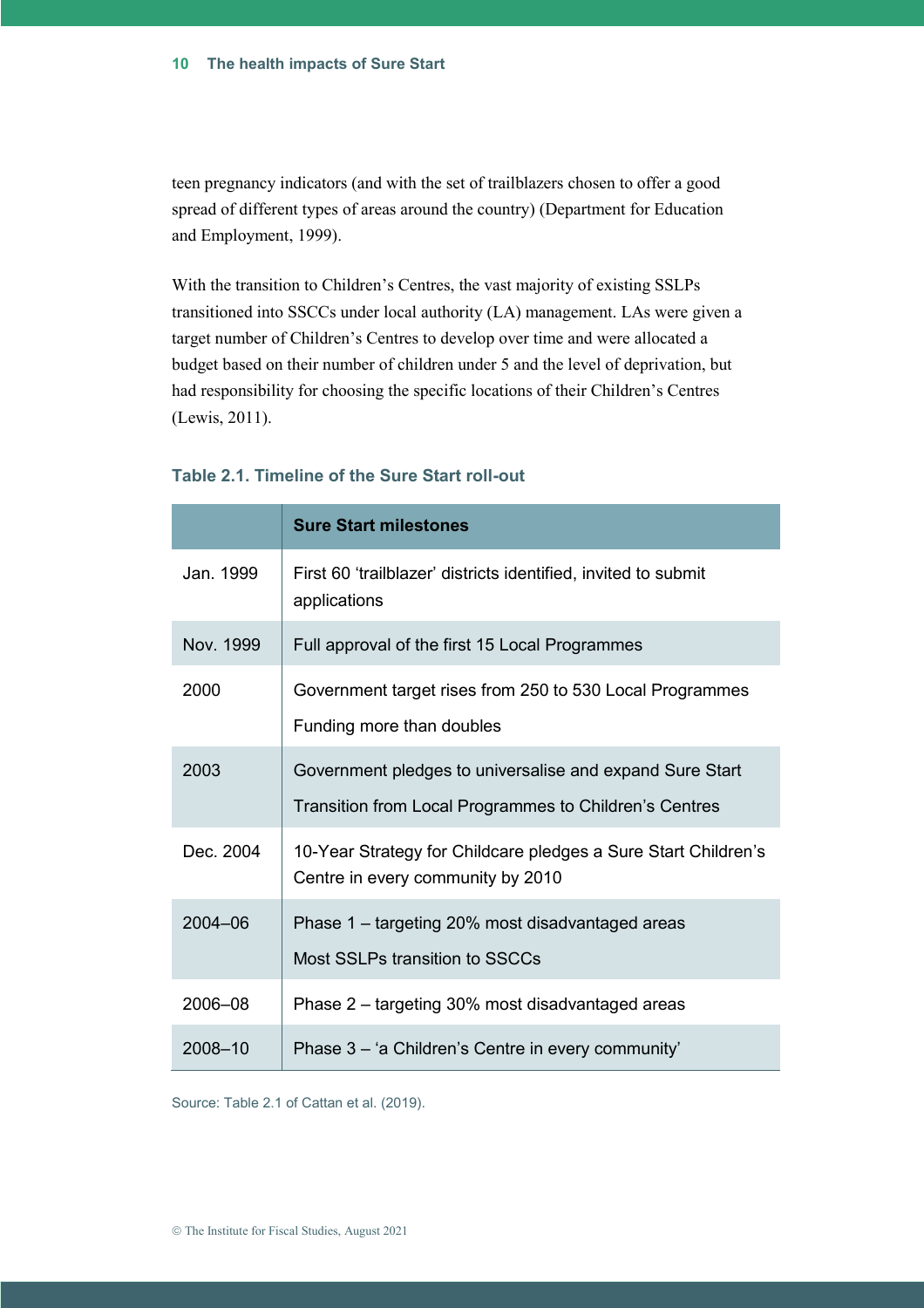

**Figure 2.2. Share by deprivation of Sure Start centres opened each year**

Note: 'Bottom 20%' refers to neighbourhoods (lower layer super output areas, LSOAs) in the bottom 20% of the national 2004 Index of Multiple Deprivation ranking, i.e. the most disadvantaged. Other categories are similarly defined, with 'Top 30%' incorporating the least disadvantaged areas. Centres in the City of London, Isles of Scilly and West Somerset are excluded for consistency with the impact analysis in this report.

Source: Figure 2.3 of Cattan et al. (2019).

The universalisation of the programme meant that the question was now when, not whether, an area would be served. However, the Children's Centre roll-out nevertheless retained a strong focus on prioritising the most disadvantaged areas. 'Phase 1' centres (opened approximately between 2004 and 2006) were intended to offer full coverage of the 20% most disadvantaged wards, and mostly grew out of existing Local Programmes or Early Excellence Centres. Between 2006 and 2008, 'Phase 2' of the Children's Centre roll-out opened centres covering the 30% most disadvantaged areas, with some centres outside these areas. The final phase of the SSCC roll-out saw the universalisation of the programme, with full coverage of the remaining 70% of areas.

Figure 2.2 confirms that Sure Start was strongly targeted at the most disadvantaged areas first. Over 90% of Local Programmes opened in the first year were located in neighbourhoods that were among the 20% most disadvantaged nationally (and 70% of the first SSLPs were in the 10% most disadvantaged areas). These most disadvantaged fifth of neighbourhoods opened between 60% and 80% of new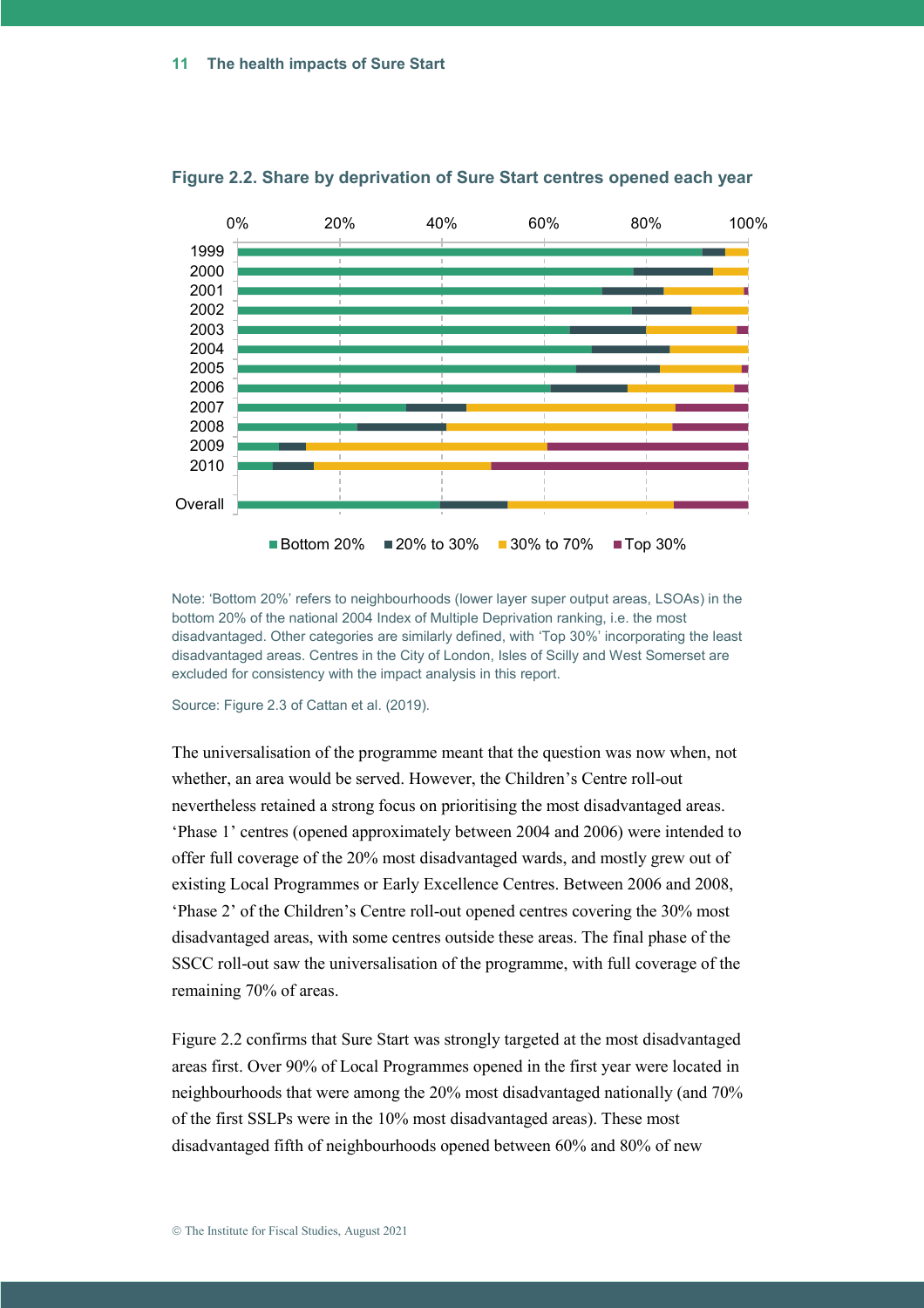centres until 2006. In the late 2000s, centres were much more likely to open in relatively better-off neighbourhoods. These better-off neighbourhoods therefore received Sure Start later (and perhaps less intensively), but – as promised by the drive for 'a Children's Centre in every community' – they were not shut out of the programme entirely.

Despite the evolving governance and management arrangements for Sure Start, previous work confirms that the actual roll-out by and large stuck to this deprivation-led guidance. Cattan et al. (2019) use statistical methods to explore whether any other local authority characteristics were also predictive of a faster or more comprehensive roll-out, and they update this analysis in the new working paper (Cattan et al., 2021) with additional characteristics. These analyses show that there are a number of local authority characteristics, such as the employment rate and the share of students with English as an additional language, which predict changes in Sure Start coverage over and above the characteristics mentioned in official guidance documents. We take these findings into account when evaluating the impact of Sure Start on hospitalisations in order to ensure that the change in trends of hospitalisations we attribute to Sure Start does not in fact reflect a change in trends of these other factors.

#### **Box 2.2. Sure Start closures**

In this briefing note, we focus primarily on the 2000s, when Sure Start was being rolled out across England. This period best corresponds with the focus of our evaluation, since it allows us to apply rigorous statistical methods (see Section 3) and to measure the mediumand long-term outcomes that we are most interested in.

However, since 2010, the Sure Start programme has been on a very different path. Even before the COVID-19 pandemic, spending had fallen from a high of slightly over £1.5 billion in 2010–11 to £600 million in 2017–18 in 2019–20 prices (Britton, Farquharson and Sibieta, 2019). Since 2011, the ring fence that designated specific funding for Sure Start has been removed. The tighter funding envelope coupled with the removal of the ring fence has meant local authorities have taken very different approaches to their Sure Start programmes. In some places, LAs have protected Sure Start services by subsidising them from other budget lines; other LAs have closed individual centres or reduced the service offer across their network; and still others have merged Sure Start into the wider network of Family Hubs offering services to children and young people up to age 19.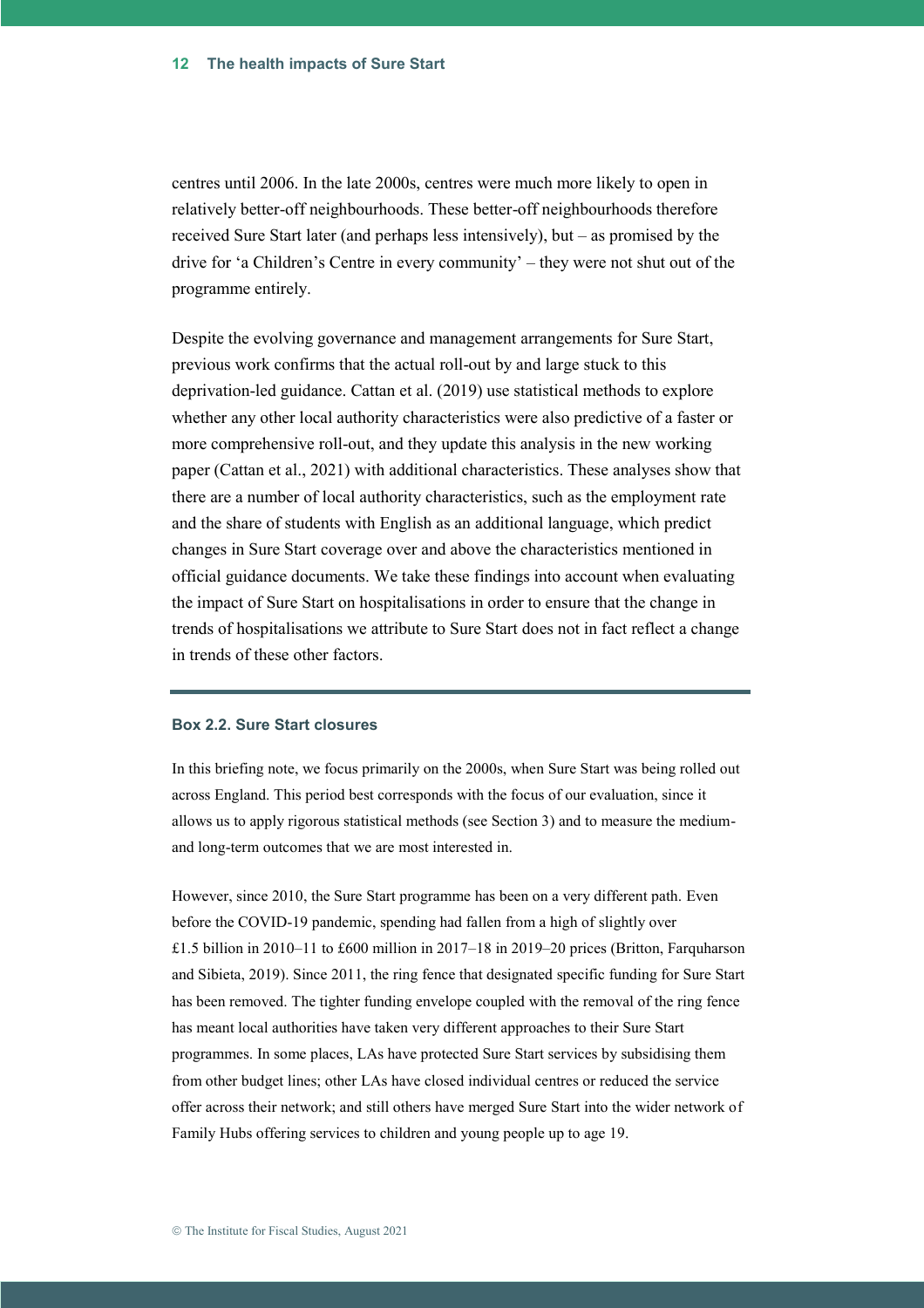Because of these different approaches, counting the number of Sure Start centres that have closed can be challenging. Cattan et al. (2019) use data on 'de-designated' centres to compare closures around England, concluding that, on average, better-off areas have closed a larger share of their centres, but this varies enormously between different local authorities. Smith et al. (2018) find a similar pattern of closures, but also document extensive 'hollowing out' of services in some local areas.

### **2.2 Sure Start services**

Sure Start was always intended to function as a 'one-stop shop' for families with young children, so there was considerable focus on delivering a holistic set of services covering many different aspects of children's and parents' well-being. These included:

- **health services**, such as additional health visiting; breastfeeding support and child nutrition classes; postnatal depression services; child and baby exercise classes; and drop-in baby weighing or health clinics;
- **parenting support**, such as evidence-based positive parenting sessions;
- **play and early learning activities**, such as drop-in stay-and-play sessions or toy libraries;
- support for parents, including assistance with benefit claims, skill development and employment support;
- **childcare**, especially delivering existing entitlements to free childcare (funded separately) or signposting parents to childcare providers; and
- **other specialised services**, such as support for children with special needs.

We have much less information about the relative importance of each of these types of services, both over time and across local authorities. Figure 2.3 summarises the share of budgets spent on several categories in 2003–05 (Meadows et al., 2011), while Figure 2.4 shows the probability that a Children's Centre user in the early 2010s used different types of services (based on data from the Evaluation of Children's Centres in England). It is clear in both figures that play, learning and childcare (or parent/child sessions) and healthcare services account for a large share of Sure Start activity.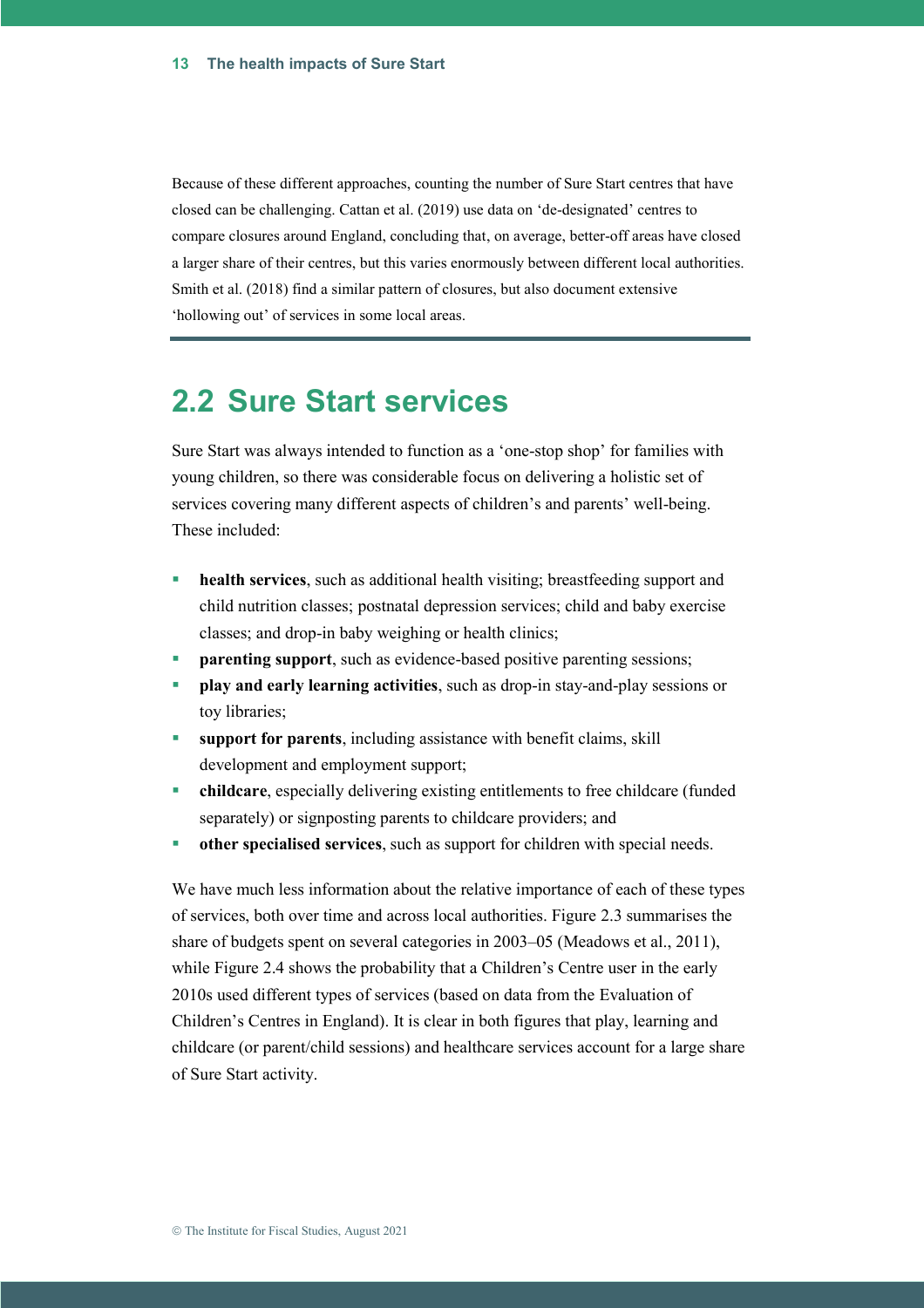

#### **Figure 2.3. Share of Sure Start budget allocated to different services, 2003– 05**

Source: Figure 1 of Meadows et al. (2011).



**Figure 2.4. Probability of using different types of Sure Start services, 2011**

Source: Figure 3 of Cattan et al. (2021). Based on data collected by Goff et al. (2013).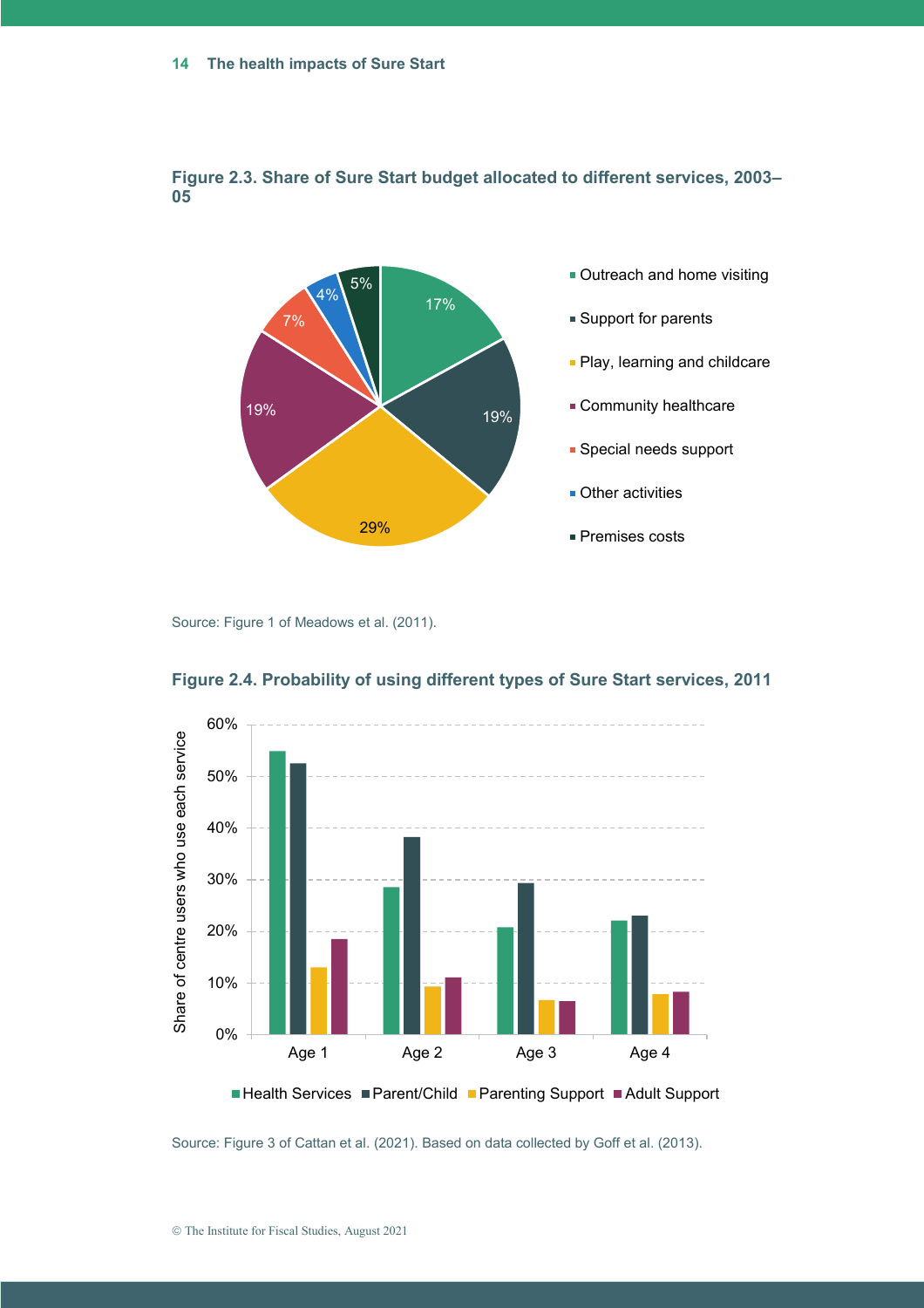| <b>Mechanism</b>                                                                                                                                                                                                                                                                                       | <b>Potential effect on hospitalisations</b>                                                                                                                                                                                                                           |
|--------------------------------------------------------------------------------------------------------------------------------------------------------------------------------------------------------------------------------------------------------------------------------------------------------|-----------------------------------------------------------------------------------------------------------------------------------------------------------------------------------------------------------------------------------------------------------------------|
| Direct provision of health services<br>could help parents manage their child's<br>health, e.g. taking up routine<br>vaccinations on time, breastfeeding<br>support or getting regular weight and<br>nutrition checks for their baby                                                                    | Lower risk of severe infection:<br>reduced hospitalisations<br>Better preventative healthcare:<br>$\bullet$<br>reduced hospitalisations in early<br>years                                                                                                             |
| Early detection of and information<br>about health problems could help<br>parents get necessary medical care<br>before a problem became serious<br>enough to require hospitalisation                                                                                                                   | Increase in hospitalisation for any<br>cause in the short term<br>Reduction in hospitalisation for<br>$\bullet$<br>preventable/manageable diseases<br>in the long term (due to earlier<br>detection of medical issues and<br>more appropriate use of primary<br>care) |
| Direct exposure to large groups of<br>children through Sure Start sessions<br>themselves or through childcare would<br>challenge a child's immune system,<br>possibly increasing illness in the short<br>term but then strengthening their<br>immune system against more serious<br>illnesses later on | Increase in hospitalisation for<br>$\bullet$<br>infectious diseases in the early<br>years<br>Reduction in hospitalisation for<br>infectious diseases in middle<br>childhood<br>Limited effects in later childhood<br>after the entire cohort has started<br>school    |
| Information on a safe home<br>environment could help reduce the<br>chances of accidents (such as falling<br>down the stairs) or poisonings (e.g.<br>with household cleaners), especially<br>early in life                                                                                              | Reduction in hospitalisation for<br>external causes, especially<br>poisoning and accidents/injuries in<br>the early years                                                                                                                                             |

#### **Table 2.2. Potential mechanisms and impacts on children's hospitalisations**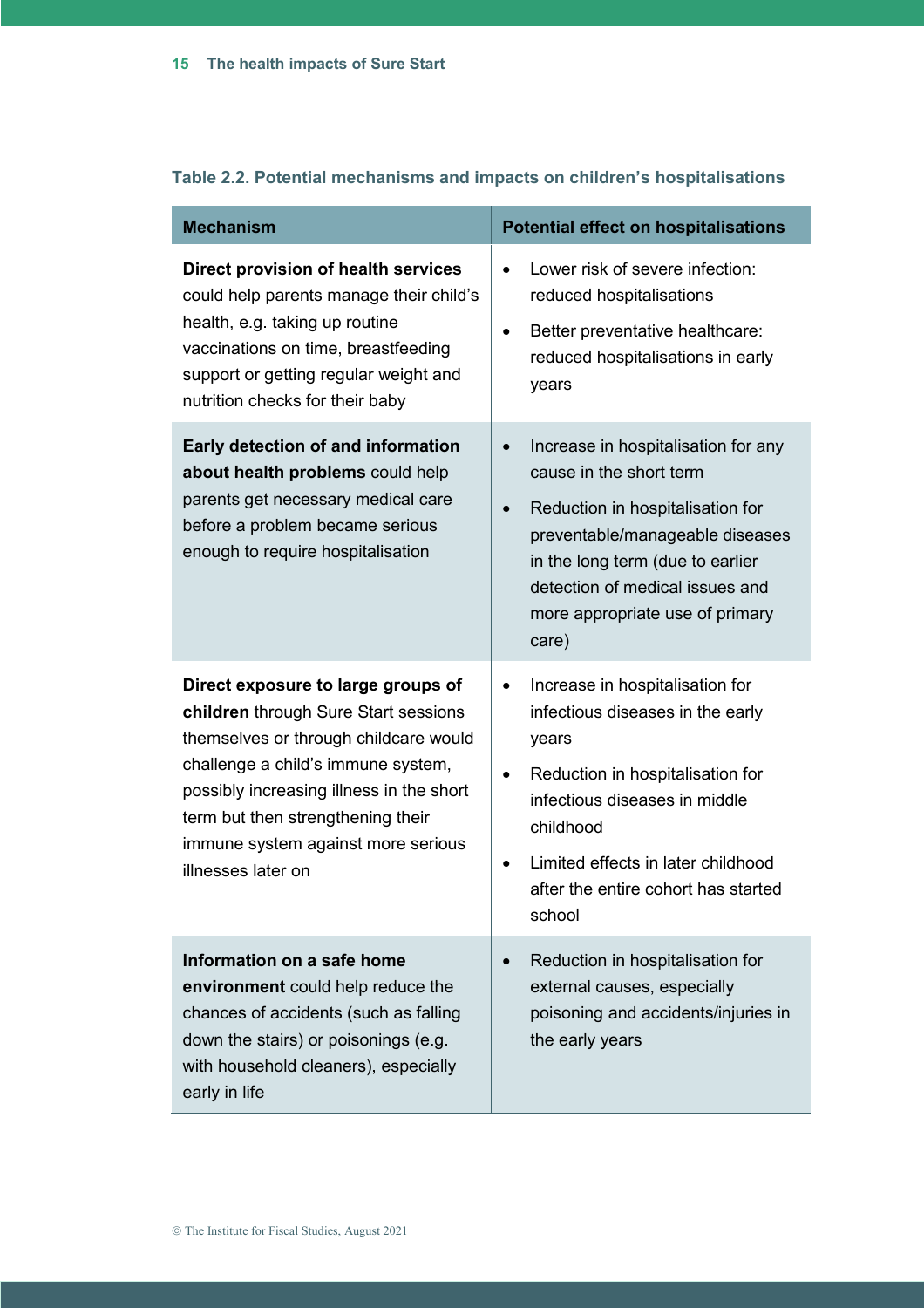| Active play sessions could help<br>children to do more physical activity,<br>supporting their physical development<br>and lowering risks of<br>overweight/obesity | Reduction in hospitalisations<br>related to body weight                                                                                                                                                                                                                                                                                                                                                                        |
|-------------------------------------------------------------------------------------------------------------------------------------------------------------------|--------------------------------------------------------------------------------------------------------------------------------------------------------------------------------------------------------------------------------------------------------------------------------------------------------------------------------------------------------------------------------------------------------------------------------|
| Parenting support programmes,                                                                                                                                     | Reduction in hospitalisation for                                                                                                                                                                                                                                                                                                                                                                                               |
| many of which had a good evidence                                                                                                                                 | external causes, especially                                                                                                                                                                                                                                                                                                                                                                                                    |
| base, could help parents to adopt more                                                                                                                            | accidents and injuries from the                                                                                                                                                                                                                                                                                                                                                                                                |
| positive parenting approaches, which                                                                                                                              | early years to adolescence                                                                                                                                                                                                                                                                                                                                                                                                     |
| in turn have been linked to better                                                                                                                                | Reduction in hospitalisation for                                                                                                                                                                                                                                                                                                                                                                                               |
| cognitive, social and behavioural                                                                                                                                 | mental-health-related reasons in                                                                                                                                                                                                                                                                                                                                                                                               |
| development in children, potentially                                                                                                                              | adolescence (when these                                                                                                                                                                                                                                                                                                                                                                                                        |
| with longer-term benefits for preventing                                                                                                                          | hospitalisations become more                                                                                                                                                                                                                                                                                                                                                                                                   |
| aggressive or overly risky behaviours                                                                                                                             | prevalent)                                                                                                                                                                                                                                                                                                                                                                                                                     |
| Support to parents could help                                                                                                                                     | Reduction in hospitalisation for                                                                                                                                                                                                                                                                                                                                                                                               |
| parents feel more able to cope,                                                                                                                                   | external causes, especially                                                                                                                                                                                                                                                                                                                                                                                                    |
| potentially reducing child maltreatment                                                                                                                           | accidents and injuries from the                                                                                                                                                                                                                                                                                                                                                                                                |
| and other negative parenting                                                                                                                                      | early years to adolescence                                                                                                                                                                                                                                                                                                                                                                                                     |
| Support for parental skills and<br>employment could help parents<br>(back) into work, increasing family<br>income and reducing parental time                      | Ambiguous effect on overall<br>hospitalisations<br>Reduction in hospitalisations from<br>better health as a result of higher<br>family income (e.g. more ability to<br>provide a healthy home<br>environment, good food, etc.)<br>Increase in hospitalisations from<br>less parental time at home (e.g.<br>more difficult to access routine<br>healthcare to manage conditions,<br>less time to supervise children at<br>home) |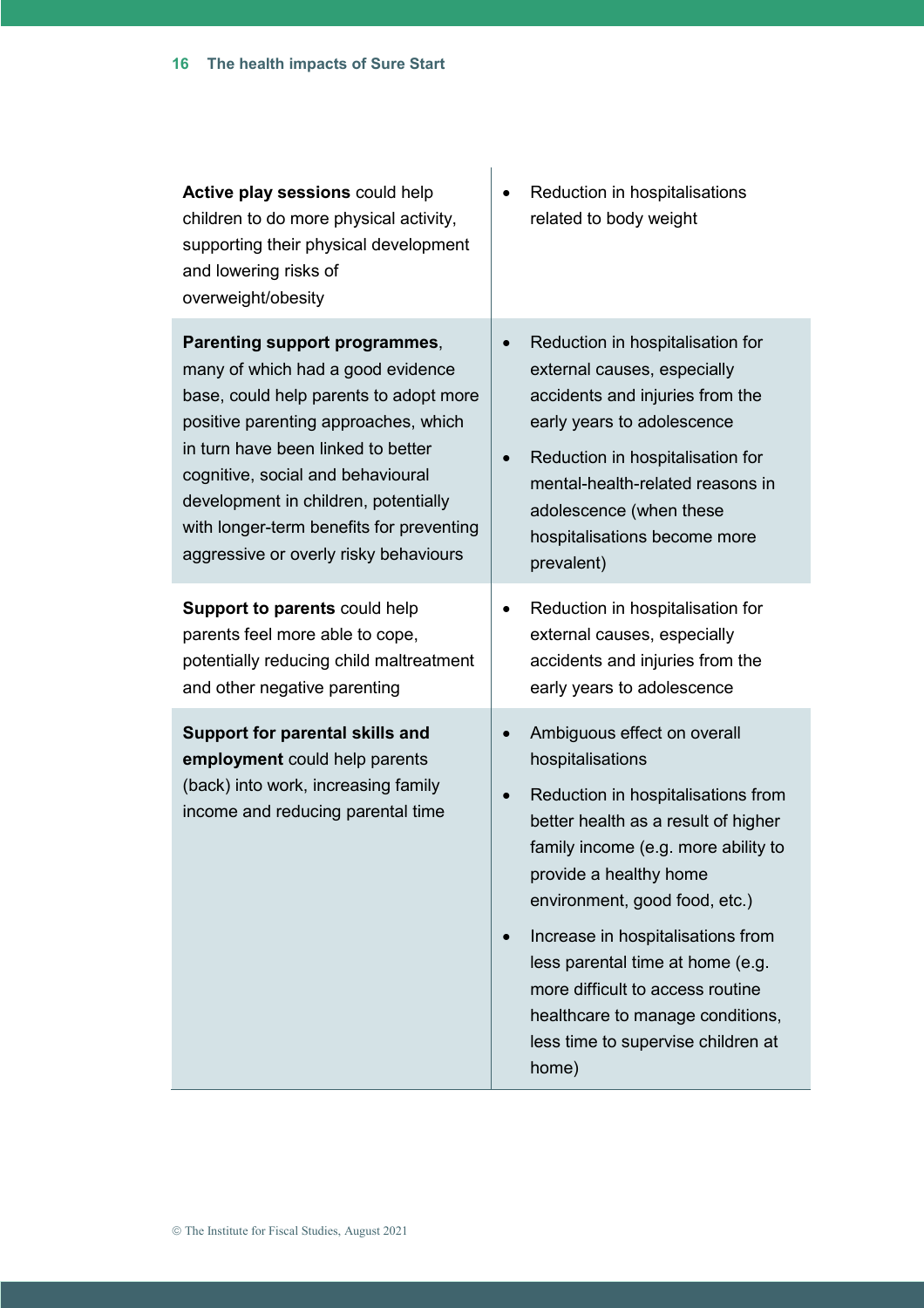Given the variety of services offered to children and their families, Sure Start may have affected children's hospitalisations through a number of mechanisms. In Table 2.2, we describe each mechanism and the effect we hypothesise it could have on children's hospitalisations.

As is clear from the table, Sure Start could have had different impacts on hospitalisations in different phases of childhood. It could even have increased hospitalisations for some causes while decreasing hospitalisations for other causes at the same age. This makes it all the more important to consider both short-term and long-term impacts, and to consider impacts on cause-specific hospitalisations in addition to impacts on overall hospitalisations.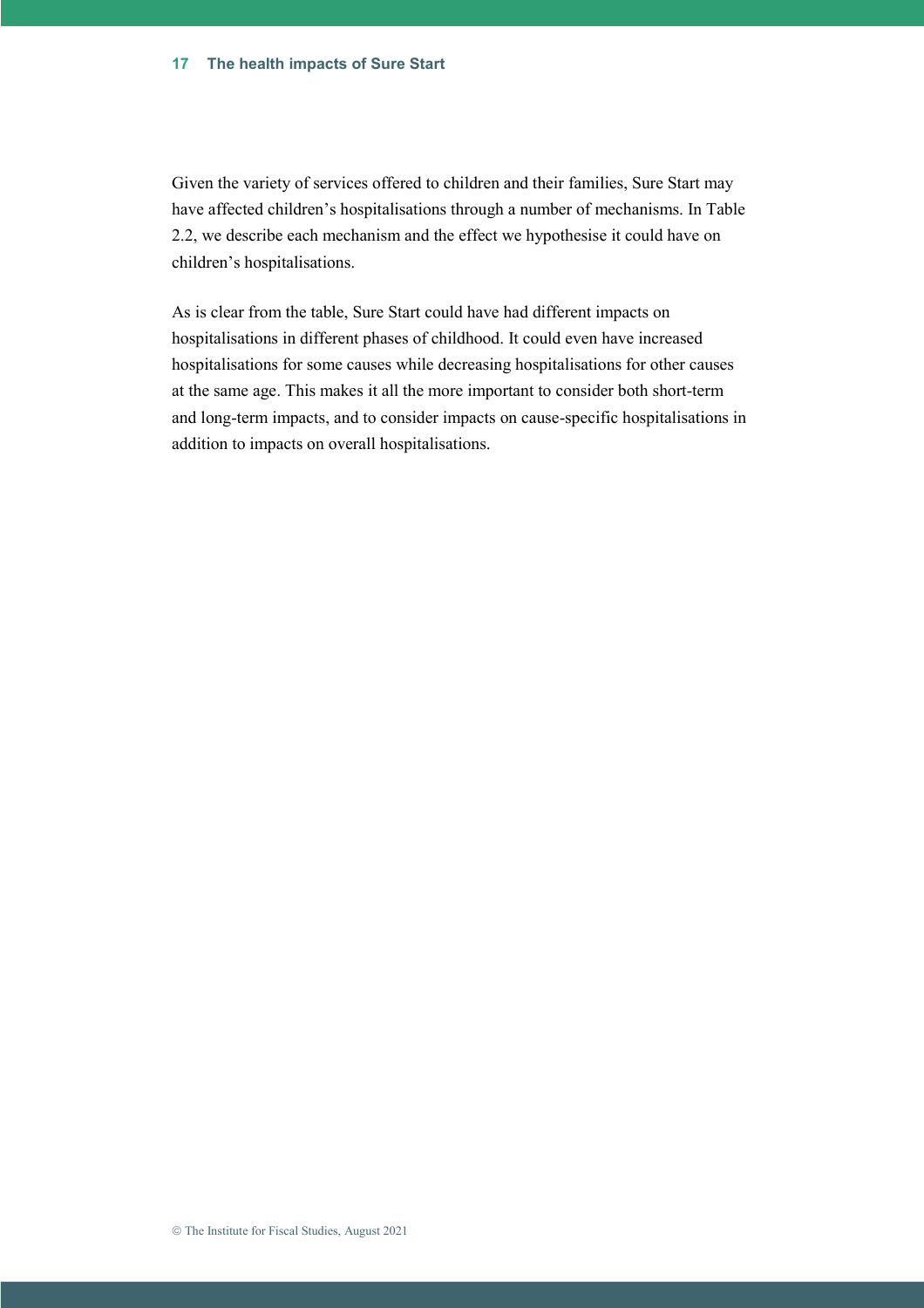# **3. Data and methods**

As Section 2 highlights, Sure Start incorporated a wide range of services directly targeting outcomes as diverse as children's academic development, parental employment, and the need for children's social services. While there is ongoing work to evaluate the programme's impacts on each of these domains,**<sup>1</sup>** in the current briefing note we start by focusing on the impact that Sure Start had on children's health.

Our current focus on health is motivated by the importance of health services both in the official Sure Start guidance and in actual spending on and take-up of services. Moreover, an emerging international evidence base suggests that early intervention programmes – even those that do not target health directly – can have benefits for health both in the short run and over the life cycle. These programmes can therefore be a cost-effective way to prevent disease, with benefits for both individual welfare and the public purse (Shonkoff, Boyce and McEwen, 2009; Conti, Mason and Poupakis, 2018; García, Heckman and Ziff, 2018).

### **3.1 Methodology**

In this briefing note, we focus on identifying and describing the causal impact that access to Sure Start had on children's health, as measured by hospitalisations. Identifying this causal impact can be difficult: Sure Start services were more likely to be targeted at disadvantaged areas (meaning that a simple comparison of areas with greater or lesser coverage of Sure Start, or with earlier or later adoption, is likely to conflate the impact of Sure Start with the impact of area characteristics). Similarly, health outcomes in England as a whole were changing quickly during the 2000s and 2010s, so comparing outcomes before and after Sure Start was implemented in a given area would also be misleading.

To circumvent these issues, we use an approach known as difference-in-difference (DiD). At its simplest, the DiD method defines 'treatment' and 'comparison' groups

**<sup>1</sup>** [https://www.nuffieldfoundation.org/project/evaluating-short-and-medium-term-impacts-sure-start.](https://www.nuffieldfoundation.org/project/evaluating-short-and-medium-term-impacts-sure-start)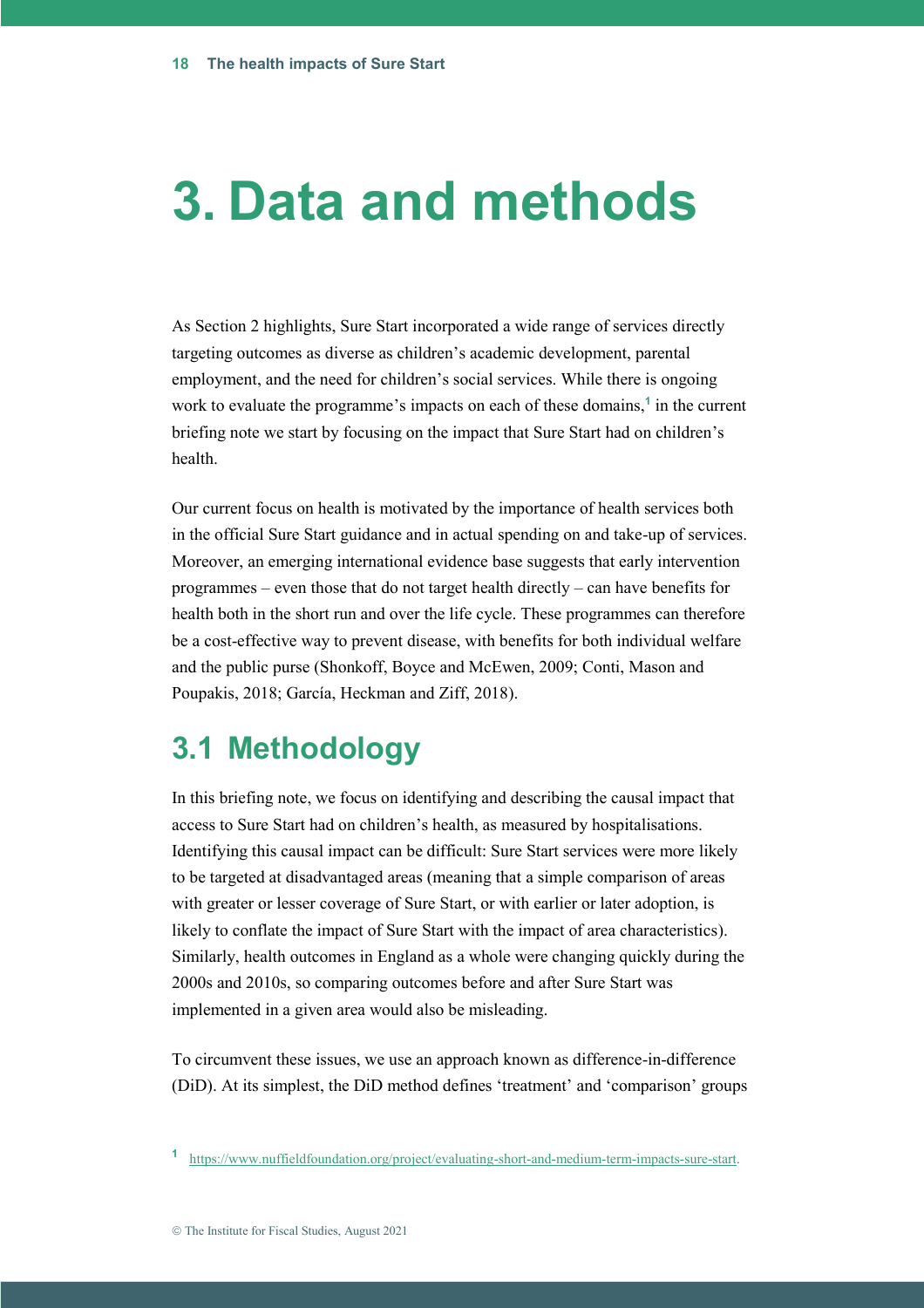whose outcomes before the start of the treatment are on similar trends (though not necessarily at the same level). It then uses the trend of the comparison group to estimate what the treatment group's outcomes would have looked like, had they not been exposed to the treatment. For the DiD method to be valid, the trends in the outcomes of the comparison group need to reflect what would have happened to the treatment group in the absence of the treatment.**<sup>2</sup>**

In our application, we define the 'treatment' as a child's increased access to Sure Start and we exploit variation in access resulting from the staggered roll-out of SSLPs and SSCCs over time and areas. To estimate the causal impact of increased access to Sure Start, we compare outcomes of different cohorts of children in the same area who were exposed to more or less intensive Sure Start 'treatment' based on when they were born. At the same time, we use data from other areas to account for the national trend in outcomes over this period. This allows us to uncover the effect of the treatment by comparing the outcomes of treated children with an estimate of what their outcomes would have been in the absence of the programme.

### **3.2 Data**

#### **Data on the roll-out of Sure Start**

To implement the econometric strategy described above, we need very good information on where and when Sure Start centres opened. From the Department for Education, we have a list of each Sure Start centre, its postcode and the date it opened. We map the postcodes of each centre to its local authority district (LAD/LA) to construct a monthly panel of the number of centres open in each LA.**<sup>3</sup>** We only use information up until 2010, both because this is the period of the expansion of Sure Start, and to avoid possible measurement error related to post-

<sup>&</sup>lt;sup>2</sup> Of course, it is impossible to perfectly test whether this assumption held. However, in section 6.3 of the accompanying working paper, we report results from a wide range of robustness and placebo tests designed to stress test the parallel trends assumption (Cattan et al., 2021).

**<sup>3</sup>** We do this incorporating both Local Programmes and Children's Centres. While the opening dates of all centres are precisely known, pooling in this way requires us to make an assumption about the closure dates of SSLPs. Since over 90% of SSLPs had transitioned into Children's Centres by 2006 (National Audit Office, 2006, p.9), we assume that (a) any Local Programme that shares a postcode with a Children's Centre closed at the same time as the associated Children's Centre opened and (b) all other Local Programmes closed in December 2006.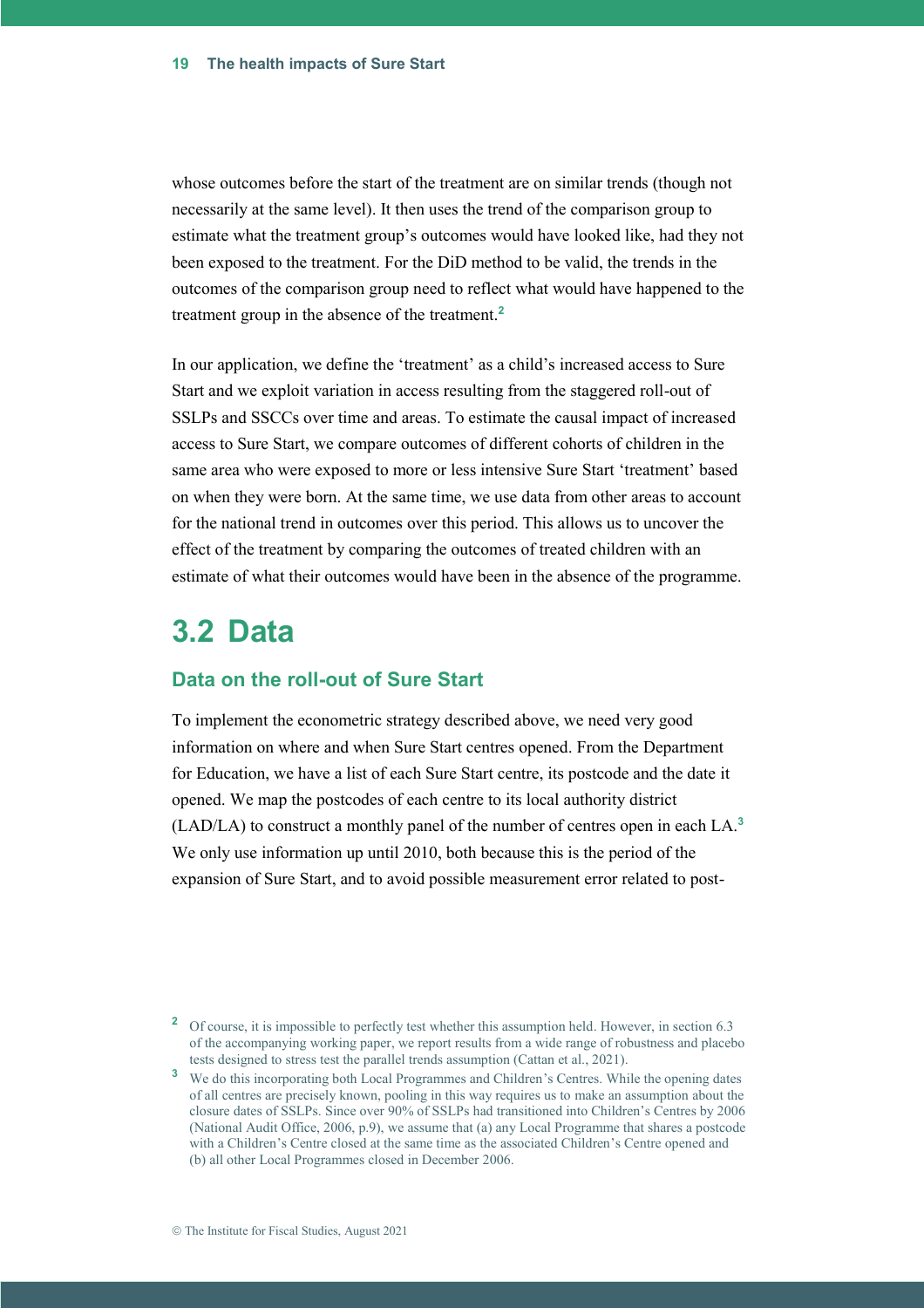2010 centre closures since the 'hollowing out' of services is not observed in our data (see Box 2.2).

Based on this data set of centre openings, we construct a measure of the coverage of Sure Start for each month as the number of open centres in the local authority per thousand children aged 0–4. This measure of 'coverage' captures the wider network of Sure Start services that families were exposed to in their LAs.

The final step in constructing our treatment variable is to average these monthly measures of coverage: for every month and year of birth, we average coverage over the first 60 months of life (ages 0 through 4), or – for outcomes measured before age 5 – over the months between birth and measurement.

#### **Data on hospital admissions**

In this briefing note, we focus on children's hospitalisations as our main measure of health. We use data from the Hospital Episode Statistics (HES), an administrative data set tracking all patients using public hospitals in England. Data on inpatient admissions have been collected since April 1997 and provide information on the admission, discharge, clinical diagnoses (up to 20 for each patient) and demographics of each patient.**<sup>4</sup>** We include one record per hospitalisation, independently of the length of stay, and exclude admissions related to the birth of a child.

Information on patient demographics includes sex, ethnicity, month and year of birth, and the lower layer super output area (LSOA) of residence at the time of admission.**<sup>5</sup>** This allows us to construct LSOA-level counts of all-cause and causespecific admissions; to merge in Sure Start treatment variables (based on which LA children are living in at the time of admission); **6** and to account for a wide range of

<sup>&</sup>lt;sup>4</sup> We focus on inpatient attendances in hospital, since data on A&E visits are only reliable from about 2007 and so do not have enough scope for a medium-term evaluation of Sure Start. However, we do break down the admission route for hospitalisations.

**<sup>5</sup>** The LSOA is a very small geographic unit. There are around 32,000 LSOAs in England, and the average LSOA has a population of around 1,500 residents.

**<sup>6</sup>** This measure of Sure Start exposure will be subject to some error when children move between birth and the time they are admitted to hospital. However, classical measurement error in the treatment variable would lead to attenuation bias; hence we would, if anything, underestimate the treatment impacts.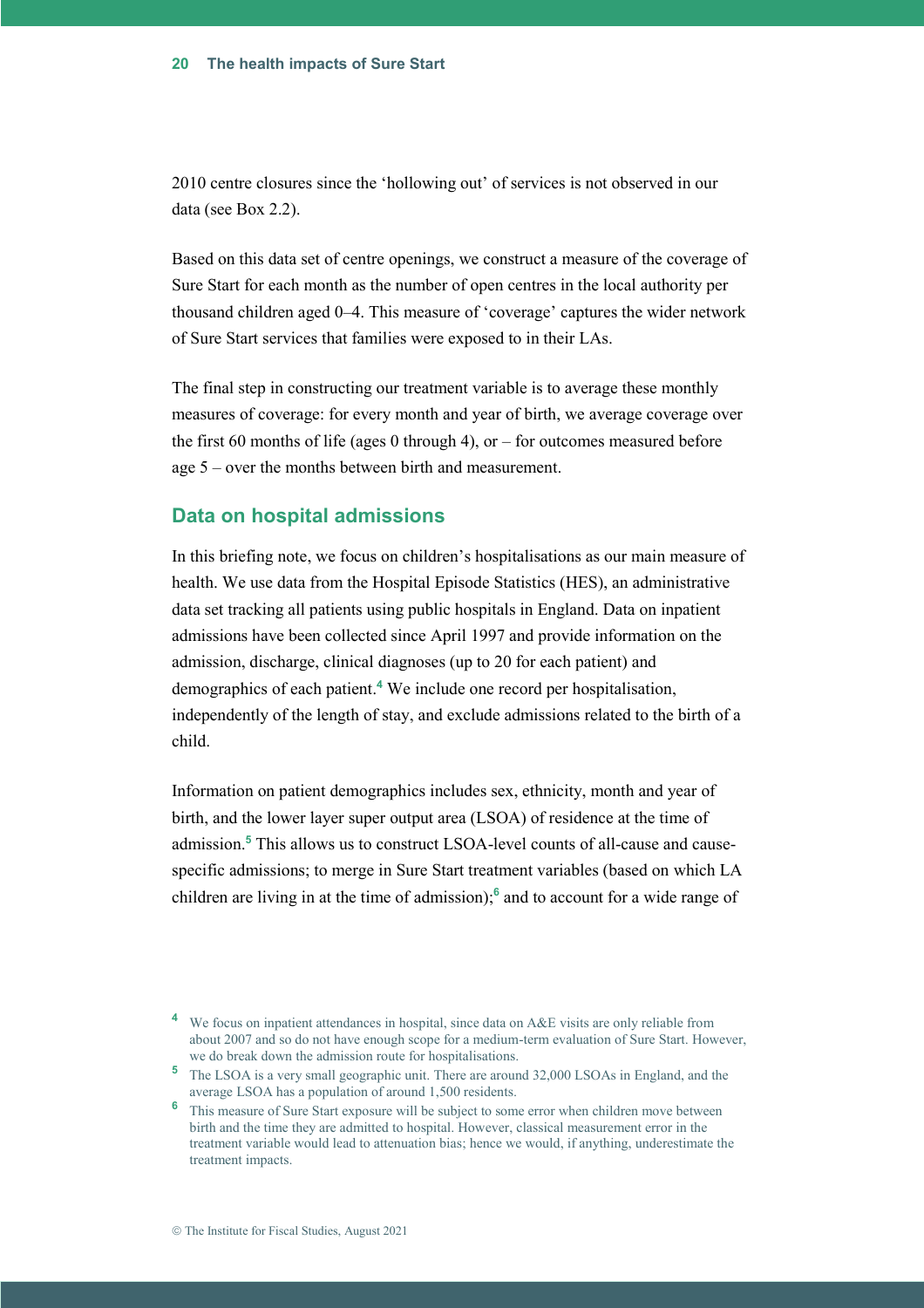time-invariant factors that could be related both to the speed of the Sure Start rollout and to hospitalisation outcomes.

To estimate the statistical model described in the previous subsection, we collapse the patient–episode-level data to cells for each LSOA–quarter-&-year-of-birth–sex– admission-age combination. Cells without admissions are assigned zero, so that we obtain a balanced panel. This allows us to explore the impacts of Sure Start on whether children are hospitalised, even though our data only cover children who do end up in hospital.

For each age between 1 and 15, we define our outcome of interest as an indicator for whether a particular cohort (defined by its quarter and year of birth) living in a particular LSOA experienced any hospitalisation at this age. This means that our results can be interpreted as the impact that increasing access to Sure Start by one centre per thousand children has on the probability of a neighbourhood–sex– quarter-&-year-of-birth cell experiencing at least one hospitalisation. An increase of one centre per thousand children is equivalent to the average increase in coverage across the whole roll-out period (although individual areas will have seen higher or lower increases).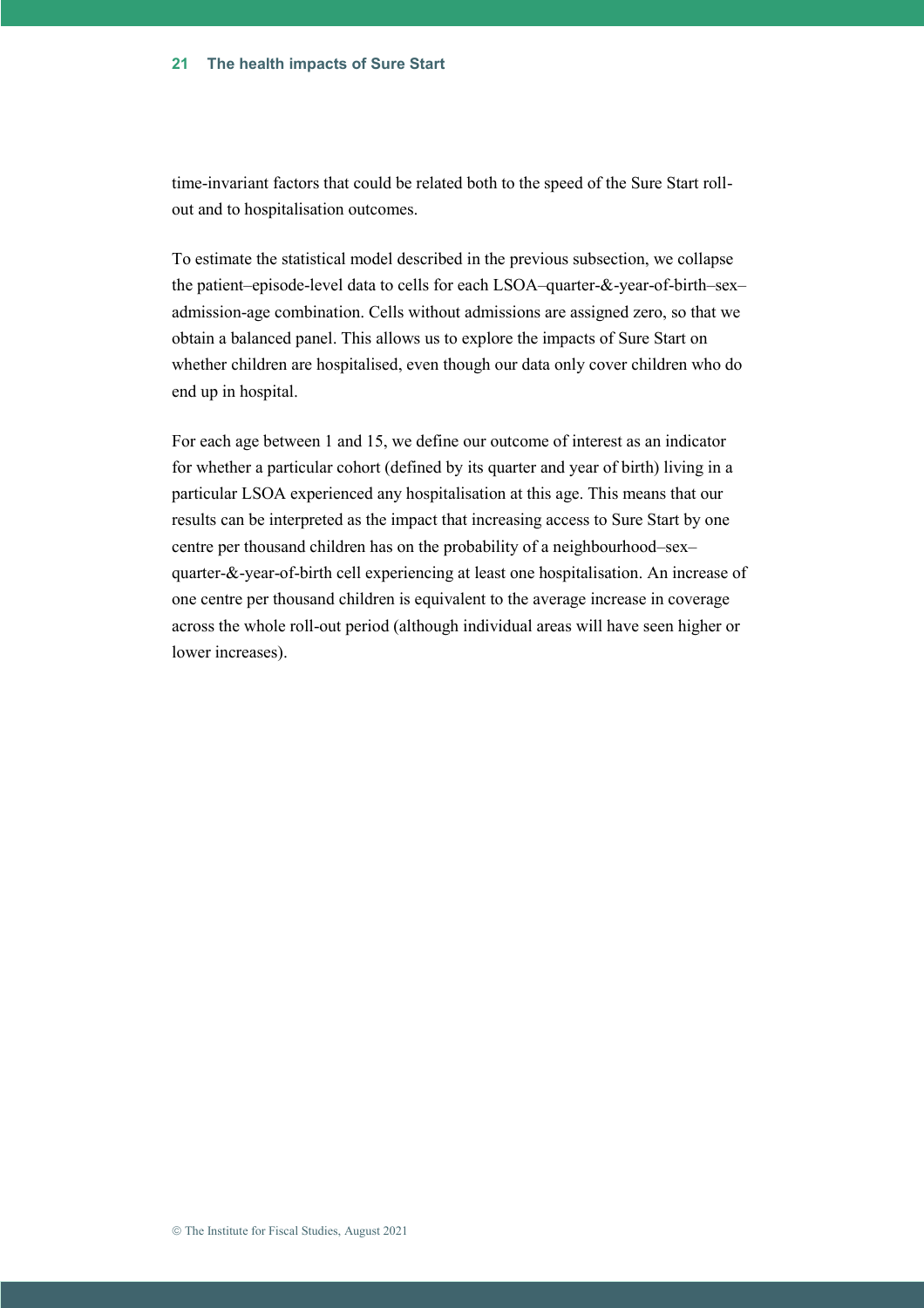# **4. Impact of Sure Start on children's hospitalisations**

One of the goals of the earliest phases of the Sure Start roll-out was to reduce hospitalisations among children (Armstrong, 2007). In this section, we consider whether increasing an area's access to Sure Start reduces the chances that its children are admitted to hospital.

Hospitalisations are, of course, quite an extreme measure of children's health. Children born in 1993 – the last 'baseline' cohort that was entirely unexposed to Sure Start – experienced just over 65,000 hospitalisations at age 5, falling to around 45,000 admissions at age 11.

The results in this section extend the findings of Cattan et al. (2019) in three important ways:

- We extend our analysis to explicitly consider children between ages 1 and 4, while they are young enough to still be eligible for Sure Start.
- We make use of more recent hospitalisation data to include hospitalisations up to 2017–18 in our analysis. This lets us look at hospitalisation outcomes well into adolescence (age 15), whereas our previous work stopped at age 11.
- Extending the analysis into adolescence affords us the opportunity to look at hospitalisation for mental-health-related reasons. Before age 11, recorded mental-health hospitalisations were too rare to be worthy of exploration.

Taken together, these additional data mean that we can trace out the entire profile of Sure Start impacts, from the earliest short-term effects all the way through to medium-term impacts on adolescents.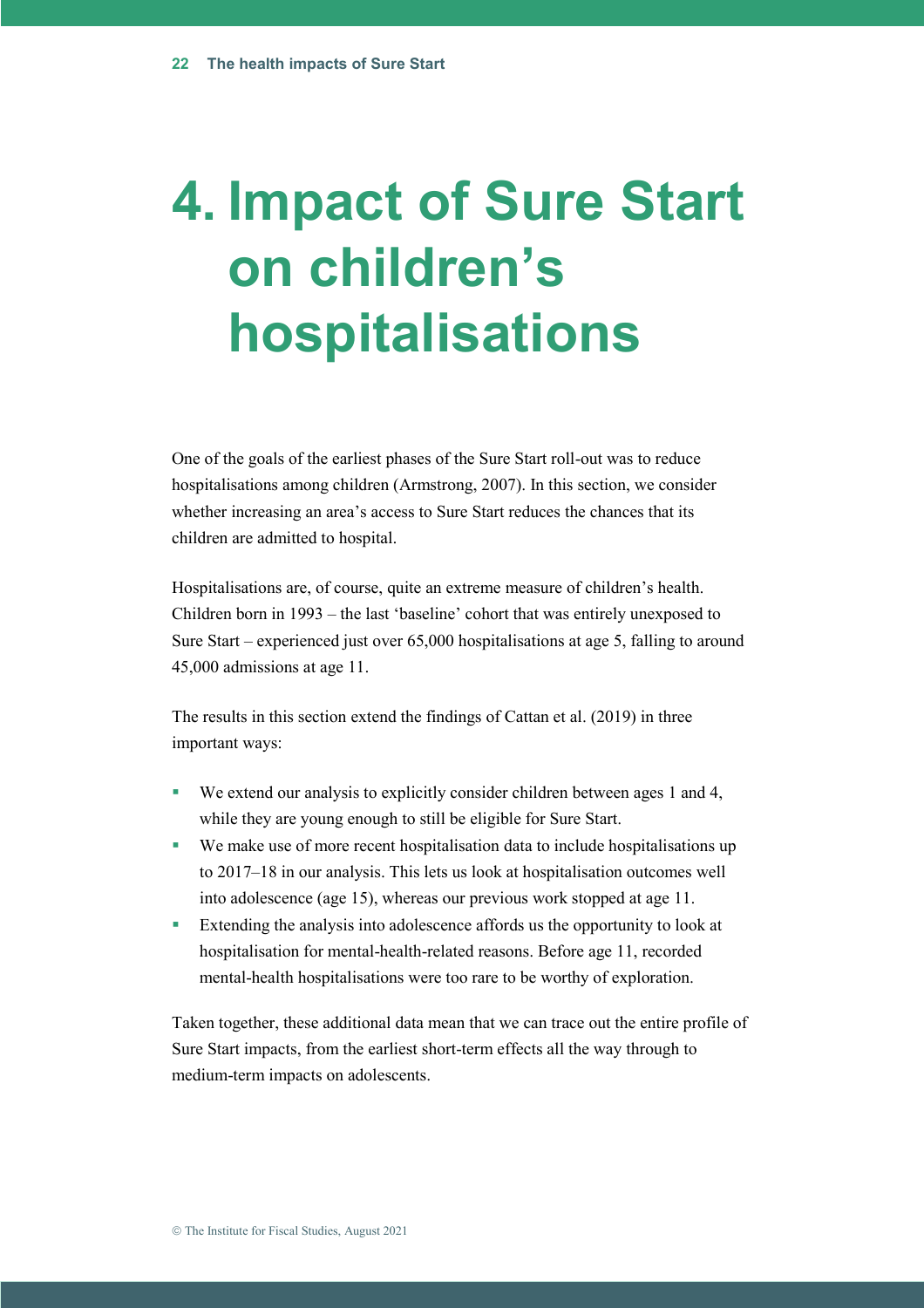# **4.1 Effect of Sure Start on hospitalisation for any cause**

Figure 4.1 reports the estimates of increased access to Sure Start on the probability of any hospitalisation in the neighbourhood. To account for the fact that the probability of any hospitalisation is very different at different ages, we rescale the effects we estimate by the baseline probability of a neighbourhood having any hospital admission to obtain effect sizes that can be consistently interpreted across ages.**<sup>7</sup>** These effect sizes therefore give the percentage change in hospitalisation probability, as compared with the baseline probability.

#### **Figure 4.1. Sure Start's effect on probability of any hospitalisation in the neighbourhood, rescaled by baseline probability**



Note: A full set of the point estimates and baseline means underlying the figure can be found in table 3 of Cattan et al. (2021).

**<sup>7</sup>** We use the mean from the cohort born in 1996 as our baseline. A full set of the point estimates and baseline means underlying the figure can be found in table 3 of Cattan et al. (2021).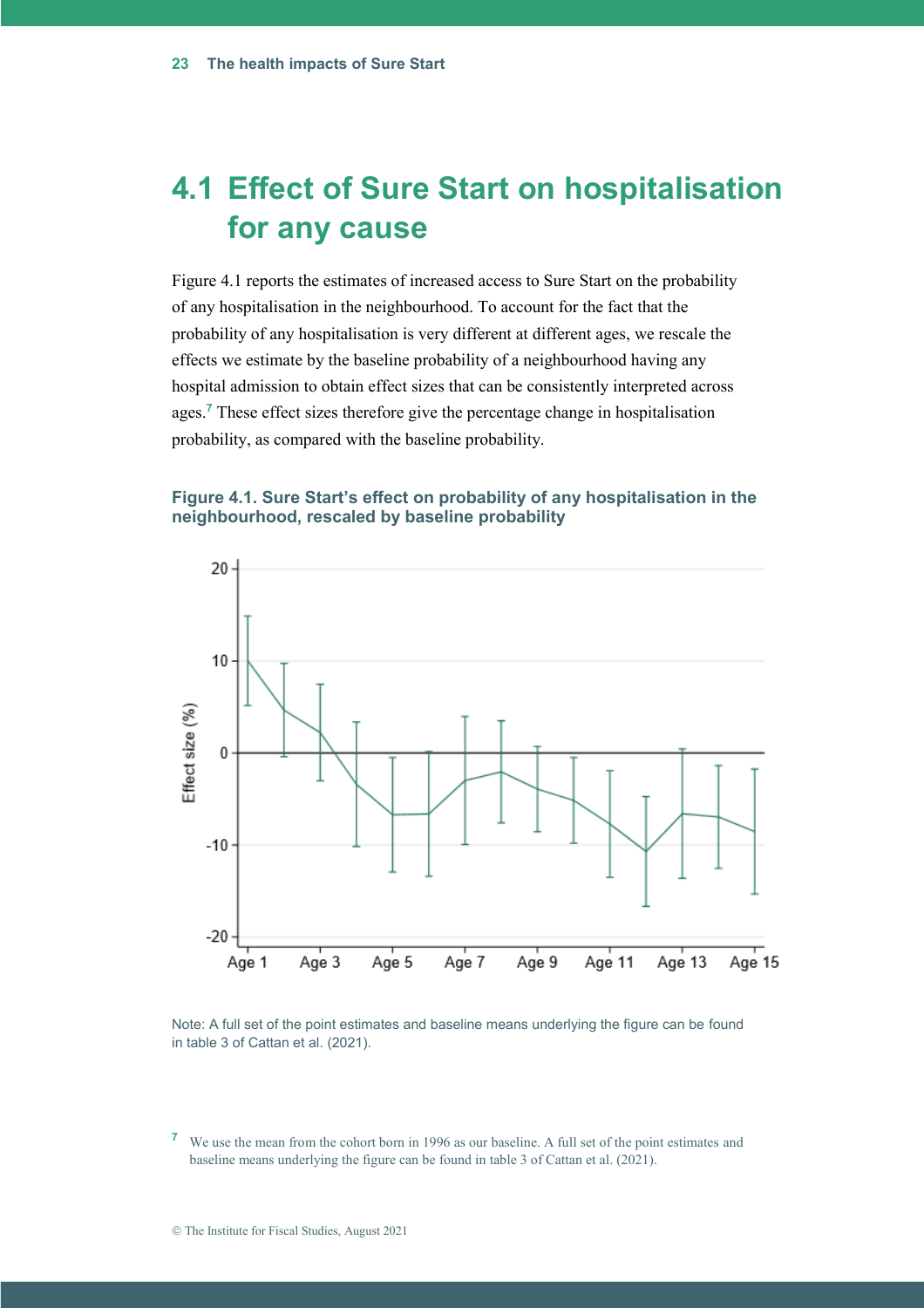The figure shows that, during the earliest years of life, when children were of an age to use Sure Start services, an increase in access to Sure Start led to an increase in hospital admissions. In particular, an increase of one Sure Start centre per thousand children in the local authority raises the probability of any hospitalisation at age 1 in a cell by 10%. Greater access to Sure Start continues to increase hospitalisations at ages 2 and 3, but these effects are smaller and no longer statistically significant (which means we cannot be confident that the true impact is actually different from zero).

As children continue to age, these early increases in hospitalisations are followed by substantial decreases in the probability of admission through childhood and early adolescence. Once children turn 5 and stop being age-eligible to use Sure Start services, the overall impact on hospitalisations becomes consistently negative, with larger impacts during the first few years of schooling (ages 5–6) and then from age 10 onward. Increasing Sure Start coverage in the local authority by one centre per thousand children at ages 0–4 averts around 7% of hospital admissions at age 5 (corresponding to around 2,860 averted hospitalisations a year), 8% by the end of primary school at age 11 and 9% by age 15 (the final year we study).

As outlined in Table 2.2, there are a number of channels through which Sure Start might have increased hospitalisations at younger ages and reduced them at later ages. Unfortunately, we do not have data on the services offered by individual centres and taken up by children located in different areas of England. This means that we cannot pin down directly which services drove the overall effects on hospitalisations.

Instead, we use information about specific causes of hospitalisation to help us understand which channels are most likely to have played an important role. Moreover, we test whether Sure Start had an effect on parental labour supply and family income using another data set, the Labour Force Survey. This analysis suggests that this was not an important channel through which Sure Start operated. In this briefing note, we only discuss the results from our analysis of specific causes of hospitalisations and refer interested readers to our accompanying paper (Cattan et al., 2021) for more information about our employment analysis.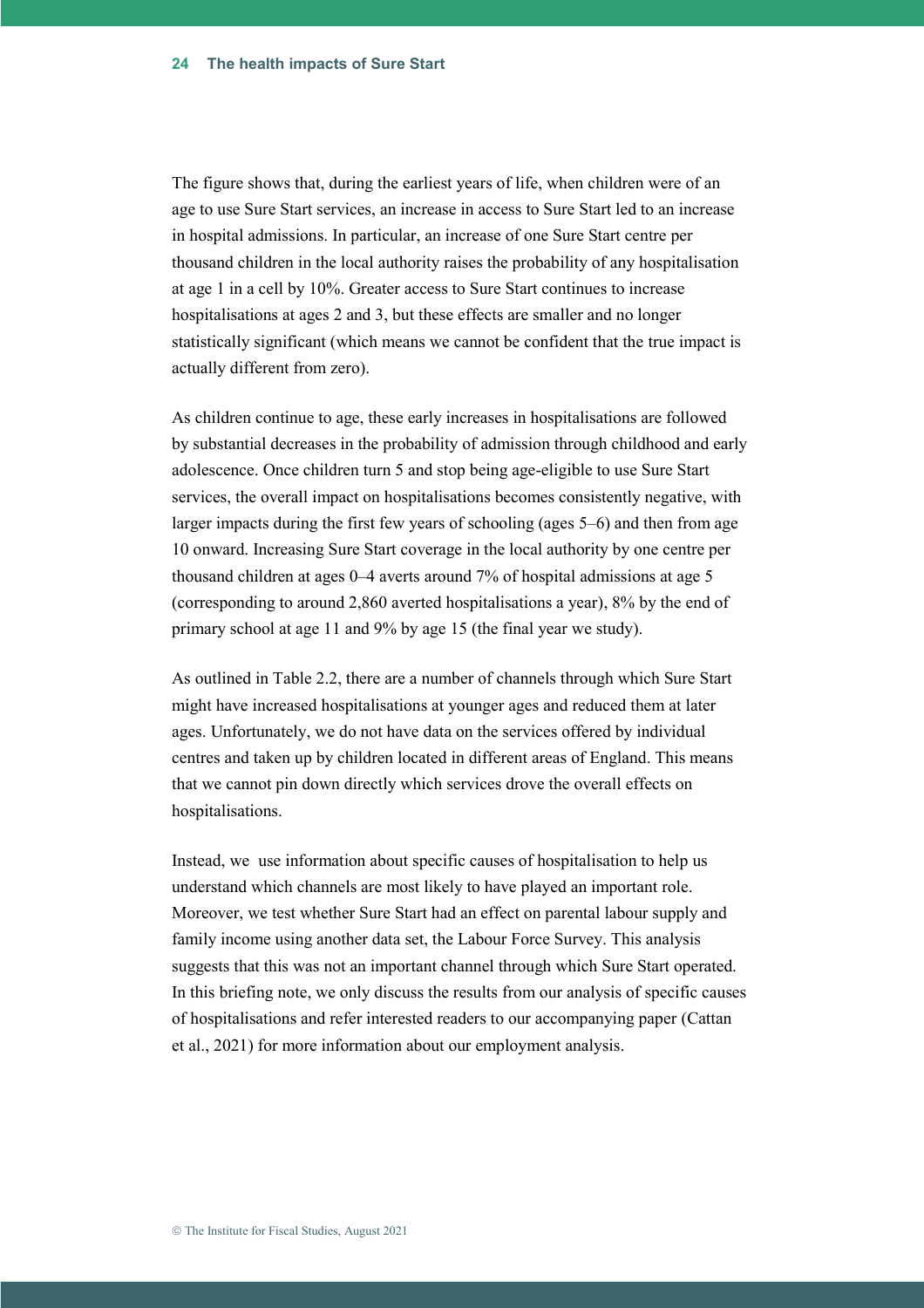## **4.2 Effect of Sure Start on hospitalisation for specific causes**

First, we examine the two possible routes through which patients can be admitted to hospital: emergency and elective (planned) routes. The results are shown in Figure 4.2. Our overall results are driven by Sure Start's impacts on emergency admissions; at most ages, Sure Start's impact on elective admissions is not statistically different from zero. This suggests that Sure Start is affecting the incidence of illness or injury, not just families' propensity to seek healthcare for underlying or longer-term conditions. This is consistent with a wider effect of Sure Start beyond the provision of health services and information.

#### **Figure 4.2. Sure Start's effect on probability of any hospitalisation, rescaled by baseline probability: emergency and elective admission routes**



Note: A full set of the point estimates and baseline means underlying the figure can be found in table A.4 of Cattan et al. (2021).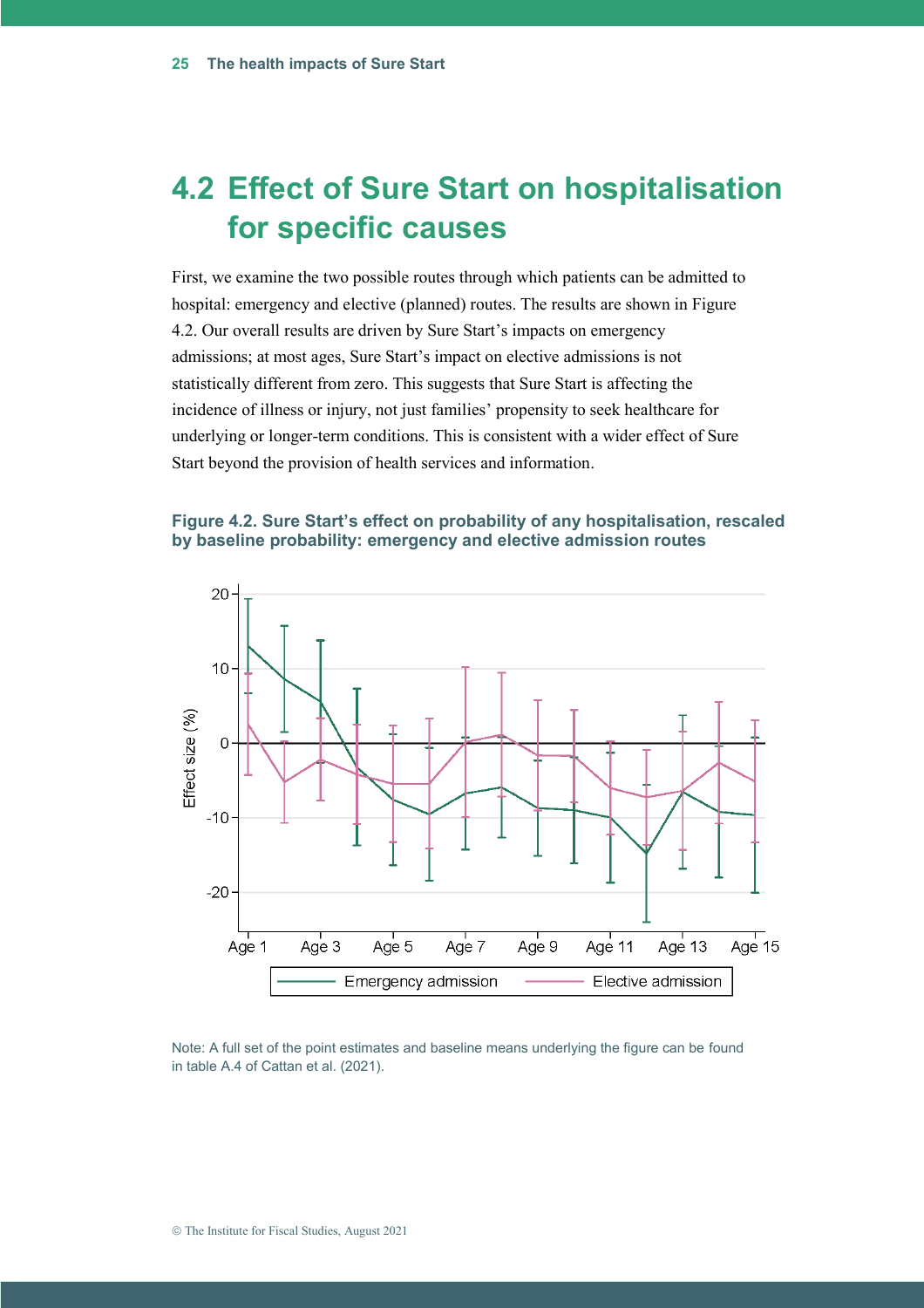To help understand what these wider effects could be, we next consider hospitalisations for a range of specific causes, focusing on conditions that are likely to result in emergency rather than elective admissions.**<sup>8</sup>** Specifically, we focus on preventable hospitalisations ('Ambulatory Care Sensitive' conditions); hospitalisations for infectious illnesses; and hospitalisations for external causes such as accidents and injuries. At older ages, we are also able to assess Sure Start's impact on hospitalisations for mental health problems.

We first explore Sure Start's impact on hospitalisations for Ambulatory Care Sensitive (ACS) conditions. These include chronic conditions that can typically be managed outside of hospital (e.g. asthma); acute conditions where serious illness could have been prevented by early intervention (e.g. gangrene); and conditions that arise from vaccinable diseases (e.g. measles).**<sup>9</sup>** Figure 4.3 shows that Sure Start substantially increases hospitalisations for these conditions at younger ages, with a 20% increase over baseline levels at age 1. However, as children age, greater access to Sure Start instead reduces ACS admissions, with a 20% reduction over baseline levels by age 11. This pattern is consistent with Sure Start providing better information and signposting, as parents learn to manage their child's conditions earlier in life and so reduce hospitalisations later on.

In Figure 4.4, we turn to Sure Start's impacts on hospitalisations for infectious illnesses, which are a major source of hospitalisations in children. Specifically, we consider hospitalisations for infections, parasites or respiratory illnesses. We find that greater access to Sure Start substantially increased hospitalisations for infectious illnesses in infancy; however, there are significant and substantial falls in hospitalisations (of up to 19% of the baseline) shortly after children 'age out' of Sure Start eligibility and start school.

**<sup>8</sup>** Hospital admissions in the HES data can have up to 20 causes, recorded via ICD-10 codes. In these results, we classify admissions based on the primary diagnosis recorded; however, our results are similar when we instead look for any diagnosis matching the criteria.

<sup>&</sup>lt;sup>9</sup> See Blunt (2013) for a full list of ICD-10 codes that are included in this definition.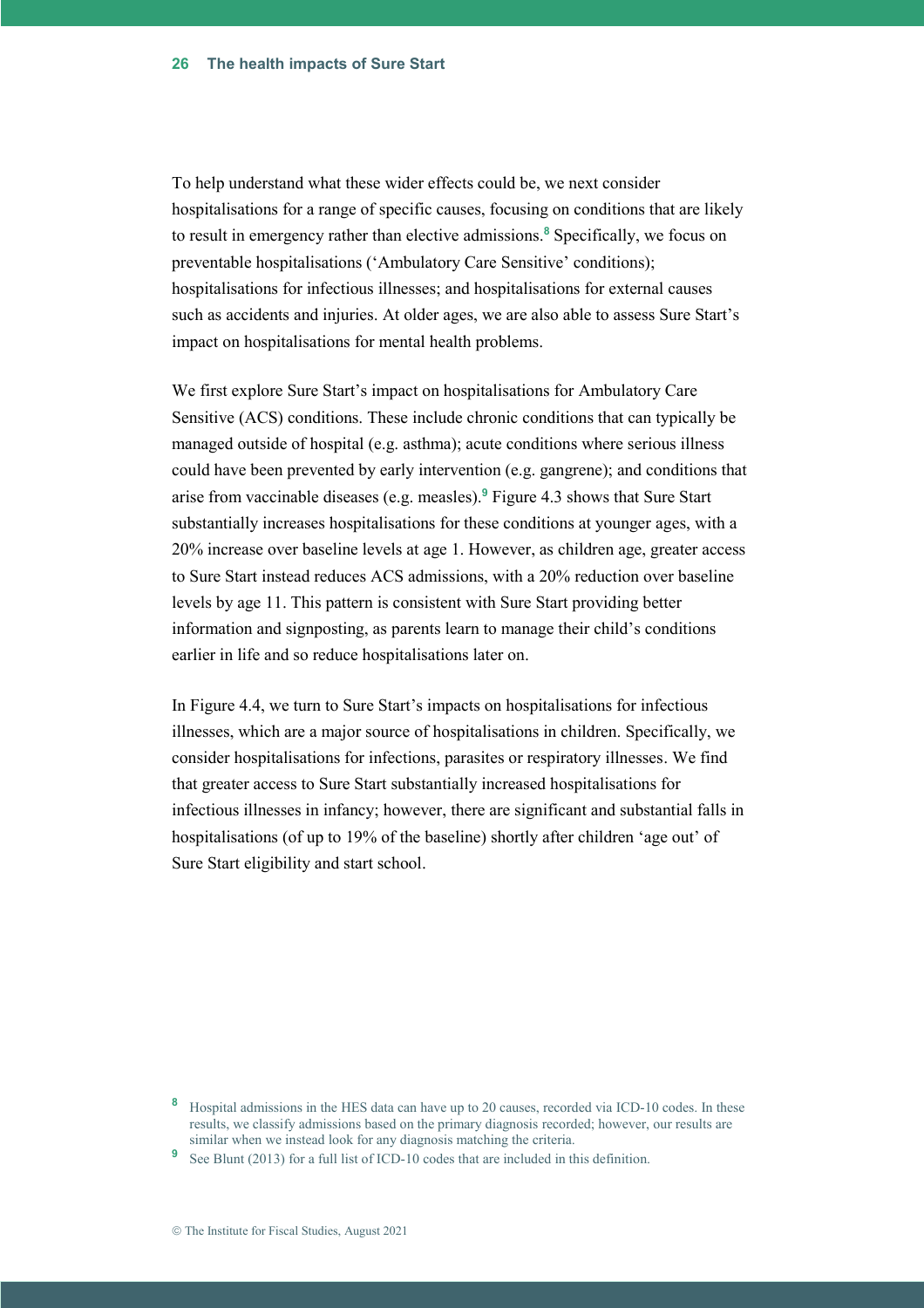

**Figure 4.3. Sure Start's effect on probability of any hospitalisation, rescaled by baseline probability: admissions for preventable causes**

Note: A full set of the point estimates and baseline means underlying the figure can be found in table A.5 of Cattan et al. (2021).





Note: A full set of the point estimates and baseline means underlying the figure can be found in table A.5 of Cattan et al. (2021).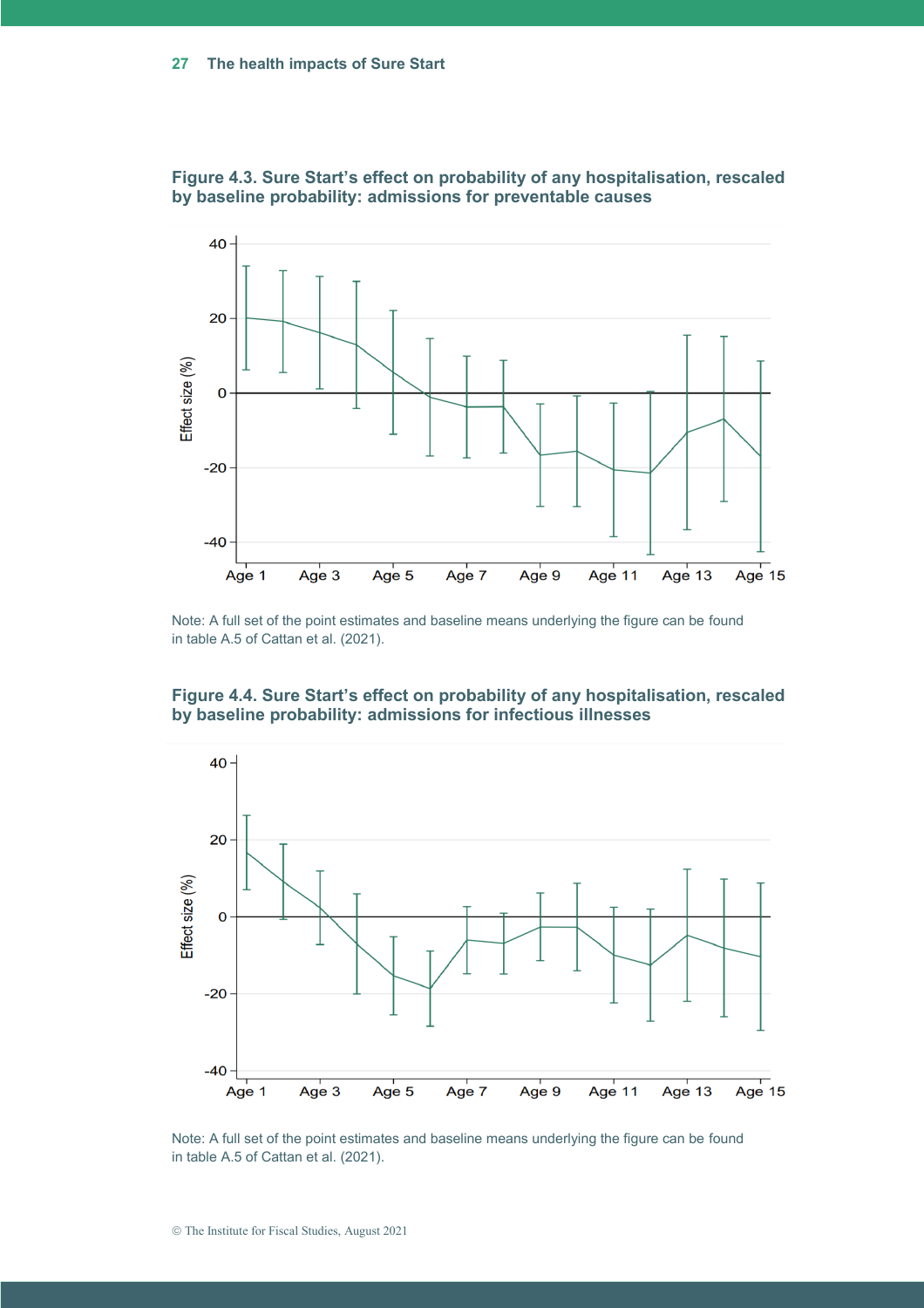This is consistent with exposure to pathogens through Sure Start activities such as childcare: children who are more exposed early in life are initially more vulnerable to infectious illness, but then build up a stronger immune response which protects them compared with their less exposed peers when the entire cohort enters school. After a few years of schooling, though, these advantages seem to fade out as the immune systems of children with less exposure to Sure Start 'catch up' to their peers'.

We now turn to hospitalisations for external causes. These hospitalisations, which include injuries and poisonings, can be loosely defined as hospitalisations not related to illness or disease. They are particularly relevant to our analysis, since there are a number of ways in which Sure Start could affect these outcomes. First, Sure Start provided parents with information on how to make their home safer for young children; this could have reduced both accidents (such as falling down ungated stairs) and poisonings (e.g. from cleaning products not stored safely). Second, Sure Start may have reduced the incidence of maltreatment (either by providing parents with early intervention and support, or by increasing detection rates and helping to remove children from unsafe homes).**<sup>10</sup>**

Finally, to the extent that Sure Start improved children's cognitive and socioemotional development (e.g. through more socialisation early in life or through more positive parenting), it could have longer-lasting impacts on accidents and injuries. For example, a reduction in externalising behaviour (which has been identified in previous work, e.g. Sammons et al. (2015)) could see children behaving in less aggressive or less hyperactive ways. This latter channel would plausibly see effects grow in the medium term, since at older ages children generally have more freedom for potentially dangerous behaviour such as getting into fights or falling from heights.

Figure 4.5 shows that Sure Start led to very large declines in hospitalisations for external causes at almost all ages we consider. As expected, unlike the infectious outcomes discussed above, these effects are always negative; even at the youngest ages, the probability of an externally caused hospitalisation falls by 10% or more

**<sup>10</sup>** While previous research has identified a subset of conditions that can be used as proxies for potential maltreatment (Gonzalez-Izquierdo et al., 2010), the incidence of these is too low to reliably estimate Sure Start's impacts on these outcomes. However, reductions in hospitalisations for injuries are commonly interpreted in the home visiting literature as signs of reductions in child maltreatment (Kitzman et al., 1997).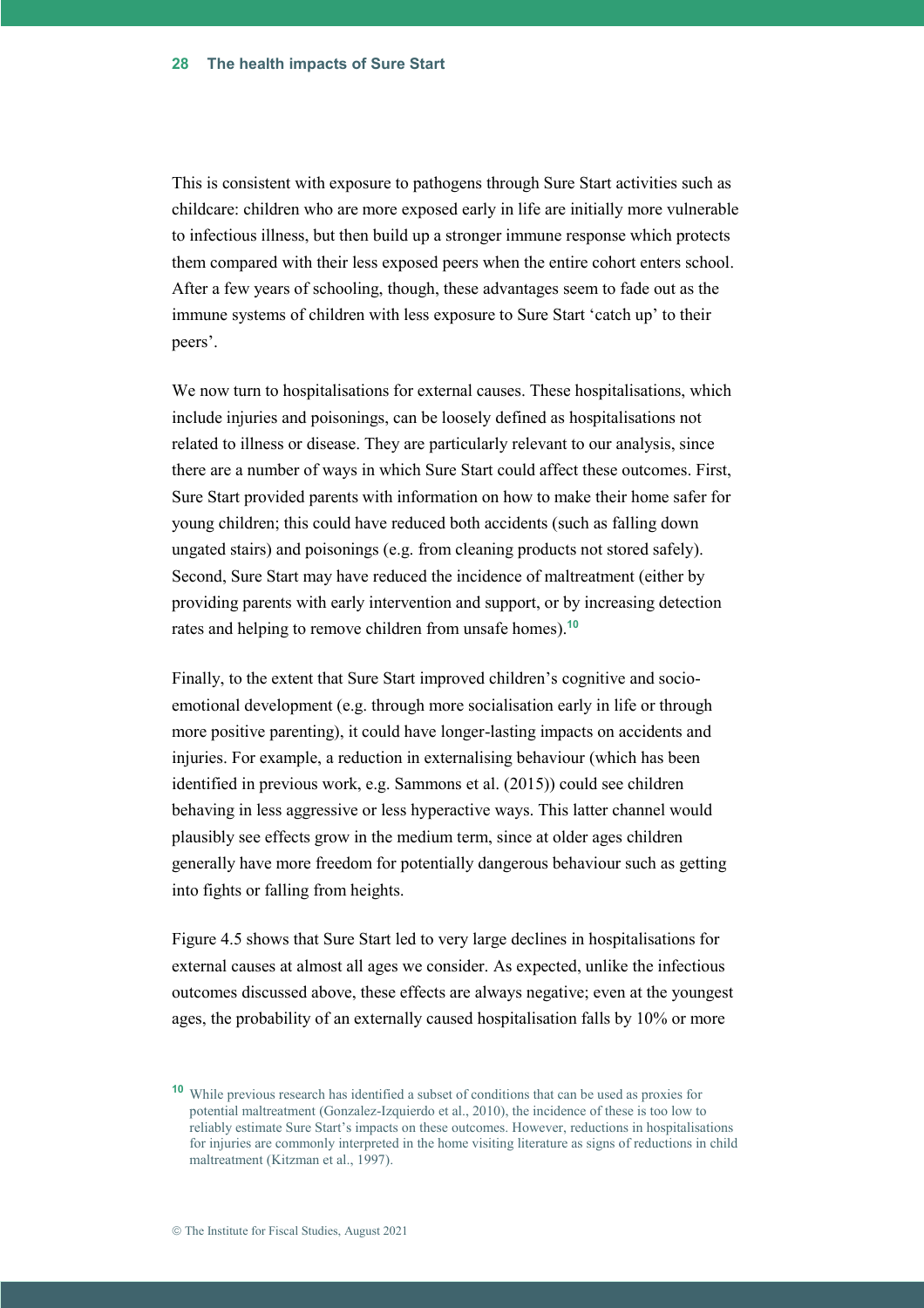with greater access to Sure Start. At younger ages, these results offset some of the increase in hospitalisations due to infectious illnesses. However, unlike our main results, we find that the impact on external admissions fades out at older ages, with null effects from age 12 onwards.

In results that we show in the accompanying working paper (Cattan et al., 2021), we further show that the impacts on external conditions mainly come from reductions in injuries, which decline with greater access to Sure Start during almost all years in childhood. We interpret the magnitude and persistence of these effects as potential evidence for sustained impacts on children's socio-emotional development and behaviour and/or reductions in child maltreatment. From age 1 to age 3, greater access to Sure Start also has a significant and negative impact on poisonings, consistent with Sure Start providing information about safer environments for young children.

#### **Figure 4.5. Sure Start's effect on probability of any hospitalisation, rescaled by baseline probability: admissions for external causes**



Note: A full set of the point estimates and baseline means underlying the figure can be found in table A.5 of Cattan et al. (2021).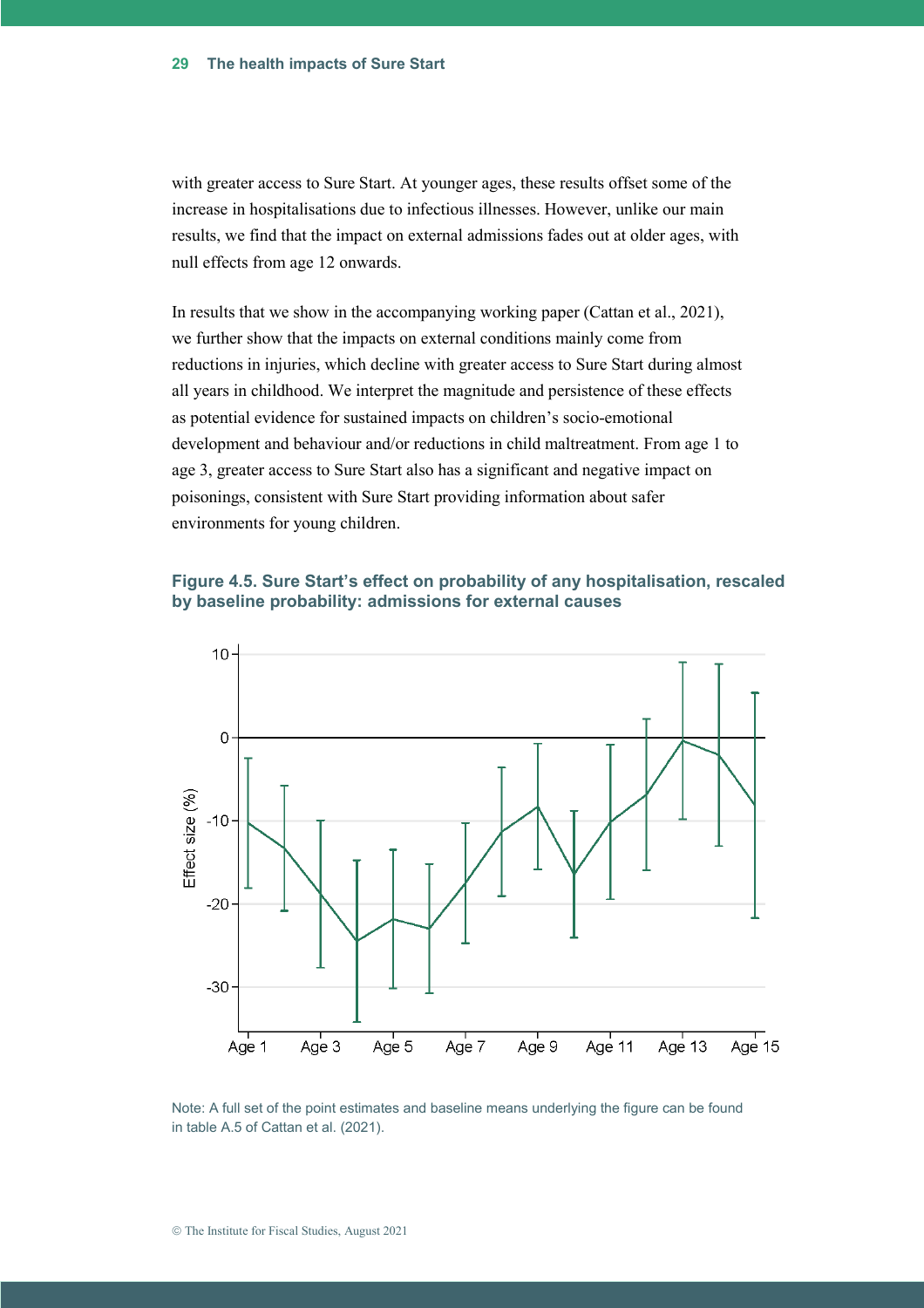

**Figure 4.6. Sure Start's effect on probability of any hospitalisation, rescaled by baseline probability: admissions for mental health causes**

Note: A full set of the point estimates and baseline means underlying the figure can be found in table A.7 of Cattan et al. (2021).

Lastly, we attempt to look directly at the impact of Sure Start on children's mental health. There are significant limitations to our data: we only observe hospital admissions, so our measure of mental health is very extreme and does not capture young people who are receiving services in the community, through their schools or through non-hospital providers. Previous work has also raised concerns about the accuracy of mental health diagnosis coding, especially for conditions such as depression or anxiety (Davis, Sudlow and Hotopf, 2016). Relatedly, recorded mental health hospitalisations among young people are very rare. Among primaryschool-aged children they are so rare, occurring in just 0.02% of cells, that we cannot estimate the programme's impact. This also means that, when measured relative to the baseline probability of hospitalisations (as we do throughout the analysis), the impacts of Sure Start can be very large, even if the intervention effectively only changed the outcomes of a small number of young people.

Figure 4.6 shows the impact of additional access to Sure Start on mental health admissions among teenagers (ages 12–15). We find a statistically significant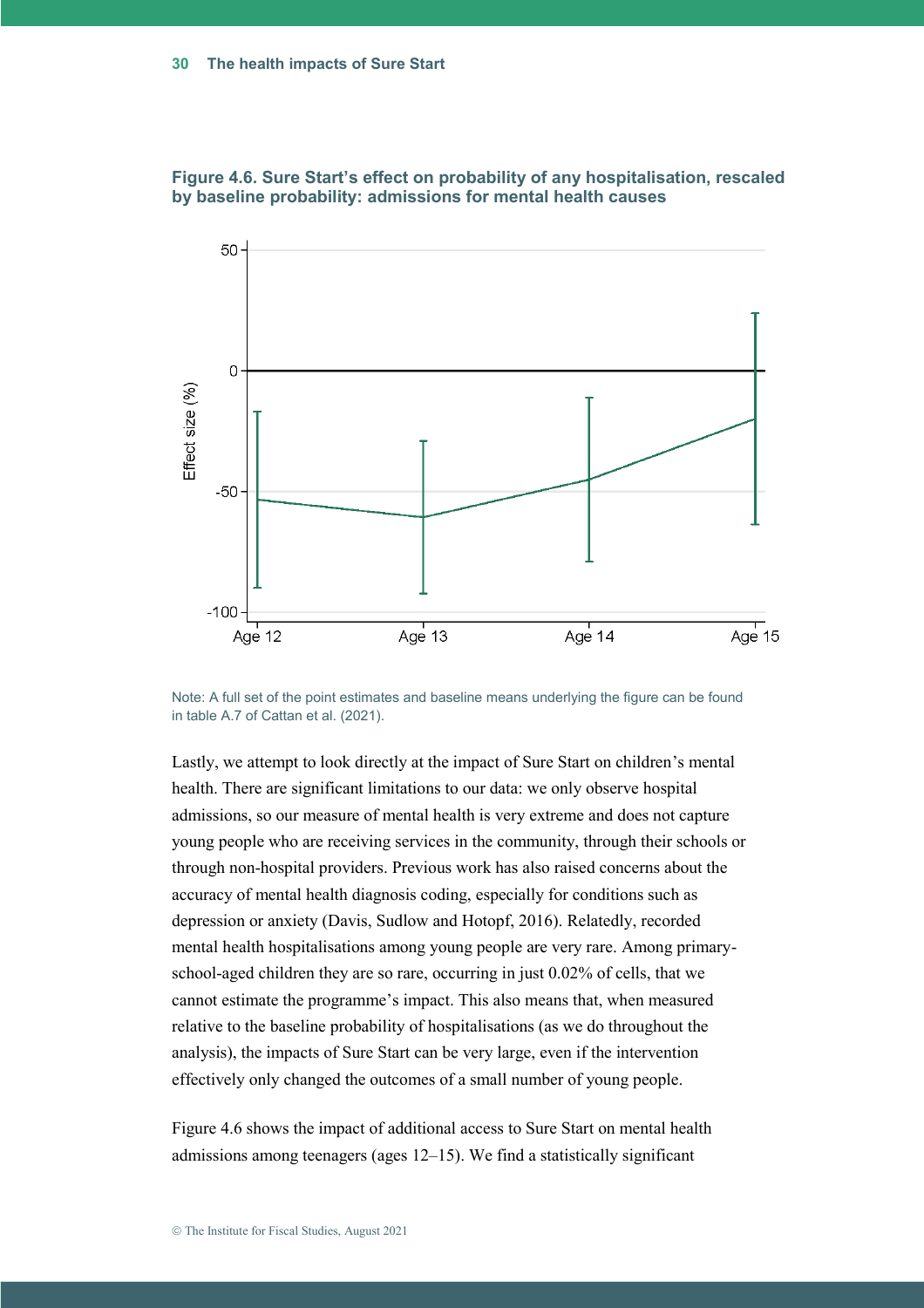decrease in mental-health-related admissions at ages 12–14, which is again consistent with potential longer-run impacts on children's socio-emotional development via enriched early environment and improved parenting practices.

### **4.3 Summary**

The expansion of Sure Start through the 2000s led to significant changes in the hospitalisations of children from infancy all the way to adolescence. At the youngest ages, greater access to Sure Start increased hospitalisations, driven mainly by an increase in infectious illnesses. The increase was partly offset by a fall in hospitalisations from external causes and poisonings, suggesting that information on safer home environments was helping children to avoid accidents.

Later, during early primary school, hospitalisations related to infectious illness fell. This is consistent with an immune system response: early exposure to other children through Sure Start meant that some children had built up a stronger immune system before entering school, which their less exposed peers did not have. These ages also saw a substantial reduction in admissions for external causes (mainly injuries), suggesting that Sure Start had lasting impacts on preventing injuries. Despite these benefits for specific causes of admission, the overall impact on hospitalisation is not statistically different from zero for most of these ages.

Finally, in later primary school years and early adolescence, we again observe a statistically significant effect on overall hospitalisations – this time, a substantial fall in the probability of hospitalisation. These impacts are driven by fewer hospitalisations for respiratory illness (mainly asthma). We also find a substantial fall in the probability of being admitted to hospital for mental health reasons.

Our results therefore suggest that Sure Start benefited children's physical and mental health, even after they left the programme, through a number of channels: strengthening children's immune systems (e.g. by providing greater access to vaccination and/or by creating more contact between children); providing parents with greater information about children's health and healthcare; and helping them to achieve more effective parenting and make the home a safer and better environment.

In the next section, we explore whether some children benefited from the programme more than others.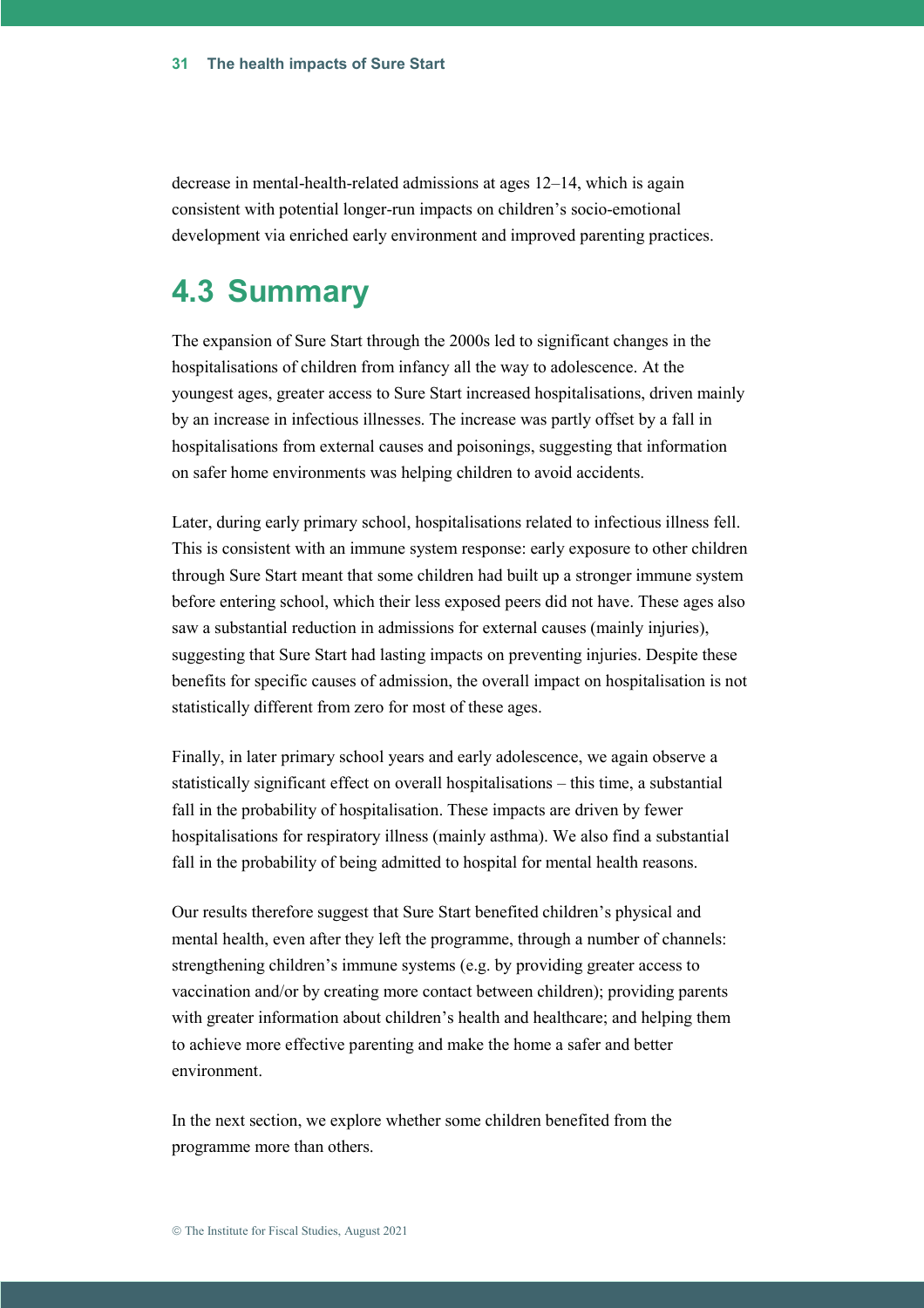# **5. Who benefited from the expansion of Sure Start?**

In this section, we explore whether certain groups of children benefited from the expansion of Sure Start (SS) more than others. In particular, we look at whether impacts are different between girls and boys; between children living in areas with different levels of deprivation; and between cohorts of children who were more likely to be exposed to SS Local Programmes as opposed to SS Children's Centres.

### **5.1 Impacts by gender**

Figure 5.1 reports the impacts of increased access to Sure Start on hospitalisations when we allow the impact to differ between boys and girls. It shows that the profile of effects is fairly similar for girls and boys up to age 10; however, during adolescence we find that the impacts diverge. While there is no impact on girls in their teen years, the impact on boys grows steadily, and by age 15 an additional Sure Start centre per thousand children during the first five years of life reduces the probability of a hospitalisation by 19%.

The fact that Sure Start had greater impacts on boys in adolescence is consistent with the results of early childhood intervention evaluations, such as the Abecedarian programme (Conti, Heckman and Pinto, 2016) and Head Start (Carneiro and Ginja, 2014). Interestingly, we find similar impacts for boys and girls early on, which would suggest that the gender difference in impacts later on is not due to a gender difference in take-up of services. Rather, in results reported in Cattan et al. (2021), we show that the gender difference in impacts is entirely driven by a greater impact of Sure Start on reducing hospitalisations for injuries. Injuryrelated hospitalisations are more likely to happen for boys than for girls throughout childhood, with differences increasing from the age of 11, which would in turn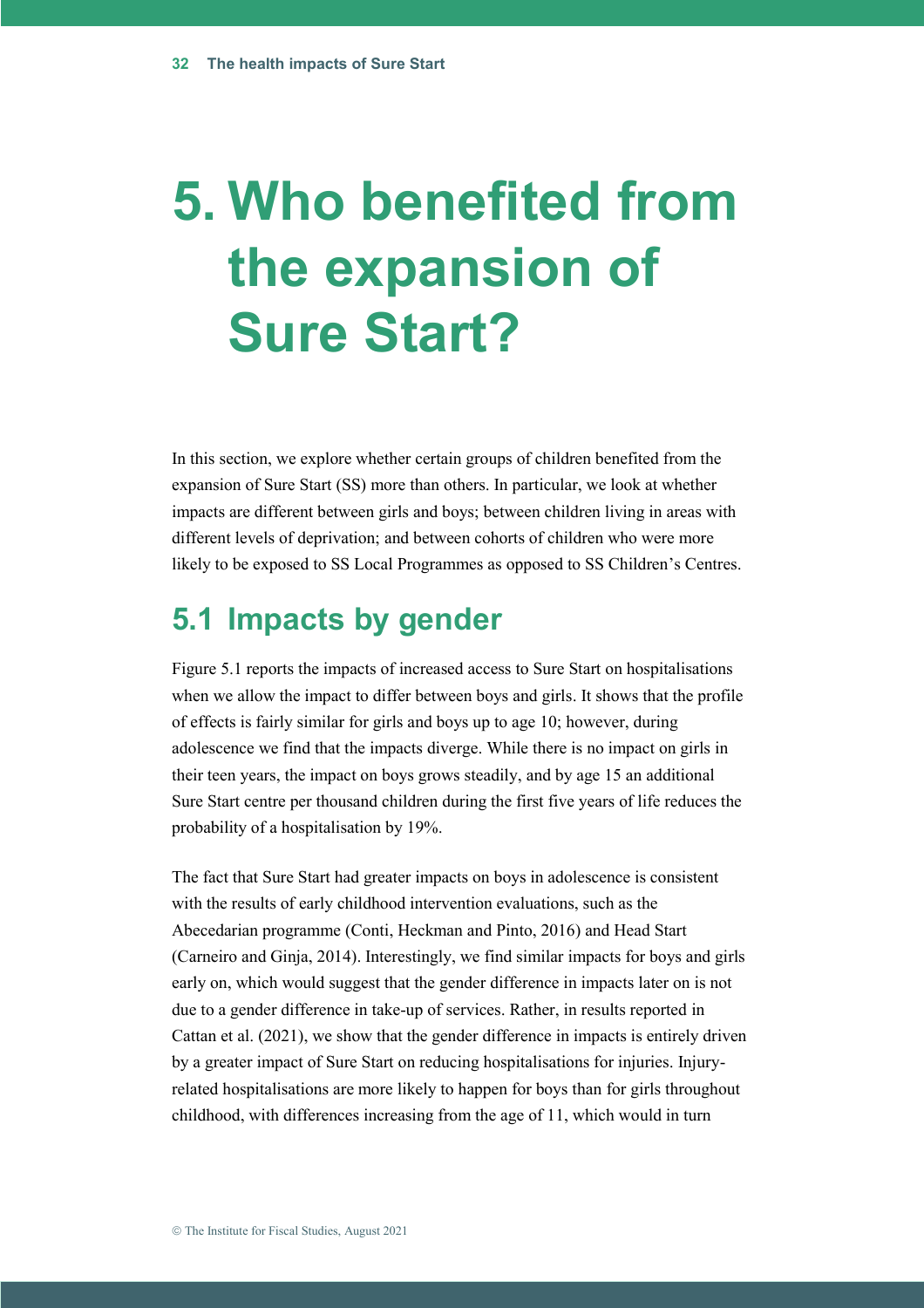reinforce the earlier suggestion that Sure Start did work by improving children's behaviour.

**Figure 5.1. Sure Start's effect on probability of any hospitalisation, rescaled by baseline probability: admissions by gender**



Note: A full set of the point estimates and baseline means underlying the figure can be found in table A.8 of Cattan et al. (2021).

### **5.2 Impacts by area deprivation**

As we discussed in Section 2, Sure Start started as an intervention targeting highly disadvantaged areas, but the programme was universalised with the 2003 Every Child Matters initiative and the creation of a large network of Sure Start Children's Centres in most areas of the country. Despite its universal character, there are several reasons why we would not necessarily expect Sure Start to deliver the same benefits to all children.

#### Why might Sure Start's impacts vary by deprivation?

First, the effectiveness of Sure Start will depend on the type of services and environment that children would have experienced otherwise. There is evidence to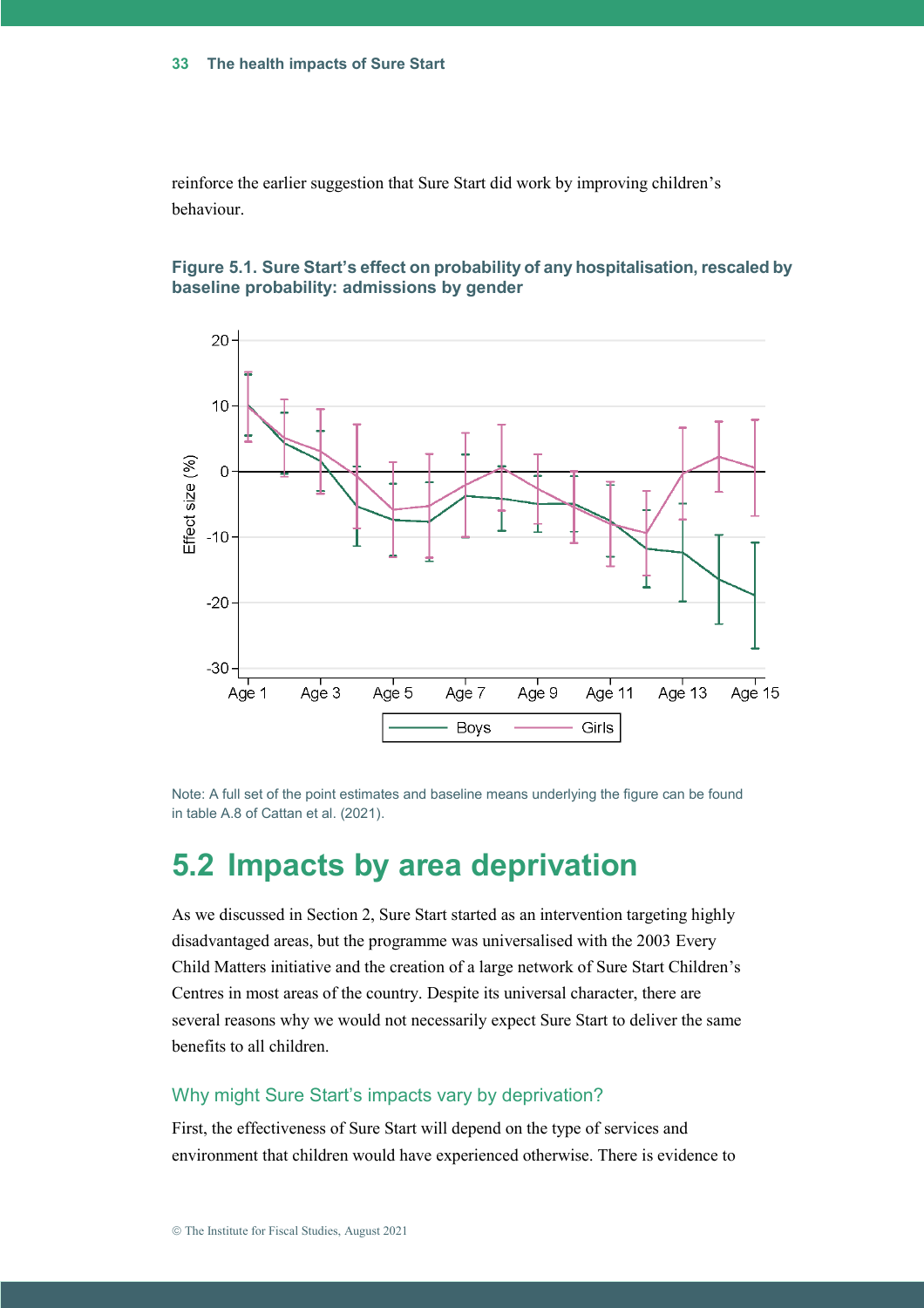suggest that disadvantaged children grow up in less safe and stimulating environments and that disadvantaged parents make less use of healthcare (Currie, 2009). This means that disadvantaged families may have had more scope to benefit from the information and services to support parents that Sure Start provided.

There may also have been differences in the extent to which families made use of Sure Start services. This could be because families in some areas are more interested in using services (e.g. because they feel they can benefit more) or because centres in some areas do more in terms of outreach to attract families. While there is no historical record to date to compare the take-up of services across all areas of England,**<sup>11</sup>** an analysis of the data collected as part of the Evaluation of Children's Centres in England (ECCE) suggests that usage of services did vary slightly with family income, with the poorest families spending more time in centres than other families (Figure 5.2).

Finally, the impacts of Sure Start may differ between more and less advantaged neighbourhoods because of differences in the service offer. While all Sure Start Children's Centres had to deliver the 'Core Offer',**<sup>12</sup>** SSCCs that opened in different phases of the expansion had different requirements in terms of the childcare offer they had to provide. All Phase 1 Children's Centres had to provide integrated early education and childcare for 0- to 5-year-olds, and this care had to be available 10 hours a day, 5 days a week, 48 weeks a year. A qualified teacher had to be appointed and each local authority was given a target number of childcare places to create. Phase 2 Centres also had to provide access to childcare, with a 0.5 full-timeequivalent qualified teacher post, though there was no target for new childcare places. Phase 3 Centres were not required to provide early learning and childcare places but could do so if the need arose (House of Commons Children, Schools and Families Committee, 2010).

**<sup>11</sup>** In ongoing research, we are working with a number of local authorities to make information about service usage they hold in their management information systems available for research.

**<sup>12</sup>** The Core Offer included: drop-in sessions and activities for parents, carers and children; access to child and family health services, including antenatal care; outreach and family support services; links with Jobcentre Plus for training and employment advice; support for childminders; and support for children and parents with special needs. Centres retained a large degree of flexibility in how they provided these services.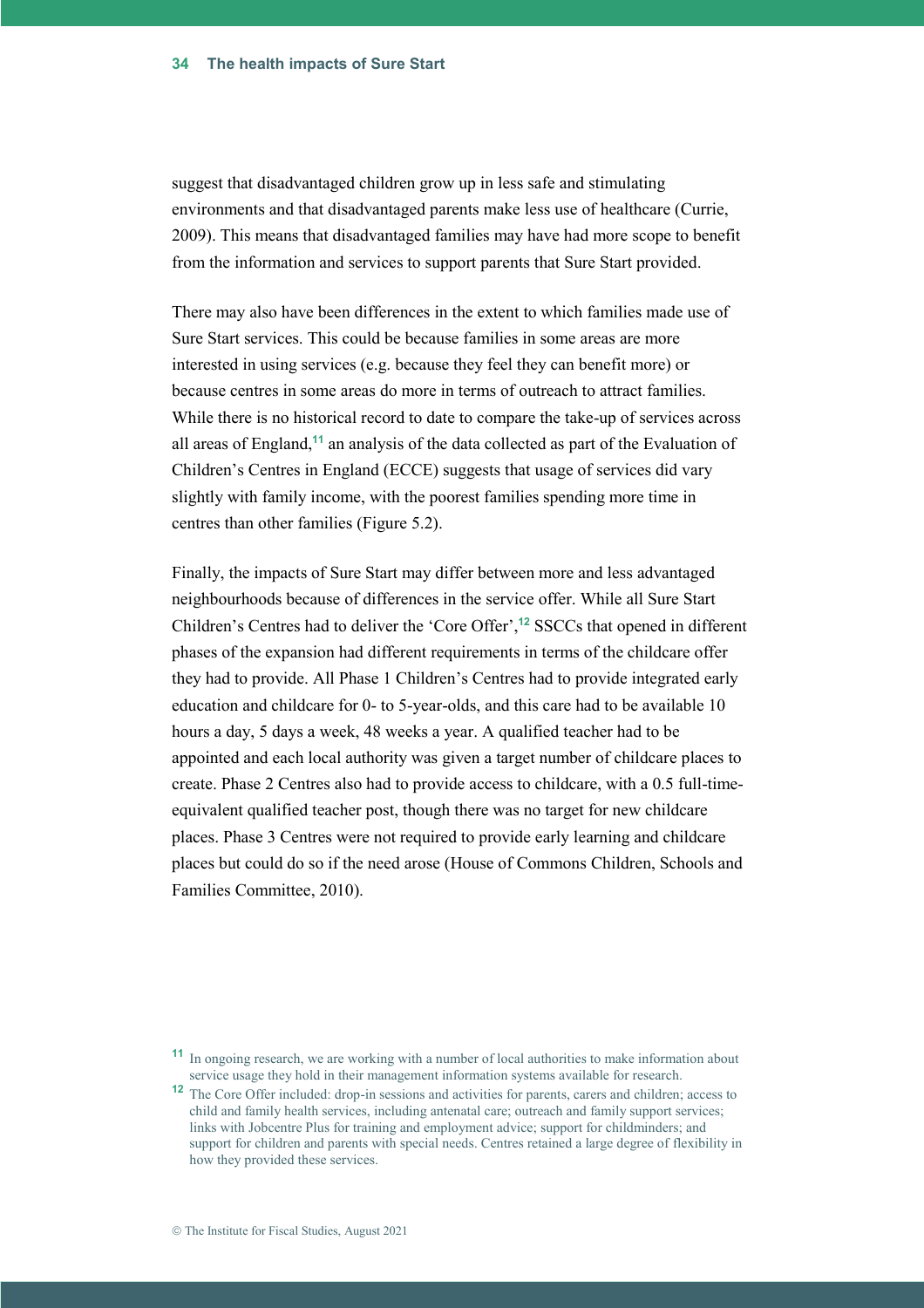

**Figure 5.2. Hours spent per week at different Sure Start services by family income, 2011**

Note: The six groups correspond to different brackets of family income: less than £10,000; between £10,000 and £19,999; between £20,000 and £29,999; between £30,000 and £39,999; between £40,000 and £49,999; and £50,000 or more.

Source: Figure A.5 of Cattan et al. (2021). Based on data collected by Goff et al. (2013).

For these diverse reasons, we would expect the impacts of Sure Start to be greater in more deprived areas, which would also be consistent with evidence from other large-scale early childhood interventions (see Almond, Currie and Duque (2018) for a review).

#### How did Sure Start's impacts vary by deprivation?

Figure 5.3 reports the effects of Sure Start on the probability of any hospitalisation in the neighbourhood when we allow these impacts to differ by the neighbourhood's level of disadvantage. We group neighbourhoods into three categories based on their ranking on the 2004 Index of Multiple Deprivation: the poorest 30% of neighbourhoods (LSOAs); the richest 30%; and the middle 40%.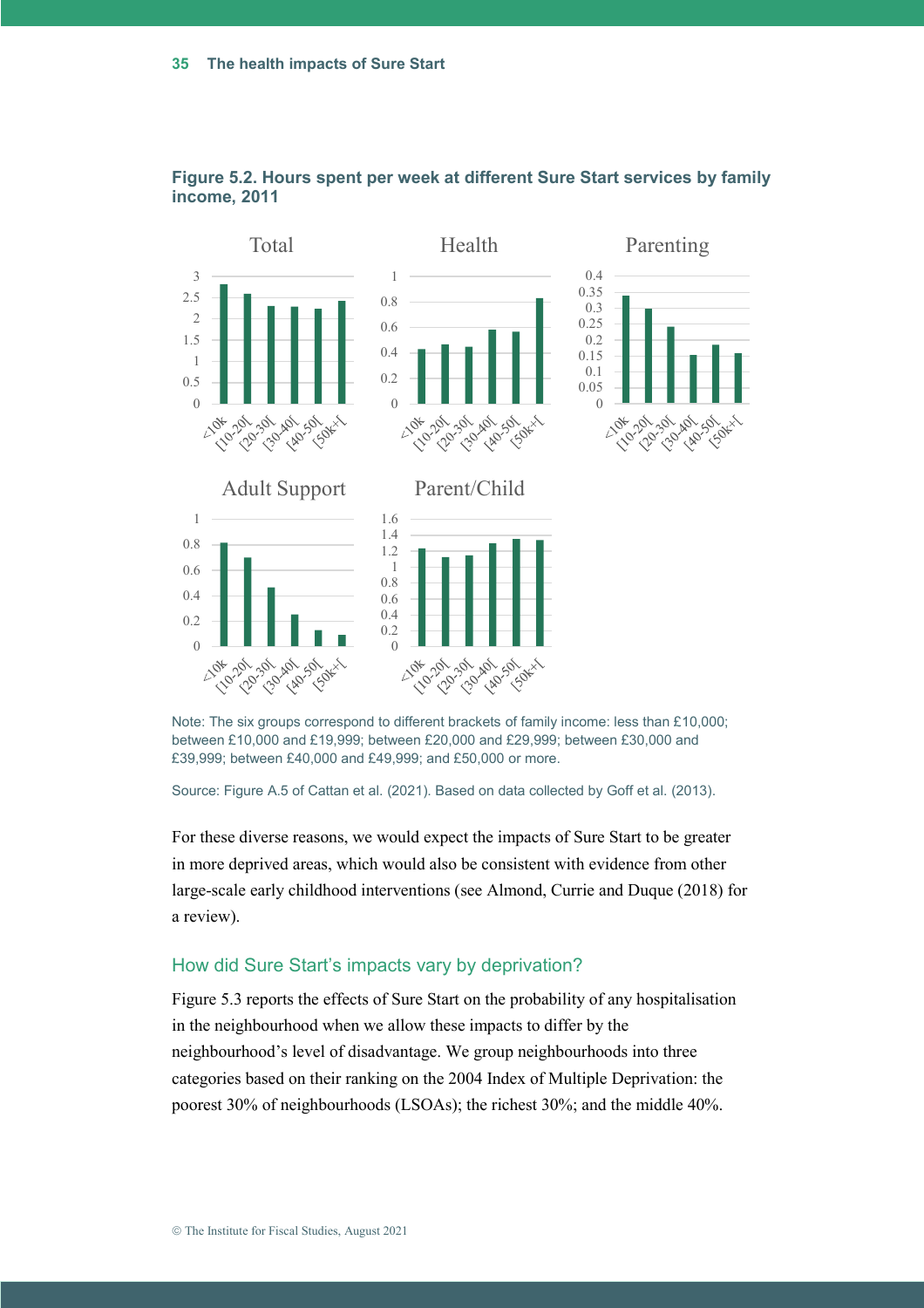

**Figure 5.3. Sure Start's effect on probability of any hospitalisation, rescaled by baseline probability: admissions by area deprivation**

Note: The effects on the poorest 30% LSOAs and middle 40% LSOAs are statistically different for ages 3, 9, 10, 11 and 15. The effects on the poorest 30% LSOAs and richest 30% LSOAS are statistically different for ages 1 and 9–15.

The figure shows that at age 1, Sure Start only led to an increase in hospitalisations among the 70% most deprived areas of England. For most ages from 9 onwards, Sure Start reduced hospitalisations in the 30% most deprived areas. Importantly, because impacts at later ages are estimated from variation in exposure to Sure Start among children born in the late 1990s and early 2000s, when the programme was primarily open in very deprived neighbourhoods, the impacts we estimate for the richest areas for ages 12 onwards should be considered with caution.

## **5.3 Impacts of SSLPs vs SSCCs**

One specific reason why the impacts of Sure Start may have been greater among the poorest neighbourhoods is that these areas were initially targeted with Sure Start Local Programmes, as opposed to Sure Start Children's Centres. We therefore explore whether the impacts of Sure Start in the 30% most disadvantaged areas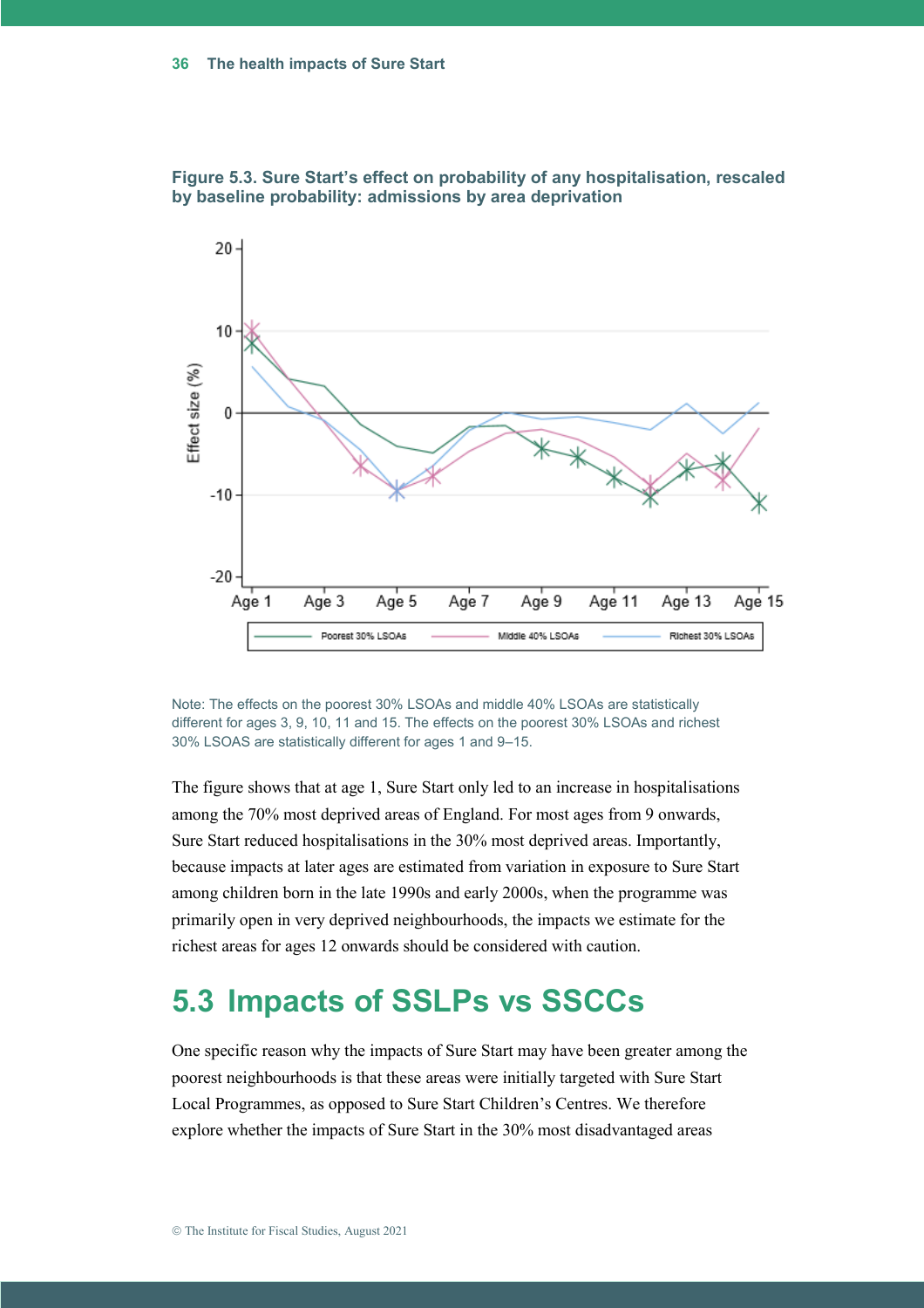differ based on whether children were more likely to be exposed to SSLPs or SSCCs. We focus on these most disadvantaged neighbourhoods since these were the areas targeted in the initial Sure Start roll-out, and virtually all SSLPs were opened to serve communities in this group.

Unfortunately, our data on Sure Start do not indicate when centres – either SSLPs or SSCCs – closed their doors. Decisions around when an SSLP should transition into an SSCC were also likely to have been influenced by local factors. For these reasons, we focus on identifying cohorts of children who were born in time to be affected by SSLPs (rather than identifying the main source of coverage for individual children). The results we present here use 2003 as the dividing line, with children born in 2002 and before considered to be SSLP-treated, while those born in 2003 and later are considered to have been primarily exposed to SSCCs; however, the results we present are robust to a range of alternative choices of date.

#### **Figure 5.4. Sure Start's effect on probability of any hospitalisation, rescaled by baseline probability: admissions by type of Sure Start programme, among 30% most disadvantaged neighbourhoods only**



Note: The coefficients for SSLP-treated and SSCC-treated cohorts are statistically different at at least the 10% level for ages 4, 5, 11 and 13. A full set of the point estimates and baseline means underlying the figure can be found in table A.9 of Cattan et al. (2021).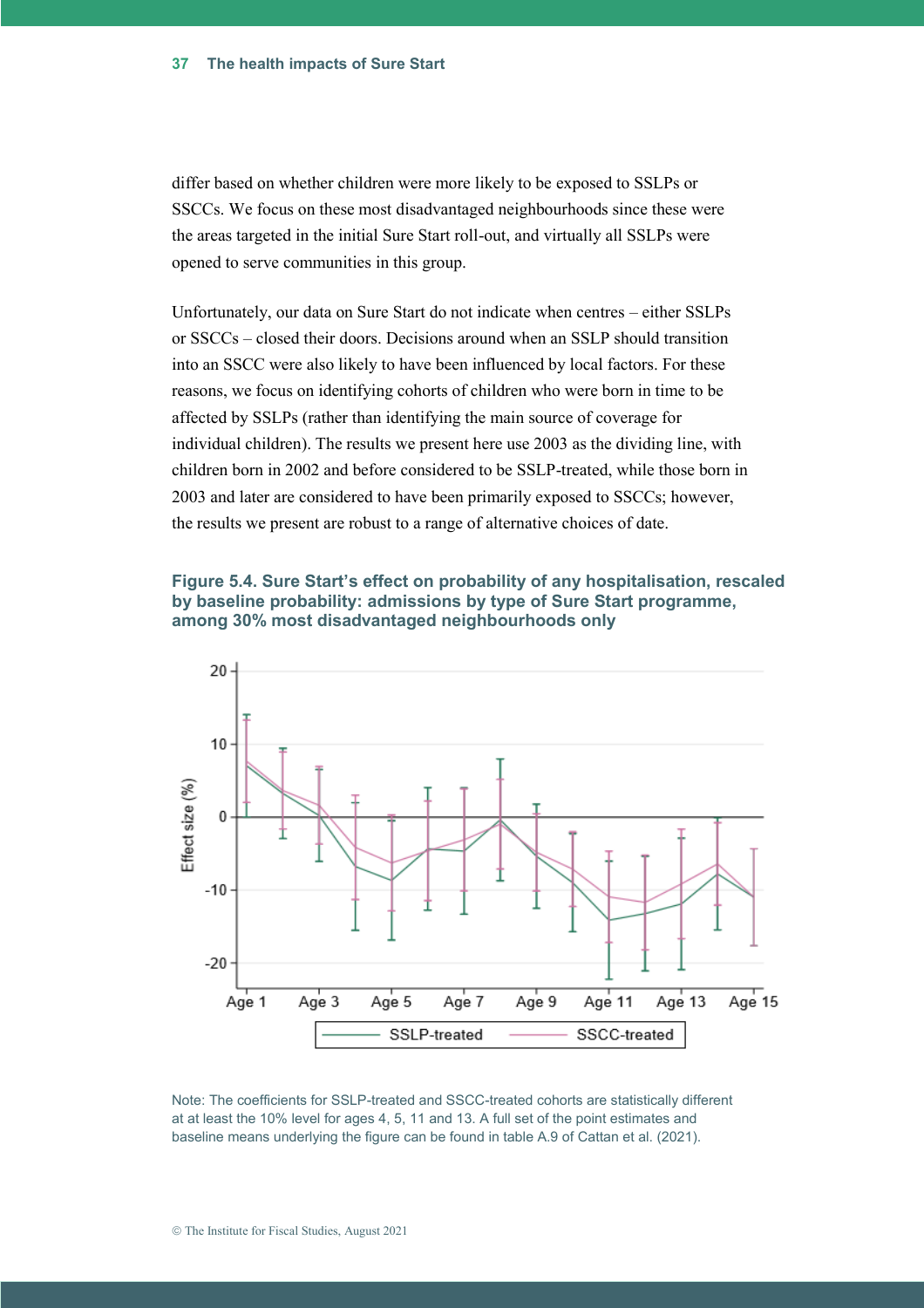#### **The health impacts of Sure Start 38**

Figure 5.4 shows the estimated impact of Sure Start on hospitalisations among children in the poorest 30% of neighbourhoods, splitting between children born in 2002**<sup>13</sup>** or before and those born in 2003 or later. These effects look quite similar across the two groups, but the results for earlier, SSLP cohorts are consistently somewhat larger than the results for later, SSCC-treated cohorts. However, this difference is only statistically significant at the 5% level at age 11.

**<sup>13</sup>** This corresponds to the final cohort that spent a full five years exposed to Sure Start by 2006, when over 90% of SSLPs were confirmed to have transitioned to SSCCs.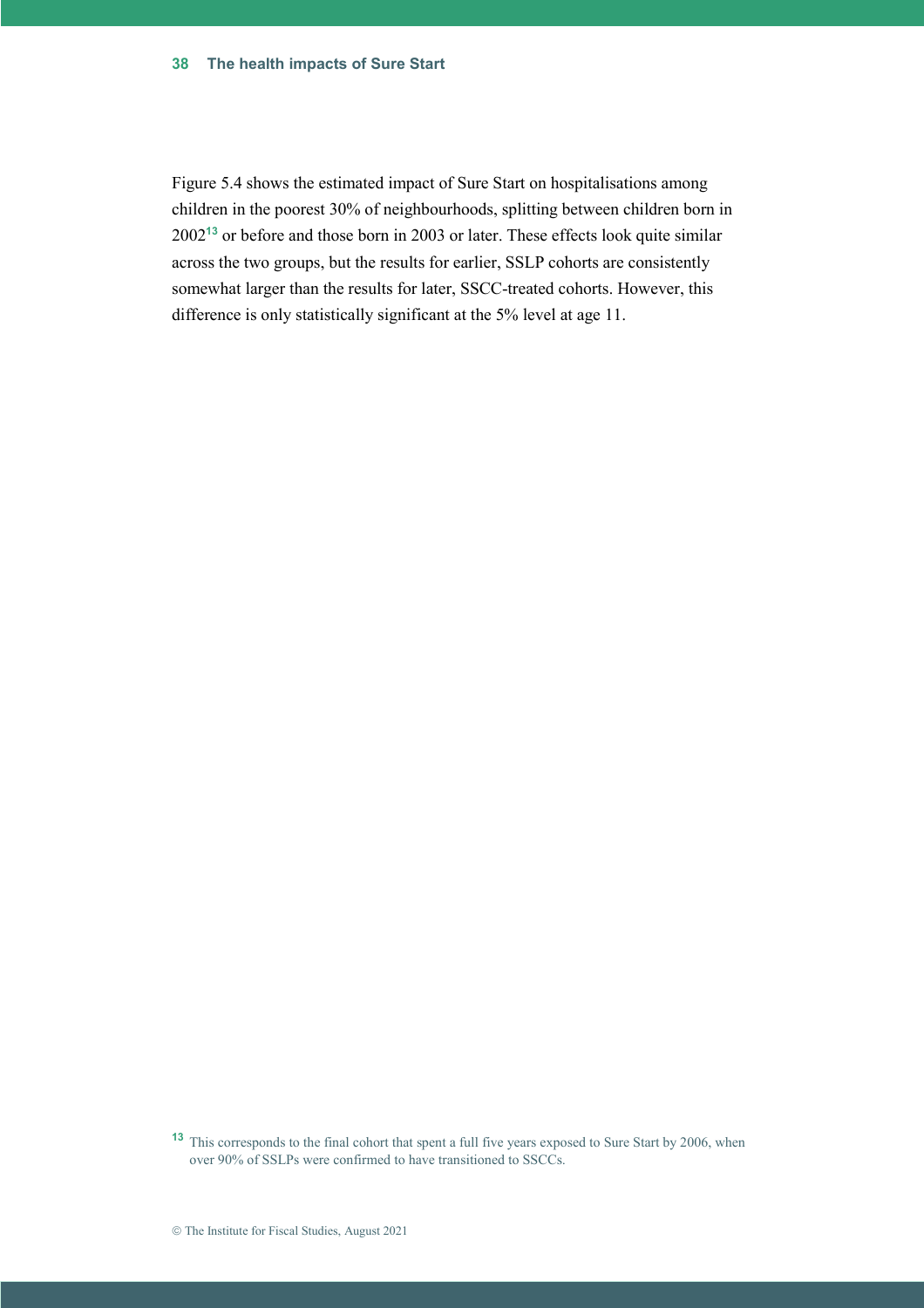# **6. Cost–benefit analysis**

In this section, we report a simple cost–benefit calculation to assess whether Sure Start is good value for the government money. We do so by combining official data on government expenditures on Sure Start with the estimates obtained in the previous sections, and also results from the best published literature. We compute the averted costs in terms of hospitalisations attributable to providing access to Sure Start to 1,000 more children (i.e. from opening one more centre at the peak coverage level).

We are not the first to try to quantify the monetary benefits of Sure Start. Meadows et al. (2011) calculated that SSLPs cost around £1,300 per eligible child per year at 2009–10 prices (or £4,860 per eligible child over the period from birth up to age 4); and that by the time children had reached the age of 5, SSLPs had already delivered economic benefits between £279 and £557 per eligible child (coming from reduction in workless households), which is 6–12% of the total cost of the programme. The authors concluded that this is a large impact, given the early stage at which it is measured, but that there was insufficient information to reliably predict longer-term economic impacts.

Gaheer and Paull (2016) collected very detailed cost data on different types of services delivered in 24 of the SSCCs that participated in the ECCE: baby health, child play, parent support, specialist child support, specialist family/parent support, childcare, finance and work support, and training and education. The average cost per user per hour (the value of resources used to deliver one hour of a service to a child) ranged from £6 for childcare to £55 for finance and work support, while the mean cost per family using the service (which accounts for the hours of usage) ranged from £958 for parent support to £8,454 for childcare. The authors then combined estimates on the associations between the use of different types of SSCC services and improved family outcomes with existing evidence from the literature on long-term effects. They found that some SSCC services provide positive value for money, i.e. the monetary valuation of improved outcomes exceeds the cost of delivery.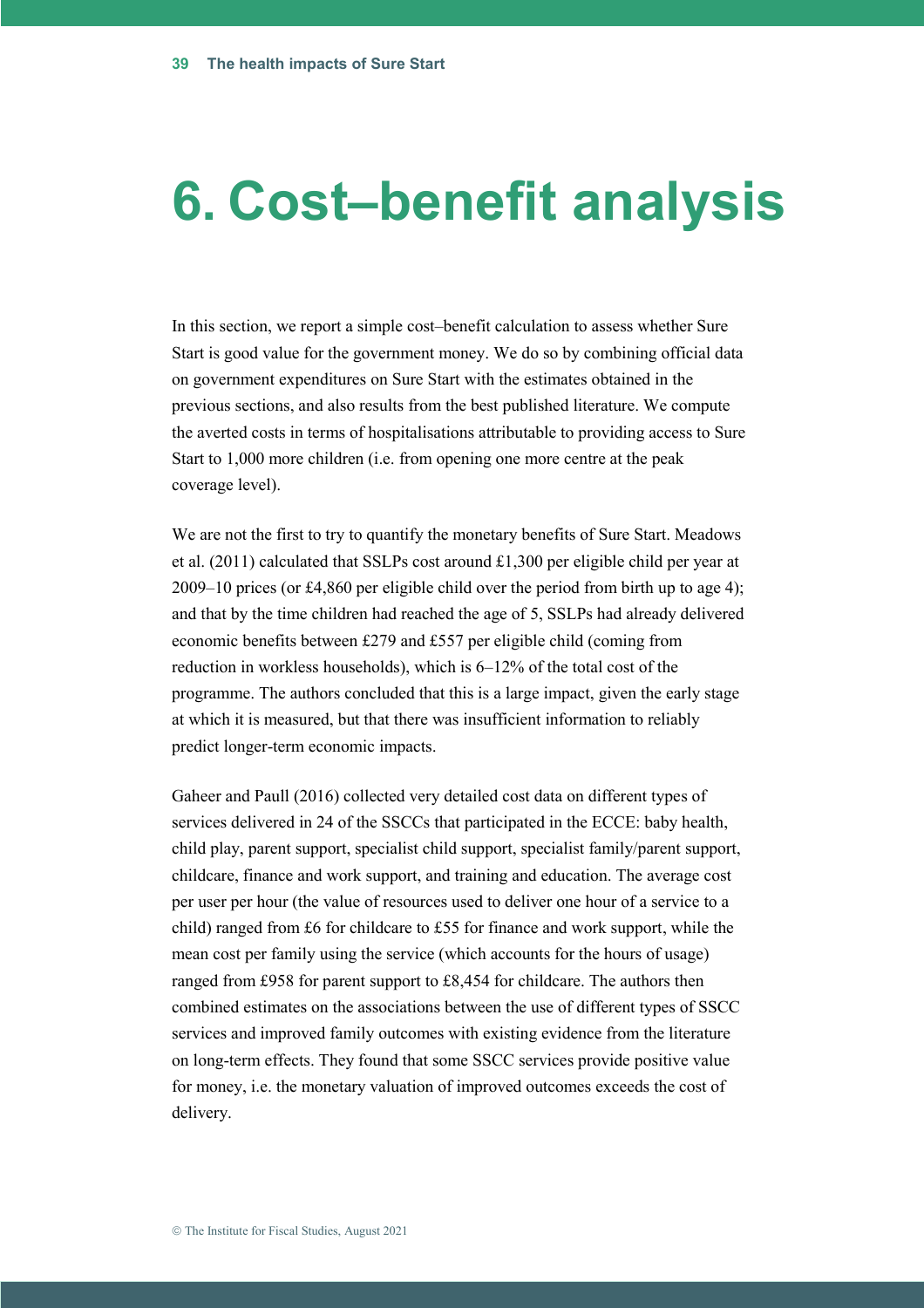In our case, we have decided to compute in an alternative way the cost of Sure Start. Our choice is informed by different factors. First, we have not collected detailed costs data as was done in the NESS and ECCE evaluations. Second, given that we evaluate the effects of Sure Start using the whole period it was in place, it would be difficult to compute a measure of costs valid for both SSLPs and SSCCs. Third, our measure of costs needs to be consistent with the methods we use in the estimation of the impacts, which studies the effects of access to, rather than usage of, Sure Start. For these reasons, we compute the cost of Sure Start per *eligible*  child, by dividing the overall government expenditures on Sure Start by the number of eligible children, i.e. the number of children aged 0–4 in the local authorities in which Sure Start was in place in that particular year. This is consistent with the aim of the government (especially at programme maturity) to provide Sure Start to every child, and the fact that Sure Start was area-based, rather than means-tested. The cost per child computed in this way amounts to £415.9 per eligible child, on average.

Weighed against Sure Start's cost to taxpayers, we can consider the financial benefits of the hospitalisations that Sure Start averted. In doing this calculation, we only want to consider impacts that are statistically significant (i.e. that we can be confident are not just due to chance), for the following conditions: injuries and poisoning (a subset of external), respiratory, parasitic/intestinal, and mental health. We consider three types of costs:

- Averted direct healthcare costs. We use specific NHS resource use costs for each of these conditions, taking the average cost among the different categories for non-elective long and short stay.
- Averted indirect costs, over the same ages as the healthcare costs, such as costs to the family and to society (e.g. lost income and value of work time lost).
- Averted long-term costs, for those cases that would incur sustained costs over the life cycle (such as those deriving from traumatic brain injury or attributable to child maltreatment, or for mental health conditions).

The main results of our cost–benefit calculation are reported in Table 6.1. All costs are in 2018–19 prices, and discounted using a 3.5% discount rate as recommended by the National Institute for Health and Care Excellence (NICE). The total financial benefit from averted costs, obtained by adding together the direct healthcare costs, indirect costs throughout childhood and long-term costs, amounts to around £330 million. Of this, around £4 million is attributed to direct cost savings to the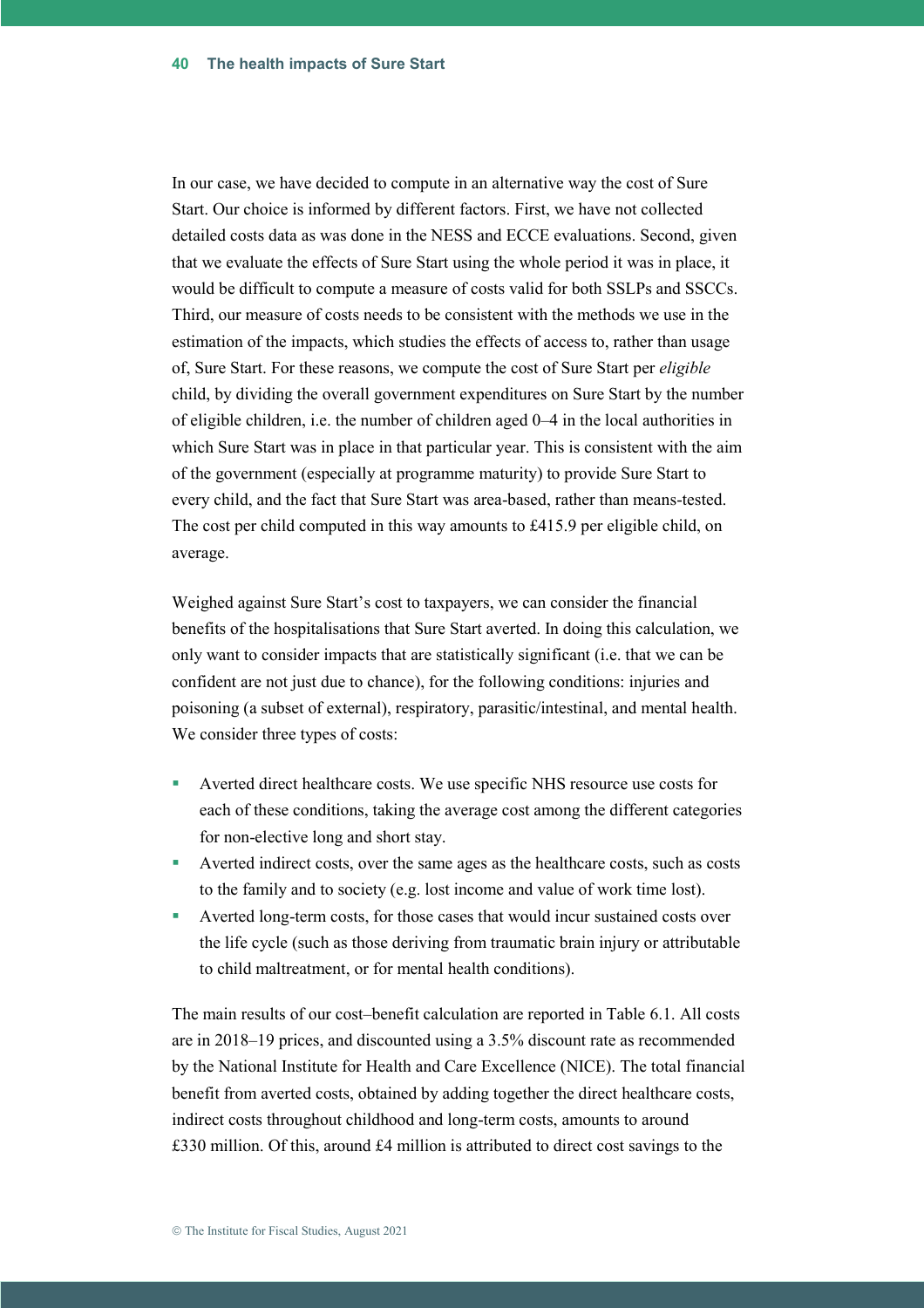NHS from fewer hospitalisations at ages  $1-15$ . As expected, the bulk of the total averted cost is attributable to the lifetime costs of traumatic brain injury and mental health conditions. Set against this is the estimated cost of providing an additional Sure Start centre per thousand children to a representative cohort, which we calculate at £1,055 million. On this basis, then, we find that the financial benefits from reducing hospitalisations offset approximately 31% of the cost of Sure Start provision (with direct savings from the reduction in hospitalisations at ages 1–15 amounting to less than 0.5% of spending on Sure Start).

| Total costs                    | £1,055 million |
|--------------------------------|----------------|
| Total averted costs            | £330 million   |
| Of which:                      |                |
| Direct healthcare costs (1.2%) | £3.9 million   |
| Indirect costs (1.3%)          | £4.3 million   |
| Long-term costs (97.5%)        | £322 million   |

#### **Table 6.1. Estimated costs and benefits of Sure Start for one cohort of children (2018–19 prices)**

Of course, the benefits of Sure Start may extend to other domains beyond health since the programme was designed to promote child development in a holistic way and through a variety of services. To accurately measure the full benefits of Sure Start against its cost, it will therefore be crucial to look at additional outcomes that the programme could have improved. This is precisely what we will do in a new project funded by the Nuffield Foundation looking at the impacts of Sure Start on children's attainment, use of social care, and offending behaviour.**<sup>14</sup>** As part of the project, we will update the cost–benefit analysis of the programme.

**<sup>14</sup>** [https://www.nuffieldfoundation.org/project/evaluating-short-and-medium-term-impacts-sure-start.](https://www.nuffieldfoundation.org/project/evaluating-short-and-medium-term-impacts-sure-start)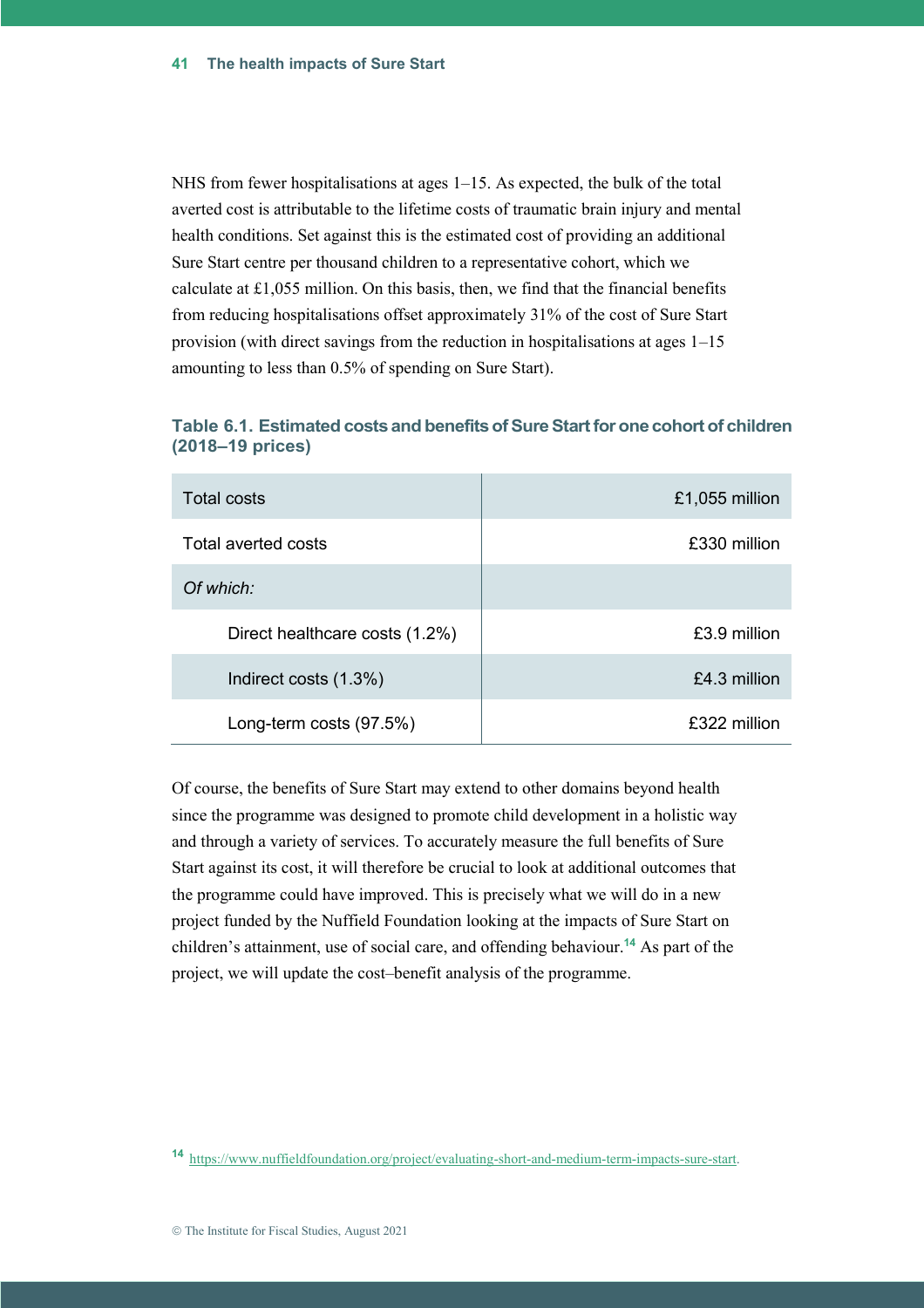# **7. Conclusion**

The Sure Start programme has been one of the pillars of England's policy offer in the early years. Despite the erosion of funding it has experienced since 2010, many of the principles that it was built around – a joined-up offer, local flexibility on services, a focus on supporting the needs of both children and their families in the earliest years – remain influential in early years policy design.

The continuing importance of these principles in the policy debate highlights the need for evaluation of how they have worked in practice to support children and families. Our research provides some of the first evidence for the impacts that Sure Start had on children's health from age 1 all the way through to 15. By extending the results in Cattan et al. (2019) to cover both younger and older age groups, we have showcased important patterns in how Sure Start affects health both during the time when children are eligible and up to a decade after their eligibility has ended.

We find strong evidence that access to Sure Start affects children's hospitalisations. In the earliest years of life, Sure Start increases hospitalisations as families get more support to use health services and as children are exposed to a wider range of infectious illnesses. But after the first few years, Sure Start decisively reduces hospitalisations, with stronger immune systems, better disease management, safer home environments and fewer behavioural problems all potentially playing a role.

These effects are substantial; our calculations suggest that an additional centre per thousand children under 5, on average, generates around 6,700 additional hospitalisations of 1-year-olds each year. But it also prevents around 13,150 hospitalisations each year between the ages of 11 and 15 – meaning that Sure Start averts nearly twice as many hospitalisations among older children as it induces in 1 year-olds.

Our results also suggest that Sure Start had particularly big benefits for some groups of children. Especially at later ages, the fall in hospitalisations the programme brought about is concentrated among boys and in more disadvantaged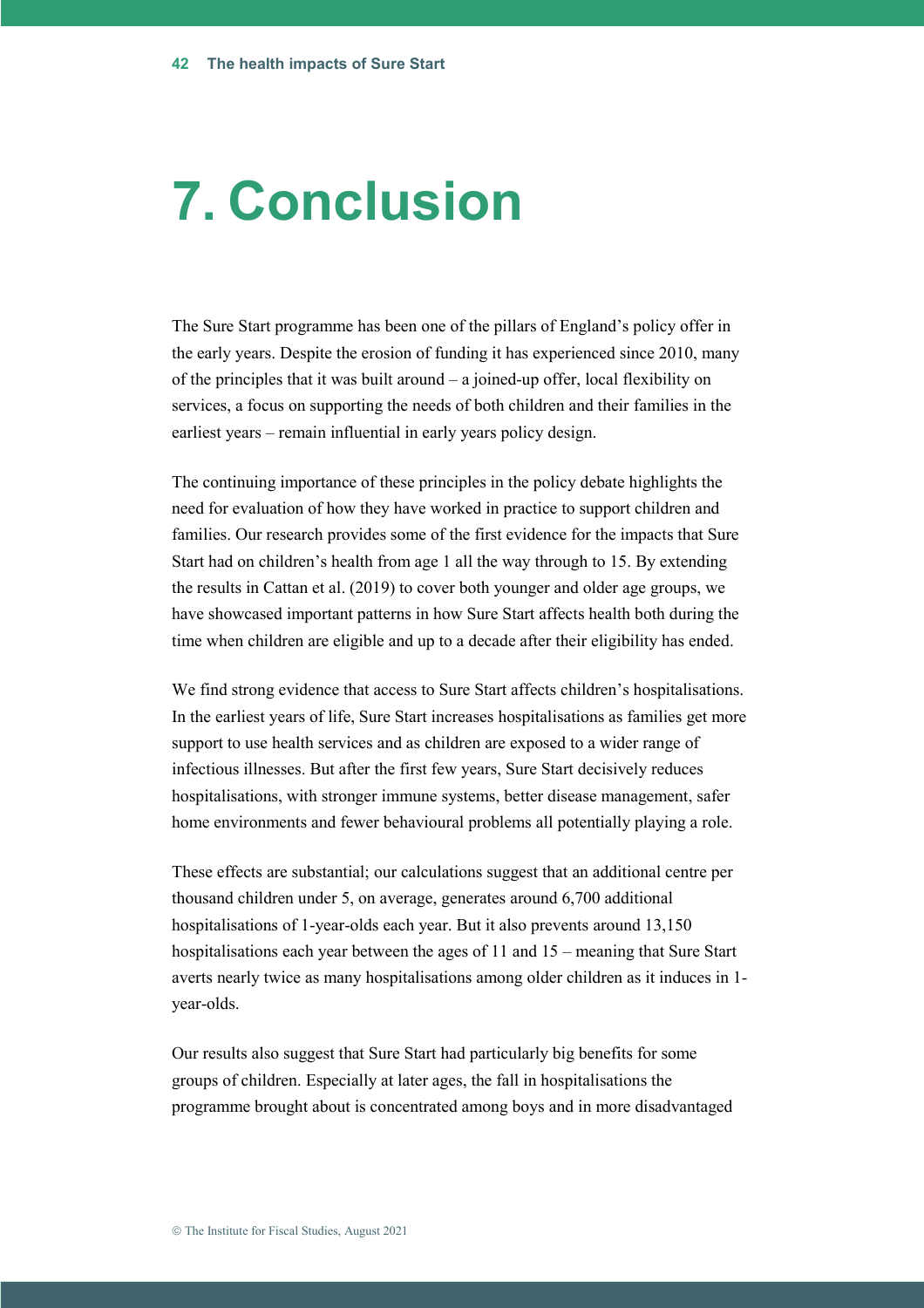neighbourhoods. We find almost no evidence that Sure Start has improved children's hospitalisation outcomes in the richest neighbourhoods.

These results can help policymakers to design and evaluate early years programmes that best support children and their families. Our research suggests that holistic programmes that bring together a number of different services can be very effective in promoting children's health. The wide range of channels through which Sure Start seems to have affected health points to the importance of considering children's health holistically, and the importance of designing a service offer that meets a range of needs at once. Indeed, some of the longest-lasting benefits of Sure Start seem to come through channels such as improved socio-emotional development; the interventions that support these domains of development are not usually primarily focused on health. The diversity of services that Sure Start services offered is likely to have made its strength.

Our results also suggest that Sure Start's main benefits flowed to poorer neighbourhoods. This means that the programme likely helped to ease geographic inequalities, at least in child health. However, policy decisions since 2010 have not systematically protected the centres serving the poorest areas. Our research suggests that prioritising spending on early years programmes towards disadvantaged areas – or shielding these neighbourhoods from funding cuts – will help to ensure that services are better targeted to benefit children's health.

Our research also underscores the importance of evaluating the impacts of public investments in early childhood beyond the short term. Indeed, in the case of Sure Start, a short-term evaluation of the programme on overall hospitalisations in the early years would have suggested that the programme had either no effect on or perhaps increased hospitalisations (and hence increased the cost to the public purse). Moreover, especially in the case of holistic interventions that can affect children's outcomes through a variety of services, it is also crucial to look at a variety of outcomes – here, cause-specific hospitalisations in addition to overall hospitalisations – to build a full picture of the mechanisms through which they work. This is precisely what we will continue to do in a new project funded by the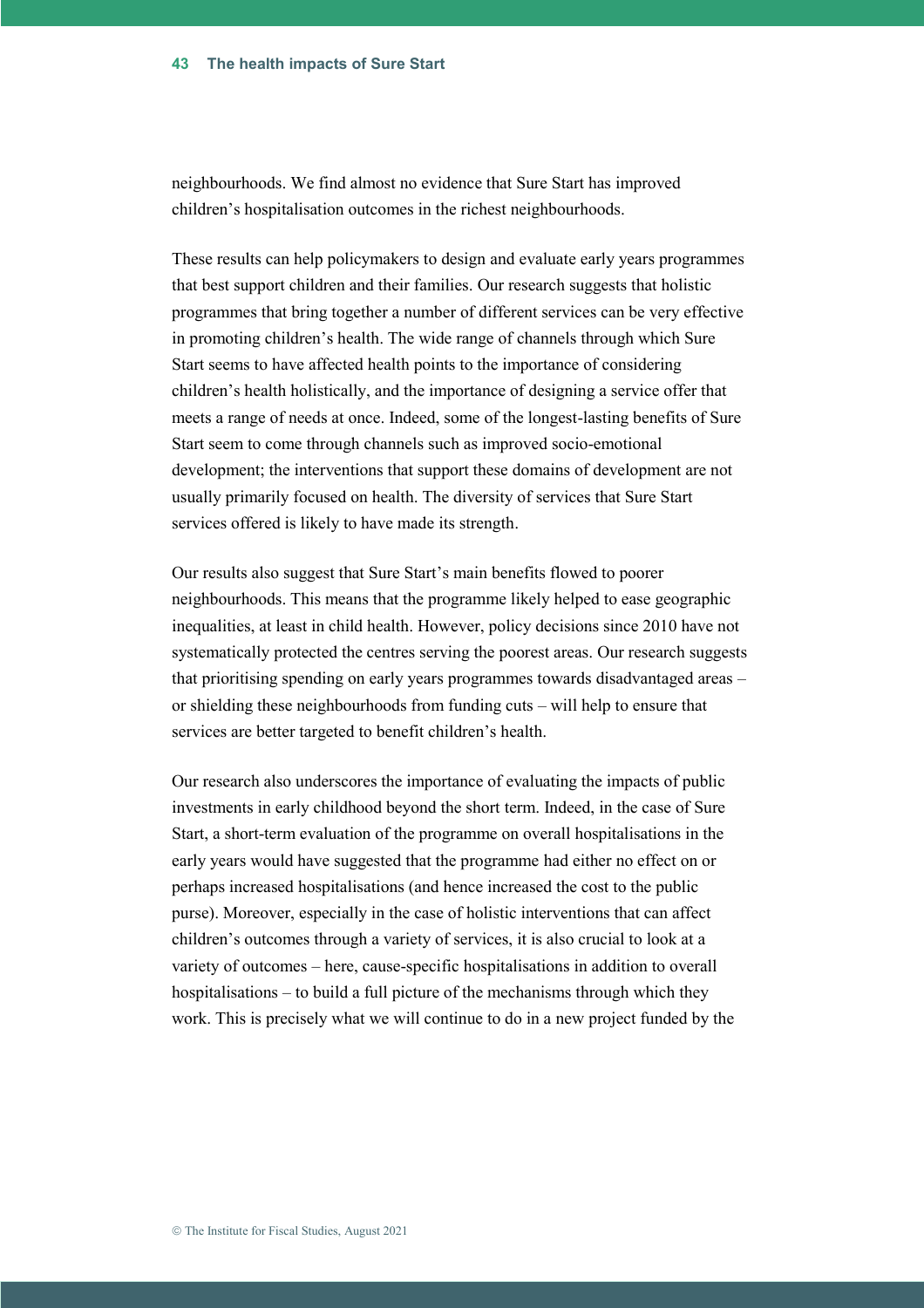Nuffield Foundation looking at the impacts of Sure Start on children's attainment, use of social care, and offending behaviour.**<sup>15</sup>**

While the full cost of providing Sure Start to all eligible children is not recouped by including only the health returns, we find that the financial benefits from reducing hospitalisations offset approximately a third of the cost of Sure Start provision (with direct savings from the reduction in hospitalisations at ages 1–15 amounting to less than 0.5% of spending on Sure Start).

Of course, fewer hospitalisations also have a benefit to children and their families, beyond that to the public purse. It is up to policymakers to decide how they weigh these benefits against the costs of Sure Start or other early intervention programmes. But our findings make clear that a model such as Sure Start can be an effective way to support children's healthy development and reduce hospitalisations in later childhood and early adolescence.

The Sure Start programme offers a rare opportunity to understand and evaluate how such a programme has worked in practice – and so it is vital that the lessons it holds on what works in the early years are taken into account when designing the future service offer. Based on these findings, the Best Start for Life review's calls for joined-up services and better evaluation of early years programmes should be taken seriously by early years policymakers, to help design services that will support the health of children in England, in the early years and later on.

**<sup>15</sup>** [https://www.nuffieldfoundation.org/project/evaluating-short-and-medium-term-impacts-sure-start.](https://www.nuffieldfoundation.org/project/evaluating-short-and-medium-term-impacts-sure-start)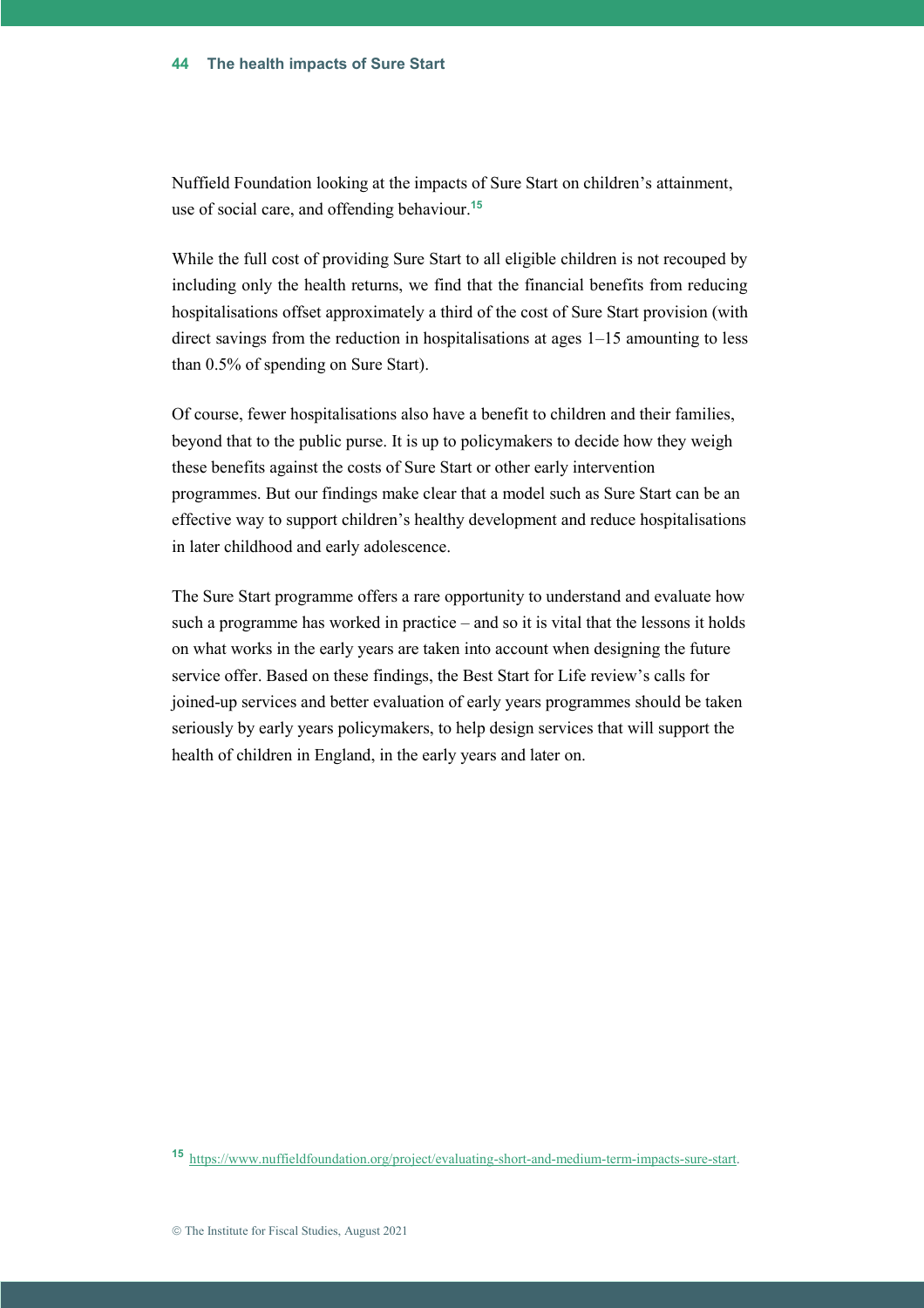# **References**

- Almond, D., Currie, J. and Duque, V. (2018), 'Childhood circumstances and adult outcomes: Act II', *Journal of Economic Literature*, 56, 1360–446.
- Armstrong, M. (2007), *Delivering Health Services through Sure Start Children's Centres*, Department of Health, [https://webarchive.nationalarchives.gov.uk/20130123192222/http:/www.dh.gov.uk/en/Publicat](https://webarchive.nationalarchives.gov.uk/20130123192222/http:/www.dh.gov.uk/en/Publicationsandstatistics/Publications/PublicationsPolicyAndGuidance/DH_076333) [ionsandstatistics/Publications/PublicationsPolicyAndGuidance/DH\\_076333.](https://webarchive.nationalarchives.gov.uk/20130123192222/http:/www.dh.gov.uk/en/Publicationsandstatistics/Publications/PublicationsPolicyAndGuidance/DH_076333)
- Blunt, I. (2013), *Focus on Preventable Admissions*, Nuffield Trust Quality Watch, [https://www.nuffieldtrust.org.uk/research/focus-on-preventable-admissions.](https://www.nuffieldtrust.org.uk/research/focus-on-preventable-admissions)
- Britton, J., Farquharson, C. and Sibieta, L. (2019), *2019 Annual Report on Education Spending in England*, IFS Report R162, [https://ifs.org.uk/publications/14369.](https://ifs.org.uk/publications/14369)
- Britton, J., Farquharson, C., Sibieta, L., Tahir, I. and Waltmann, B. (2020), *2020 Annual Report on Education Spending in England*, IFS Report R183[, https://ifs.org.uk/publications/15150.](https://ifs.org.uk/publications/15150)
- Carneiro, P. and Ginja, R. (2014), 'Long-term impacts of compensatory preschool on health and behavior: evidence from Head Start', *American Economic Journal: Economic Policy*, 6, 135– 73.
- Cattan, S., Conti, G., Farquharson, C. and Ginja, R. (2019), *The Health Effects of Sure Start*, IFS Report R155, [https://ifs.org.uk/publications/14139.](https://ifs.org.uk/publications/14139)
- Cattan, S., Conti, G., Farquharson, C. and Ginja, R. (2021), 'The health impacts of early childhood interventions: evidence from Sure Start', IFS Working Paper W21/25, [https://ifs.org.uk/publications/15571.](https://ifs.org.uk/publications/15571)
- Conti, G., Heckman, J. J. and Pinto, R. (2016), 'The effects of two influential early childhood interventions on health and healthy behaviour', *Economic Journal*, 126, F28–65.
- Conti, G., Mason, G. and Poupakis, S. (2018), 'The developmental origins of health inequality', in *Oxford Encyclopaedia of Economics and Finance*, Oxford University Press, forthcoming.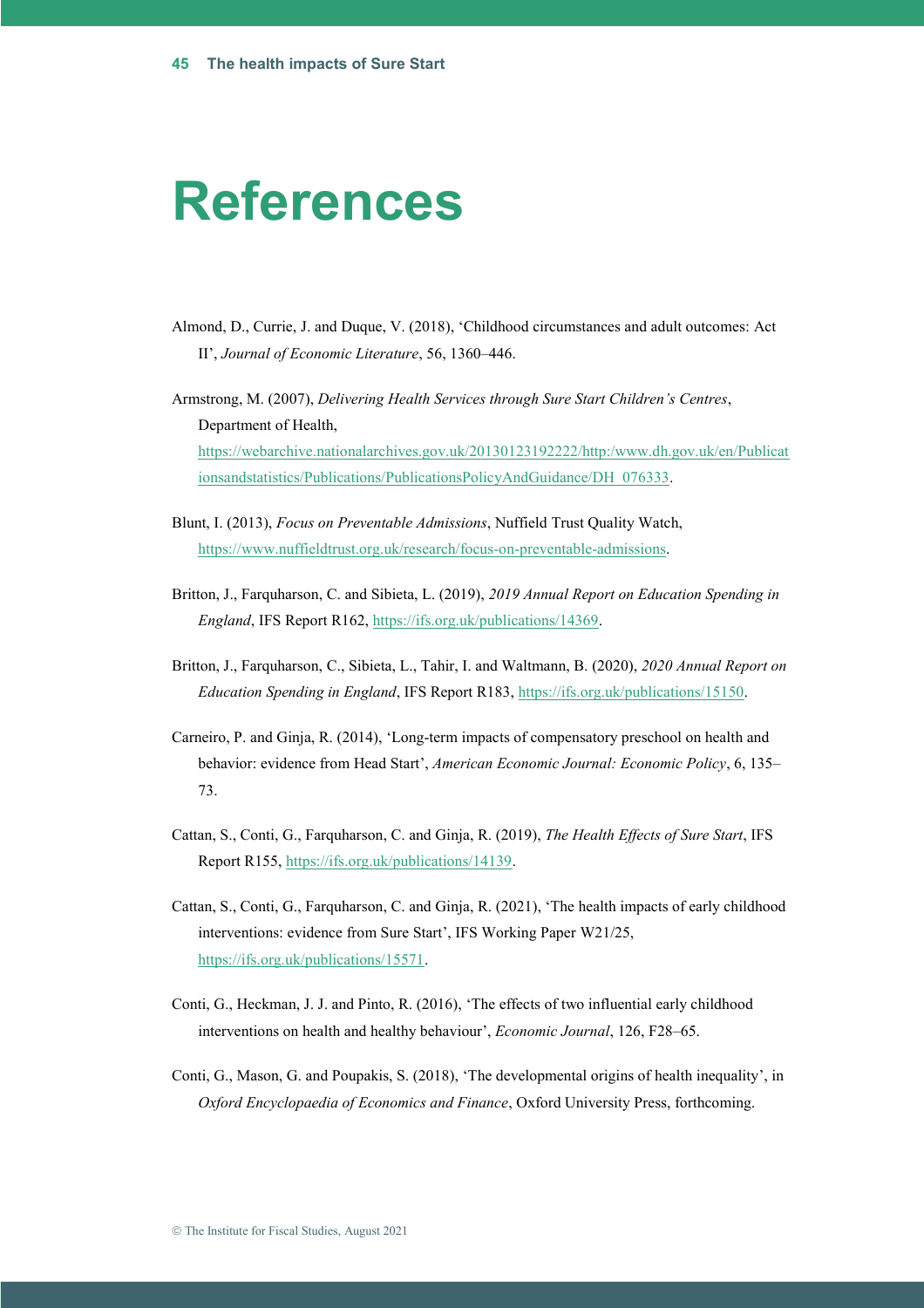- Currie, J. (2009), 'Healthy, wealthy, and wise: socioeconomic status, poor health in childhood, and human capital development', *Journal of Economic Literature*, 47, 87–122.
- Davis, K., Sudlow, C. and Hotopf, M. (2016), 'Can mental health diagnoses in administrative data be used for research? A systematic review of the accuracy of routinely collected diagnoses', *BMC Psychiatry*, 16, article 263.

Department for Education and Employment (1999), *Sure Start: A Guide for Trailblazers*.

- Gaheer, S. and Paull, G. (2016), *The Value for Money of Children's Centre Services: Evaluation of Children's Centres in England (ECCE) Strand 5*, Department for Education, Research Report, [https://assets.publishing.service.gov.uk/government/uploads/system/uploads/attachment\\_data/f](https://assets.publishing.service.gov.uk/government/uploads/system/uploads/attachment_data/file/534942/ECCE_Strand_5_Value_for_Money_Analysis_Main_Report.pdf) [ile/534942/ECCE\\_Strand\\_5\\_Value\\_for\\_Money\\_Analysis\\_Main\\_Report.pdf.](https://assets.publishing.service.gov.uk/government/uploads/system/uploads/attachment_data/file/534942/ECCE_Strand_5_Value_for_Money_Analysis_Main_Report.pdf)
- García, J. L., Heckman, J. J. and Ziff, A. L. (2018), 'Gender differences in the benefits of an influential early childhood program', *European Economic Review*, 109, 9–22.
- Goff, J., Hall, J., Sylva, K., Smith, T., Smith, G., Eisenstadt, N., Sammons, P., Evangelou, M., Smees, R. and Chu, K. (2013), *Evaluation of Children's Centres in England (ECCE): Strand 3: Delivery of Family Services by Children's Centres*, Research Report DFE-RR297, [https://assets.publishing.service.gov.uk/government/uploads/system/uploads/attachment\\_data/f](https://assets.publishing.service.gov.uk/government/uploads/system/uploads/attachment_data/file/224096/DFE-RR297.pdf) [ile/224096/DFE-RR297.pdf.](https://assets.publishing.service.gov.uk/government/uploads/system/uploads/attachment_data/file/224096/DFE-RR297.pdf)
- Gonzalez-Izquierdo, A., Woodman, J., Copley, L., van der Meulen, J., Brandon, M., Hodes, D., Lecky, F. and Gilbert, R. (2010), 'Variation in recording of child maltreatment in administrative records of hospital admissions for injury in England, 1997–2009', *Archives of Disease in Childhood*, 95, 918–25.
- House of Commons Children, Schools and Families Committee (2010), *Sure Start Children's Centres*, Fifth Report of Session 2009–10.
- Kitzman, H., Olds, D., Henderson, C., Hanks, C., Cole, R., Tatelbaum, R., McConnochie, K., Sidora, K., Luckey, D., Shaver, D., Engelhardt, K., James, D. and Barnard, K. (1997), 'Effect of prenatal and infancy home visitation by nurses on pregnancy outcomes, childhood injuries, and repeated childbearing: a randomized controlled trial', *Journal of American Medical Association*, 278(8), 644–52.
- Leadsom, A. (2021), *The Best Start for Life: A Vision for the 1,001 Critical Days*, Early Years Healthy Development Review Report, Department of Health and Social Care, CP 419,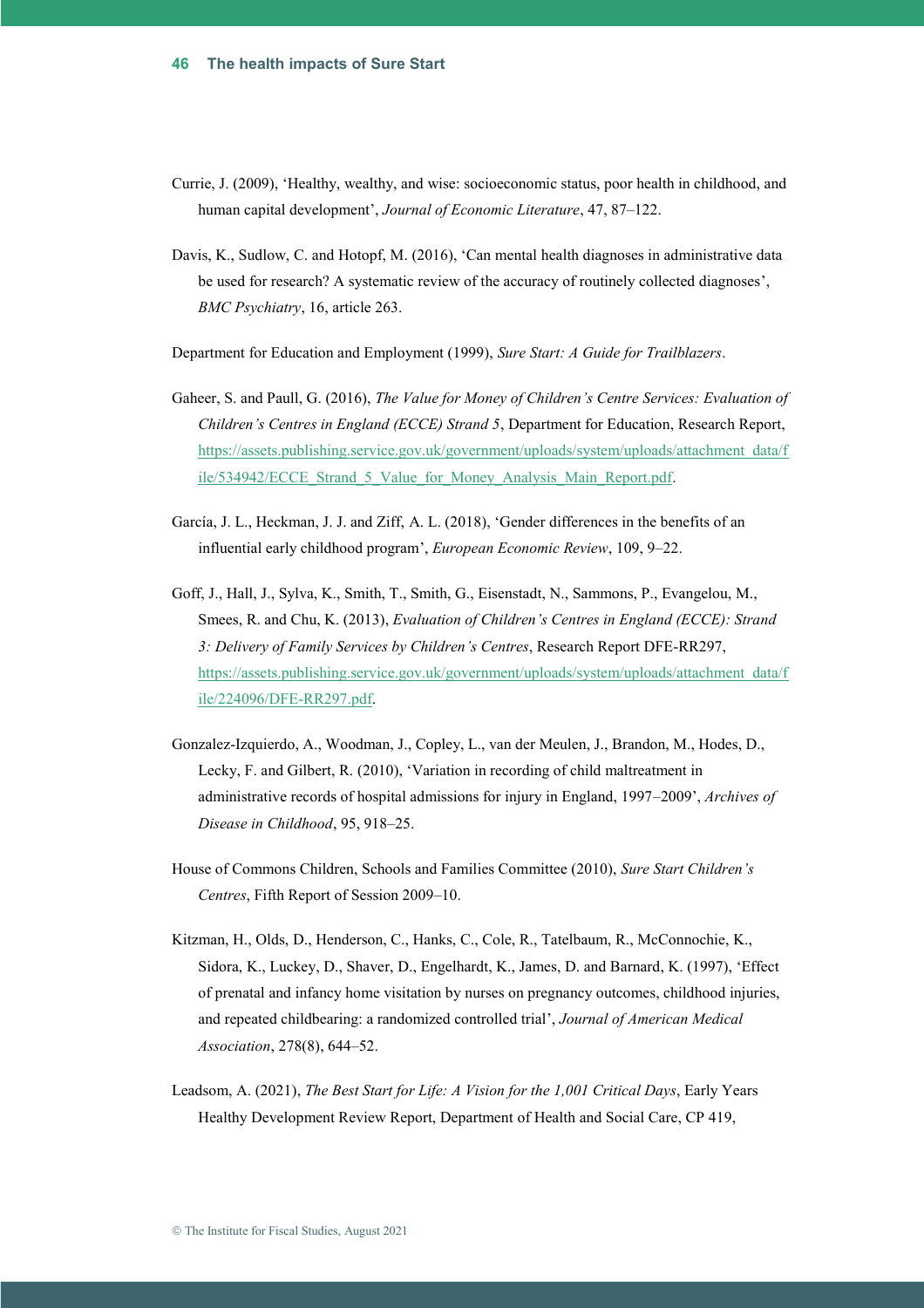[https://www.gov.uk/government/publications/the-best-start-for-life-a-vision-for-the-1001](https://www.gov.uk/government/publications/the-best-start-for-life-a-vision-for-the-1001-critical-days) [critical-days.](https://www.gov.uk/government/publications/the-best-start-for-life-a-vision-for-the-1001-critical-days)

- Lewis, J. (2011), 'From Sure Start to Children's Centres: an analysis of policy change in English early years programmes', *Journal of Social Policy*, 40, 71–88.
- Meadows, P. et al. (2011), *National Evaluation of Sure Start Local Programmes: An Economic Perspective*, Research Report DFE-RR073, [https://www.gov.uk/government/publications/national-evaluation-of-sure-start-local](https://www.gov.uk/government/publications/national-evaluation-of-sure-start-local-programmes-an-economic-perspective)[programmes-an-economic-perspective.](https://www.gov.uk/government/publications/national-evaluation-of-sure-start-local-programmes-an-economic-perspective)
- National Audit Office (2006), *Sure Start Children's Centres*, HC 104 Session 2006–07.
- National Evaluation of Sure Start (2005), *Early Impacts of Sure Start Local Programmes on Children and Families*, Report 13.
- National Evaluation of Sure Start (2008), *The Impact of Sure Start Local Programmes on Three Year Olds and Their Families*, Report 27.
- National Evaluation of Sure Start (2010), *The Impact of Sure Start Local Programmes on Five Year Olds and Their Families*, Research Report DFE-RR067, [https://assets.publishing.service.gov.uk/government/uploads/system/uploads/attachment\\_data/f](https://assets.publishing.service.gov.uk/government/uploads/system/uploads/attachment_data/file/182026/DFE-RR067.pdf) [ile/182026/DFE-RR067.pdf.](https://assets.publishing.service.gov.uk/government/uploads/system/uploads/attachment_data/file/182026/DFE-RR067.pdf)
- OECD (2014), 'PF3.1.A: public expenditure on childcare and early education services', OECD Family Database, http:/[/www.oecd.org/social/family/database.htm.](http://www.oecd.org/social/family/database.htm)
- Sammons, P., Hall, J., Smees, R. and Goff, J. with Sylva, K., Smith, T., Evangelou, M., Eisenstadt, N. and Smith, G. (2015), *The Impact of Children's Centres: Studying the Effects of Children's Centres in Promoting Better Outcomes for Young Children and Their Families*, DFE-RR495, [https://assets.publishing.service.gov.uk/government/uploads/system/uploads/attachment\\_data/f](https://assets.publishing.service.gov.uk/government/uploads/system/uploads/attachment_data/file/485346/DFE-RR495_Evaluation_of_children_s_centres_in_England__the_impact_of_children_s_centres.pdf) [ile/485346/DFE-](https://assets.publishing.service.gov.uk/government/uploads/system/uploads/attachment_data/file/485346/DFE-RR495_Evaluation_of_children_s_centres_in_England__the_impact_of_children_s_centres.pdf)RR495 Evaluation of children s centres in England the impact of children s centres.pd [f.](https://assets.publishing.service.gov.uk/government/uploads/system/uploads/attachment_data/file/485346/DFE-RR495_Evaluation_of_children_s_centres_in_England__the_impact_of_children_s_centres.pdf)
- Shonkoff, J. P., Boyce, W. T. and McEwen, B. S. (2009), 'Neuroscience, molecular biology, and the childhood roots of health disparities: building a new framework for health promotion and disease prevention', *JAMA*, 301, 2252–9.